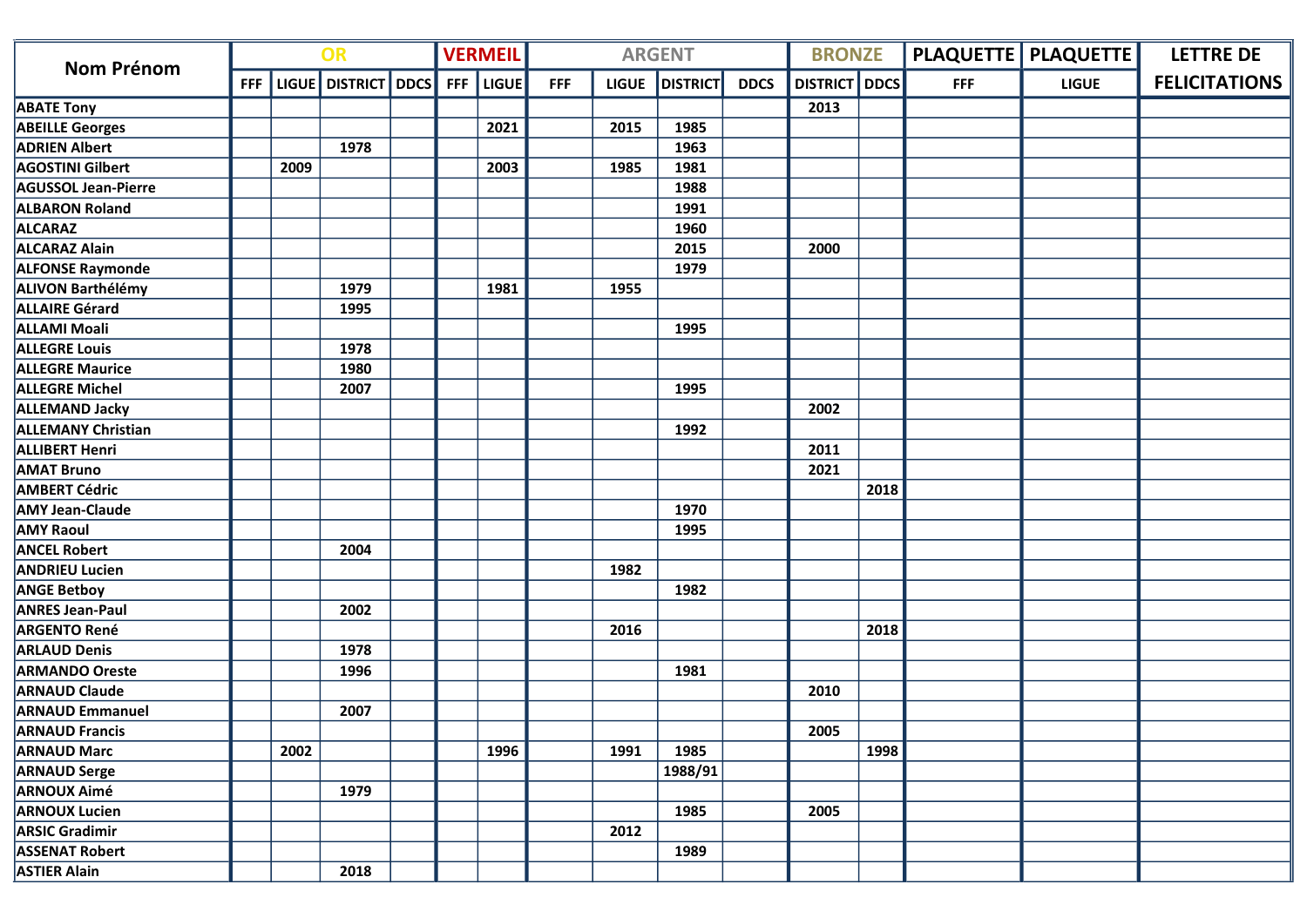|                             | OR         |      |                     |  | <b>VERMEIL</b> |              |            | <b>ARGENT</b> |                 | <b>BRONZE</b> |                      |      | <b>PLAQUETTE   PLAQUETTE  </b> | <b>LETTRE DE</b> |                      |
|-----------------------------|------------|------|---------------------|--|----------------|--------------|------------|---------------|-----------------|---------------|----------------------|------|--------------------------------|------------------|----------------------|
| Nom Prénom                  | <b>FFF</b> |      | LIGUE DISTRICT DDCS |  | <b>FFF</b>     | <b>LIGUE</b> | <b>FFF</b> | <b>LIGUE</b>  | <b>DISTRICT</b> | <b>DDCS</b>   | <b>DISTRICT</b> DDCS |      | <b>FFF</b>                     | <b>LIGUE</b>     | <b>FELICITATIONS</b> |
| <b>ASTRUC</b>               |            |      |                     |  |                |              |            |               | 1962            |               |                      |      |                                |                  |                      |
| <b>AUBERT André</b>         |            |      |                     |  |                |              |            |               | 1990            |               |                      |      |                                |                  |                      |
| <b>AUBERT Michel</b>        | 2018       | 2006 |                     |  | 2012           | 1998         | 2006       | 1990          | 1985            | 2006          |                      |      |                                | 2014             |                      |
| <b>AUBERT Simon</b>         |            |      |                     |  |                |              |            |               | 1994            |               |                      |      |                                |                  |                      |
| <b>AUDIBERT Max</b>         |            |      | 1999                |  |                |              |            |               |                 |               | 2005                 |      |                                |                  |                      |
| <b>AUGEY Eric</b>           |            |      |                     |  |                |              |            |               | 2001            |               |                      |      |                                |                  |                      |
| <b>AUGEY Marylène</b>       |            |      |                     |  |                |              |            | 2012          | 2011            |               |                      |      |                                |                  |                      |
| <b>AUPHAN Jack</b>          |            |      |                     |  |                |              |            | 1991          | 1987            |               |                      |      |                                |                  |                      |
| <b>AURES Jean-Paul</b>      |            |      |                     |  |                |              |            |               | 1993            |               |                      |      |                                |                  |                      |
| <b>AUTARD Claude</b>        |            |      |                     |  |                |              |            |               | 1999            |               |                      |      |                                |                  |                      |
| <b>AUTRAN Jean</b>          |            |      | 1979                |  |                |              |            |               | 1991            |               |                      |      |                                |                  |                      |
| <b>AYME Gaston</b>          |            |      |                     |  |                |              |            |               | 1976            |               |                      |      |                                |                  |                      |
| <b>BACCHINI Jean-Pierre</b> |            |      |                     |  |                |              |            |               | 1985            |               |                      |      |                                |                  |                      |
| <b>BADUEL Mireille</b>      |            |      |                     |  |                |              |            | 2021          |                 |               |                      |      |                                |                  |                      |
| <b>BAGNOL Paul</b>          |            |      |                     |  |                |              |            |               | 1992            |               |                      |      |                                |                  |                      |
| <b>BAJOLLE Nadine</b>       |            |      |                     |  |                |              | 2021       |               | 1994            |               |                      | 2013 |                                |                  |                      |
| <b>BAKLOUFI J.</b>          |            |      |                     |  |                |              |            |               | 1982            |               |                      |      |                                |                  |                      |
| <b>BALAZUC Aimé</b>         |            |      |                     |  |                |              |            |               | 1977            |               |                      |      |                                |                  |                      |
| <b>BALLET Raoul</b>         |            |      |                     |  |                |              |            |               | 1959            |               |                      |      |                                |                  |                      |
| <b>BALZAGETTE</b>           |            |      |                     |  |                |              |            |               | 1973            |               |                      |      |                                |                  |                      |
| <b>BALZANO Solange</b>      |            |      |                     |  |                |              |            |               | 1981            |               |                      |      |                                |                  |                      |
| <b>BANCE Jean-Claude</b>    |            |      | 1988                |  |                |              |            |               | 1981            |               |                      |      |                                |                  |                      |
| <b>BARNOIN André</b>        |            |      |                     |  |                | 2006         | 1974       | 1991          |                 |               |                      |      |                                |                  |                      |
| <b>BARRY Pierre</b>         |            |      |                     |  |                |              |            |               | 1991            |               |                      |      |                                |                  |                      |
| <b>BARTHELEMY Julien</b>    |            |      | 1980                |  |                |              |            |               |                 |               |                      |      |                                |                  |                      |
| <b>BARTHELOT Jacques</b>    |            |      |                     |  |                |              |            |               | 1972            |               |                      |      |                                |                  |                      |
| <b>BARTOLETTI Roselyne</b>  |            |      |                     |  |                |              |            |               |                 |               | 2016                 |      |                                |                  |                      |
| <b>BARTOLETTI Christian</b> |            |      |                     |  |                |              |            |               | 1990            |               |                      |      |                                |                  |                      |
| <b>BARTOLI Remy</b>         |            |      | 1981                |  |                |              |            |               |                 |               |                      |      |                                |                  |                      |
| <b>BASTET Serge</b>         |            |      |                     |  |                |              |            |               | 1995            |               |                      |      |                                |                  |                      |
| <b>BASTIAN Jacques</b>      |            |      |                     |  |                |              |            |               | 1995            |               |                      |      |                                |                  |                      |
| <b>BASTY Hugues</b>         |            |      |                     |  |                |              |            |               |                 |               | 2002                 |      |                                |                  |                      |
| <b>BATAILLER</b>            |            |      |                     |  |                |              |            |               | 1950            |               |                      |      |                                |                  |                      |
| <b>BATTISTA Pascal</b>      |            | 2008 |                     |  |                | 2002         |            | 1997          | 1992            | 2008          |                      | 2008 |                                |                  |                      |
| <b>BAUDE Gérard</b>         |            |      |                     |  |                |              |            |               |                 |               | 2017                 |      |                                |                  |                      |
| <b>BAUDOIN Vincent</b>      |            |      |                     |  |                |              |            |               | 1996            |               |                      |      |                                |                  |                      |
| <b>BAUMAN</b>               |            |      |                     |  |                |              |            |               | 1984            |               |                      |      |                                |                  |                      |
| <b>BAUMEL Jean-Pierre</b>   |            |      |                     |  |                |              |            |               | 1998            |               |                      |      |                                |                  | 2007                 |
| <b>BAYO David</b>           |            |      |                     |  |                |              |            |               |                 |               | 2005                 |      |                                |                  |                      |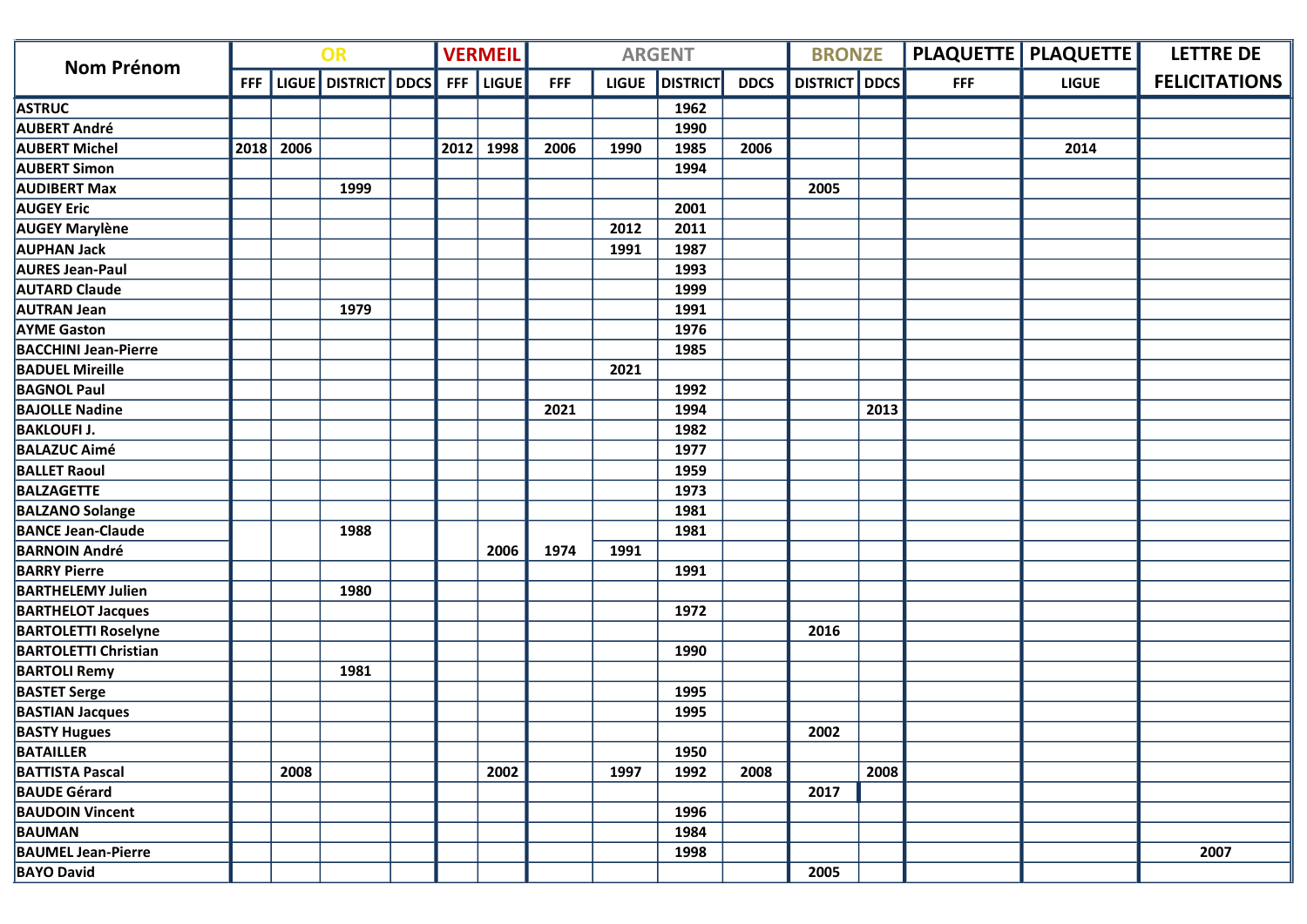| <b>Nom Prénom</b>           | OR         |           |                     |      | <b>VERMEIL</b> |                |              | <b>ARGENT</b> |                 | <b>BRONZE</b> |                 |             | <b>PLAQUETTE   PLAQUETTE  </b> | <b>LETTRE DE</b> |                      |
|-----------------------------|------------|-----------|---------------------|------|----------------|----------------|--------------|---------------|-----------------|---------------|-----------------|-------------|--------------------------------|------------------|----------------------|
|                             | <b>FFF</b> |           | LIGUE DISTRICT DDCS |      | <b>FFF</b>     | <b>LIGUE</b>   | <b>FFF</b>   | <b>LIGUE</b>  | <b>DISTRICT</b> | <b>DDCS</b>   | <b>DISTRICT</b> | <b>DDCS</b> | <b>FFF</b>                     | <b>LIGUE</b>     | <b>FELICITATIONS</b> |
| <b>BECRET René</b>          |            |           |                     |      |                |                |              |               | 1950            |               |                 |             |                                |                  |                      |
| <b>BEGARD Jean Louis</b>    |            |           |                     |      |                |                |              | 2008          |                 |               | 2006            |             |                                |                  |                      |
| <b>BEGNIS Dominique</b>     |            | 2002      |                     |      | 2018           |                | 2017 1977/13 | 1992          |                 | 2007/13       |                 | 2007        | 2016                           |                  |                      |
| <b>BEGNIS Olivier</b>       |            |           |                     |      |                |                |              | 2007          |                 |               |                 |             |                                |                  |                      |
| <b>BELABBACI Mohamed</b>    |            |           |                     |      |                |                |              |               |                 |               | 2017            |             |                                |                  |                      |
| <b>BELCHI Philippe</b>      |            |           |                     |      |                |                |              |               | 1948            |               |                 |             |                                |                  |                      |
| <b>BELHADJ Ikhef</b>        |            |           |                     |      |                | 2021           |              | 2015          |                 |               | 2012            |             |                                |                  |                      |
| <b>BENETTI Angel</b>        |            |           |                     |      |                |                |              | 1969          | 1963            |               |                 |             |                                |                  |                      |
| <b>BENINCASA Ludovic</b>    |            |           |                     |      |                |                |              |               | 1987            |               |                 |             |                                |                  |                      |
| <b>BENITEZ Claude</b>       |            |           |                     |      |                |                |              |               | 1988            |               |                 |             |                                |                  |                      |
| <b>BENNOUR Abdellah</b>     |            |           |                     |      |                |                |              |               | 1994            |               |                 |             |                                |                  |                      |
| <b>BENOIT Daniel</b>        |            |           |                     |      |                | 2010           |              | 2007          | 1999/07         | 2011          |                 | 2011        |                                |                  |                      |
| <b>BENOIT GONIN Pierre</b>  |            |           |                     |      |                |                |              |               | 1968            |               |                 |             |                                |                  |                      |
| <b>BERANGER François</b>    |            |           |                     |      |                |                |              | 2006          |                 |               |                 |             |                                |                  |                      |
| <b>BERANGER Jean-Calude</b> |            |           |                     |      |                |                |              |               | 1987            |               |                 |             |                                |                  |                      |
| <b>BERARD Cyril</b>         |            |           |                     |      |                |                |              |               | 1992            |               |                 |             |                                |                  |                      |
| <b>BERARD René</b>          |            |           |                     |      |                |                |              |               | 1983            |               |                 |             |                                |                  |                      |
| <b>BERGERON Guy</b>         |            |           |                     |      |                |                |              |               | 1987            |               |                 |             |                                |                  |                      |
| <b>BERLANDIER Marcel</b>    |            |           |                     |      |                |                |              |               | 1983            |               |                 |             |                                |                  |                      |
| <b>BERLANDIS Pierre</b>     |            |           |                     |      |                |                |              | 1996          |                 |               |                 |             |                                |                  |                      |
| <b>BERNAL Henri</b>         |            | 2018      |                     |      |                | 2011           |              | 2006          | 2000            | 2013          |                 | 2013        |                                |                  |                      |
| <b>BERNARD Claude</b>       |            |           |                     |      |                |                |              |               | 1985            |               |                 |             |                                |                  |                      |
| <b>BERNARD Emile</b>        |            |           |                     |      |                |                |              |               | 1996            |               |                 |             |                                |                  |                      |
| <b>BERNARD Fernand</b>      |            |           |                     |      |                |                |              |               | 1960            |               |                 |             |                                |                  |                      |
| <b>BERNARD François</b>     |            |           |                     |      |                |                |              |               | 1989            |               |                 |             |                                |                  |                      |
| <b>BERNARD Jean Claude</b>  |            |           | 1992                |      |                |                |              |               |                 | 2005          |                 | 2005        |                                |                  |                      |
| <b>BERNARD Jean-Pierre</b>  |            |           |                     |      |                |                |              |               | 1981            |               |                 |             |                                |                  |                      |
| <b>BERNARD Marcel</b>       |            |           |                     |      |                |                |              |               | 1983            |               |                 |             |                                |                  |                      |
| <b>BERNARD Michel</b>       |            | 2004      |                     | 2008 |                |                | 1998 1980/97 | 1994          | 1977            | 1997          |                 | 1986        |                                |                  |                      |
| <b>BERNARD Michèle</b>      |            |           |                     |      |                |                |              |               |                 |               | 2003            |             |                                |                  |                      |
| <b>BERNARD Thierry</b>      |            |           | 1993                |      |                |                |              | 1994          |                 |               |                 |             |                                |                  |                      |
| <b>BERNARD Véronique</b>    |            |           |                     |      |                |                |              |               | 1983            |               |                 |             |                                |                  |                      |
| <b>BERNUS Michel</b>        |            |           | 2014                |      |                |                |              |               |                 |               |                 |             |                                |                  |                      |
| <b>BERTINO Louis</b>        |            |           |                     |      |                |                |              |               | 2000            |               |                 |             |                                |                  |                      |
| <b>BERTRAND Edmond</b>      |            |           |                     |      |                |                |              |               | 1973            |               |                 |             |                                |                  |                      |
| <b>BEZDIKIAN</b>            |            |           |                     |      |                |                |              |               | 1956            |               |                 |             |                                |                  |                      |
| <b>BEZERT Edmond</b>        |            |           |                     |      |                |                |              |               | 1980            |               |                 |             |                                |                  |                      |
| <b>BEZERT Maurice</b>       |            |           |                     |      |                |                |              |               |                 |               | 2006            |             |                                |                  |                      |
| <b>BEZERT Roger</b>         |            | 2003 1983 |                     |      |                | 1971 1999 1977 | 2012         | 1969          | 1966            |               |                 |             |                                |                  |                      |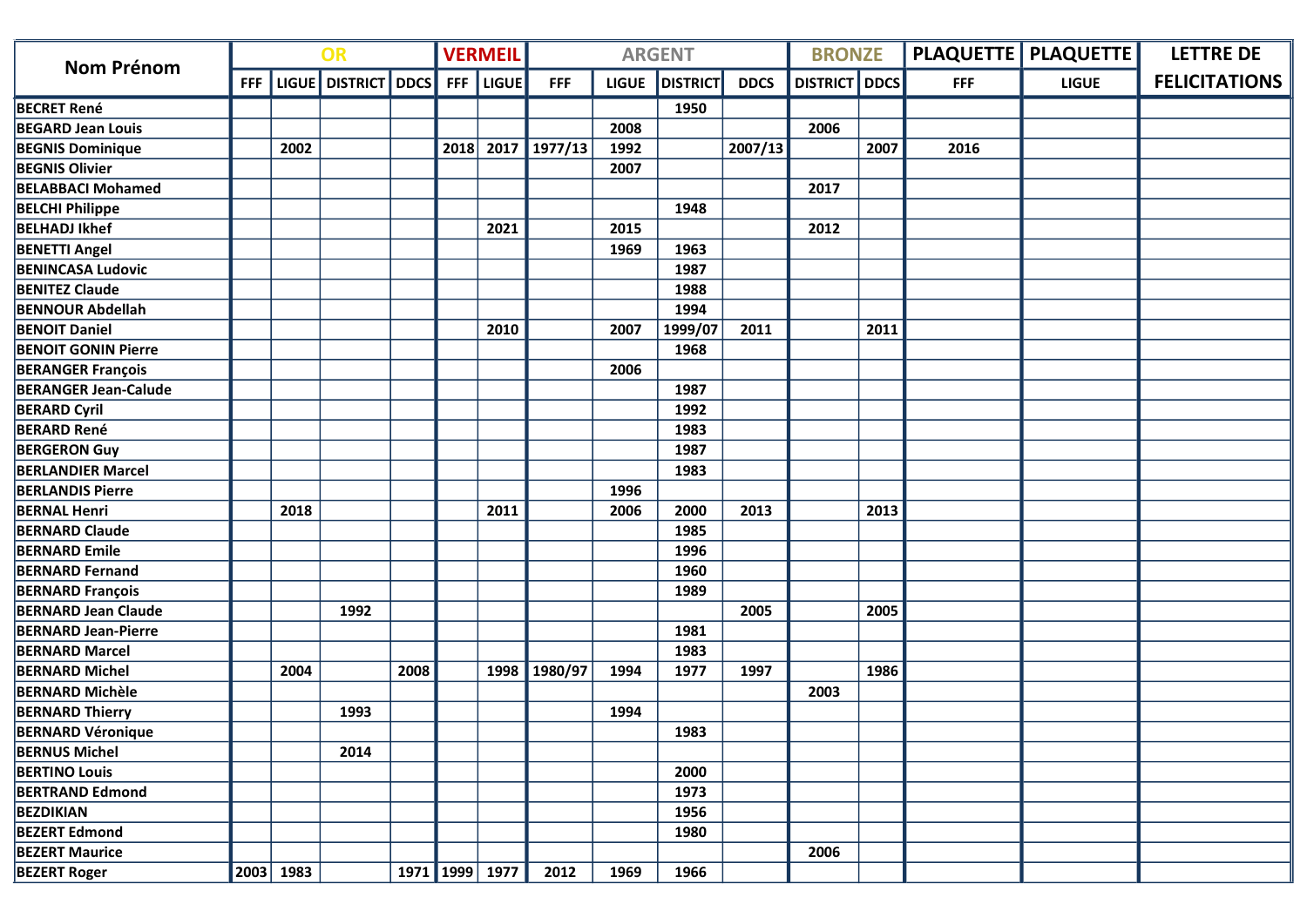| <b>Nom Prénom</b>           | OR         |      |                     | <b>VERMEIL</b> |            |       | <b>ARGENT</b> |              | <b>BRONZE</b>   |             |                      | <b>PLAQUETTE   PLAQUETTE  </b> | <b>LETTRE DE</b> |              |                      |
|-----------------------------|------------|------|---------------------|----------------|------------|-------|---------------|--------------|-----------------|-------------|----------------------|--------------------------------|------------------|--------------|----------------------|
|                             | <b>FFF</b> |      | LIGUE DISTRICT DDCS |                | <b>FFF</b> | LIGUE | <b>FFF</b>    | <b>LIGUE</b> | <b>DISTRICT</b> | <b>DDCS</b> | <b>DISTRICT DDCS</b> |                                | <b>FFF</b>       | <b>LIGUE</b> | <b>FELICITATIONS</b> |
| <b>BIANNUCI Christian</b>   |            | 2012 |                     |                |            | 2005  |               | 1992         |                 |             | 2011                 |                                |                  |              |                      |
| <b>BIDORINI Yvon</b>        |            |      |                     |                |            |       |               |              | 1975            |             |                      |                                |                  |              |                      |
| <b>BIEL Jean</b>            |            |      |                     |                |            |       |               |              | 2000            |             |                      |                                |                  |              |                      |
| <b>BIROLINI Yves</b>        |            |      |                     |                |            |       |               |              | 1995            |             |                      |                                |                  |              |                      |
| <b>BIROT Babeth</b>         |            |      |                     |                |            | 2011  | 1985          | 2006         |                 |             |                      |                                |                  |              |                      |
| <b>BISCARRAT Anthony</b>    |            |      |                     |                |            |       |               |              | 1995            |             |                      |                                |                  |              |                      |
| <b>BLACHERE André</b>       |            |      |                     |                |            |       |               |              | 1987/94         |             |                      |                                |                  |              |                      |
| <b>BLANC</b>                |            |      |                     |                |            |       | 1962          |              | 1960            |             |                      |                                |                  |              |                      |
| <b>BLANC Claire</b>         |            | 2002 |                     | 2016           |            |       | 2009          |              |                 | 2008        |                      | 2000                           | 2021             |              |                      |
| <b>BLANC Daniel</b>         |            |      |                     |                |            |       |               |              |                 |             | 2018                 |                                |                  |              |                      |
| <b>BLANC Henri</b>          |            |      | 1996                |                |            | 1983  |               | 1976         | 1975            |             |                      |                                |                  |              |                      |
| <b>BLANC Jean</b>           |            |      | 1978                |                |            |       |               |              | 1992            |             |                      |                                |                  |              |                      |
| <b>BLANC Robert</b>         | 2012       | 2004 |                     | 2014           | 2006       |       | 1998 1954/02  | 1994         |                 | 2002        |                      | 1994                           |                  |              |                      |
| <b>BLANCHAIN Jacques</b>    |            |      | 1997                |                |            |       |               |              | 1995            |             |                      |                                |                  |              |                      |
| <b>BLANQUET Jean-Claude</b> |            |      |                     |                |            | 2014  |               | 2008         | 1966            |             | 2012                 |                                |                  |              |                      |
| <b>BLANQUET Philippe</b>    |            |      |                     |                |            |       |               |              | 2000            |             |                      |                                |                  |              |                      |
| <b>BLAY</b>                 |            |      |                     |                |            |       |               |              | 1960            |             |                      |                                |                  |              |                      |
| <b>BLIN Gilbert</b>         |            |      |                     |                |            |       |               |              | 1972            |             |                      |                                |                  |              |                      |
| <b>BLUM Paul</b>            |            |      |                     |                |            |       |               |              | 1974            |             |                      |                                |                  |              |                      |
| <b>BLUM René</b>            |            | 2001 |                     |                |            | 1988  |               | 1977         | 1971            |             | 2011                 |                                |                  |              |                      |
| <b>BOCHET Michel</b>        |            |      |                     |                |            |       |               |              |                 |             | 2002                 |                                |                  |              |                      |
| <b>BOINET Pierre</b>        |            |      |                     |                |            |       |               |              | 1983            |             |                      |                                |                  |              |                      |
| <b>BOISSIER Alain</b>       |            |      |                     |                |            |       |               |              | 1988            |             |                      |                                |                  |              |                      |
| <b>BOISSIER Christian</b>   |            | 2009 | 1989                |                |            | 2004  |               | 1998         |                 |             |                      | 1985                           |                  |              |                      |
| <b>BOISSY Roger</b>         |            |      |                     |                |            |       |               |              | 1982            |             |                      |                                |                  |              |                      |
| <b>BOLOGNA Luigi</b>        |            |      | 2003                |                |            |       |               |              |                 |             | 2002                 |                                |                  |              |                      |
| <b>BOMPUIS Robert</b>       |            |      |                     |                |            |       |               |              | 1971            |             |                      |                                |                  |              |                      |
| <b>BONANSEA Robert</b>      |            |      |                     |                |            |       |               |              | 1981            |             |                      |                                |                  |              |                      |
| <b>BONFILS Félicien</b>     |            |      | 1993                |                |            |       |               |              | 1986            |             |                      |                                |                  |              |                      |
| <b>BONGARD Victor</b>       |            |      |                     |                |            |       |               |              | 1988            |             |                      |                                |                  |              |                      |
| <b>BONJEAN Louis</b>        |            |      | 1978                |                |            |       |               |              |                 |             |                      |                                |                  |              |                      |
| <b>BONNEFOY Jean</b>        |            |      | 1978                |                |            |       |               |              |                 |             |                      |                                |                  |              |                      |
| <b>BONNET</b>               |            |      |                     |                |            |       |               |              | 1966            |             |                      | 1994                           |                  |              |                      |
| <b>BOREL Franck</b>         |            |      |                     |                |            |       |               | 1998         |                 |             |                      |                                |                  |              |                      |
| <b>BOREL Michel</b>         |            |      |                     |                |            |       |               |              | 1997            |             |                      |                                |                  |              |                      |
| <b>BOSC Jean</b>            |            |      |                     |                |            |       |               |              | 1984            |             |                      |                                |                  |              |                      |
| <b>BOSSU Arsène</b>         |            |      |                     |                |            | 1995  |               | 1990         | 1986            |             |                      |                                |                  |              |                      |
| <b>BOTTANI Antoine</b>      |            |      | 1995                |                |            |       |               |              | 1986            |             |                      |                                |                  |              |                      |
| <b>BOTTEY Jean</b>          |            |      |                     |                |            |       |               |              |                 |             | 1999                 |                                |                  |              |                      |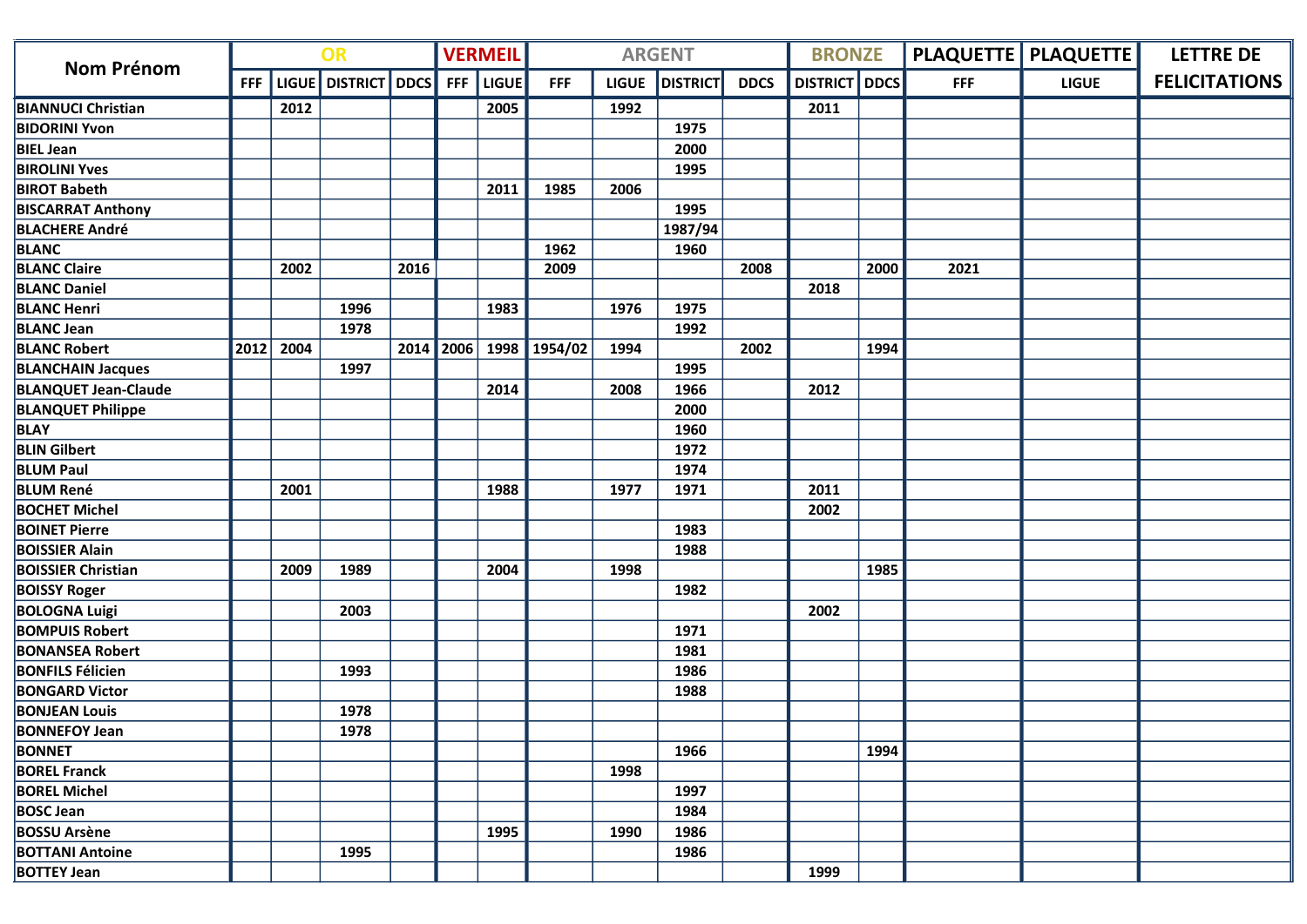|                               | OR         |      |                         |  | <b>VERMEIL</b> |              |                | <b>ARGENT</b> |                 | <b>BRONZE</b> |                      |      | <b>PLAQUETTE   PLAQUETTE  </b> | <b>LETTRE DE</b> |                      |
|-------------------------------|------------|------|-------------------------|--|----------------|--------------|----------------|---------------|-----------------|---------------|----------------------|------|--------------------------------|------------------|----------------------|
| <b>Nom Prénom</b>             | <b>FFF</b> |      | LIGUE   DISTRICT   DDCS |  | <b>FFF</b>     | <b>LIGUE</b> | <b>FFF</b>     | <b>LIGUE</b>  | <b>DISTRICT</b> | <b>DDCS</b>   | <b>DISTRICT</b> DDCS |      | <b>FFF</b>                     | <b>LIGUE</b>     | <b>FELICITATIONS</b> |
| <b>BOUCHARINC Jean-Pierre</b> |            |      | 1997                    |  |                |              |                |               |                 |               |                      |      |                                |                  |                      |
| <b>BOUCHET Frédéric</b>       |            |      |                         |  |                |              |                |               | 1975            |               |                      |      |                                |                  |                      |
| <b>BOUCHET Michel</b>         |            |      |                         |  |                |              |                |               |                 |               | 2000                 |      |                                |                  |                      |
| <b>BOUCHIER Michel</b>        |            |      | 2012                    |  |                |              |                | 2014          | 2007            |               |                      |      |                                |                  |                      |
| <b>BOUCHKOIUR Fatima</b>      |            |      |                         |  |                |              |                |               |                 |               | 2019                 |      |                                |                  |                      |
| <b>BOUDIN Roger</b>           |            |      |                         |  |                |              |                |               | 1966            |               |                      |      |                                |                  |                      |
| <b>BOUDON Robert</b>          |            |      |                         |  |                |              |                |               | 1985            |               |                      |      |                                |                  |                      |
| <b>BOUIX Chantal</b>          |            |      |                         |  |                |              |                |               |                 |               | 2012                 |      |                                |                  |                      |
| <b>BOUIX Guy</b>              |            |      |                         |  |                |              |                |               | 2007            |               |                      |      |                                |                  |                      |
| <b>BOULANGER Pascal</b>       |            |      |                         |  |                |              |                |               |                 |               | 2007                 |      |                                |                  |                      |
| <b>BOULGHOBRA Mourad</b>      |            |      |                         |  |                |              |                |               |                 |               |                      | 1997 |                                |                  |                      |
| <b>BOUQUET Auguste</b>        |            |      |                         |  |                |              |                |               | 1954            |               |                      |      |                                |                  |                      |
| <b>BOURDIER DE BEAUREGARD</b> |            |      |                         |  |                |              |                |               | 1977            |               |                      |      |                                |                  |                      |
| <b>BOURDIN Christian</b>      |            |      |                         |  |                |              |                | 1982          | 1967            |               | 2011                 |      |                                |                  |                      |
| <b>BOURDIN Yannick</b>        |            |      |                         |  |                |              |                |               | 1993            |               |                      |      |                                |                  |                      |
| <b>BOURDY Thierry</b>         |            |      |                         |  |                |              |                |               | 1991            |               |                      |      |                                |                  |                      |
| <b>BOURG Gérard</b>           |            |      | 1991                    |  |                |              |                |               |                 |               |                      |      |                                |                  |                      |
| <b>BOURGNE Gérard</b>         |            |      |                         |  |                |              |                |               | 1977            |               |                      |      |                                |                  |                      |
| <b>BOURGUES Gérard</b>        |            |      |                         |  |                |              |                |               | 1996            |               |                      |      |                                |                  |                      |
| <b>BOURGUIGNON Christian</b>  |            |      |                         |  |                |              |                |               | 1988            |               |                      |      |                                |                  |                      |
| <b>BOURMEL Aziz</b>           |            |      |                         |  |                |              |                |               | 1994            |               |                      |      |                                |                  |                      |
| <b>BOURRET Marius</b>         |            |      | 1978                    |  |                |              |                |               | 1976            |               |                      |      |                                |                  |                      |
| <b>BOURSAUD Charly</b>        |            |      |                         |  |                |              |                |               | 1997            |               |                      |      |                                |                  |                      |
| <b>BOUYER</b>                 |            |      |                         |  |                |              |                |               | 1968            |               |                      |      |                                |                  |                      |
| <b>BOUYER Michel</b>          |            | 1998 |                         |  | 1992           |              | 1991   1991/94 | 1985          | 1972            | 1991          |                      | 1988 |                                |                  |                      |
| <b>BOYER Denis</b>            |            |      |                         |  |                |              |                |               | 1992            |               |                      |      |                                |                  |                      |
| <b>BOYER Jean-Louis</b>       |            |      |                         |  |                |              |                |               | 1982            |               |                      |      |                                |                  |                      |
| <b>BOYER Marie-Thérèse</b>    |            |      | 2004                    |  |                |              |                |               |                 |               |                      | 2016 |                                |                  |                      |
| <b>BOYER Michel</b>           |            |      |                         |  |                |              |                |               |                 |               | 2000                 |      |                                |                  |                      |
| <b>BRACHET Alain</b>          |            |      |                         |  |                |              |                |               |                 |               | 2011                 |      |                                |                  |                      |
| <b>BRACONNIER Jean</b>        |            |      |                         |  |                |              |                |               | 1991            |               |                      |      |                                |                  |                      |
| <b>BREMOND Denis</b>          |            |      |                         |  |                |              |                |               |                 |               | 2005                 |      |                                |                  |                      |
| <b>BREMOND Jacques</b>        |            |      |                         |  |                |              |                |               | 2016            |               |                      |      |                                |                  |                      |
| <b>BRES Guy</b>               |            |      | 1994                    |  |                | 1998         |                | 1982          | 1971            |               |                      |      |                                |                  |                      |
| <b>BRES Patrick</b>           |            |      |                         |  |                |              |                | 2014          | 1992            |               |                      |      |                                |                  |                      |
| <b>BRES Raoul</b>             |            |      |                         |  |                |              |                |               | 1957            |               |                      |      |                                |                  |                      |
| <b>BRES William</b>           |            |      |                         |  |                |              |                |               | 1982            |               |                      |      |                                |                  |                      |
| <b>BRESSY Jacques</b>         |            |      |                         |  |                |              |                |               | 1988            |               |                      |      |                                |                  |                      |
| <b>BRIEU Denis</b>            |            |      |                         |  |                |              |                |               |                 | 2013          |                      | 2013 |                                |                  |                      |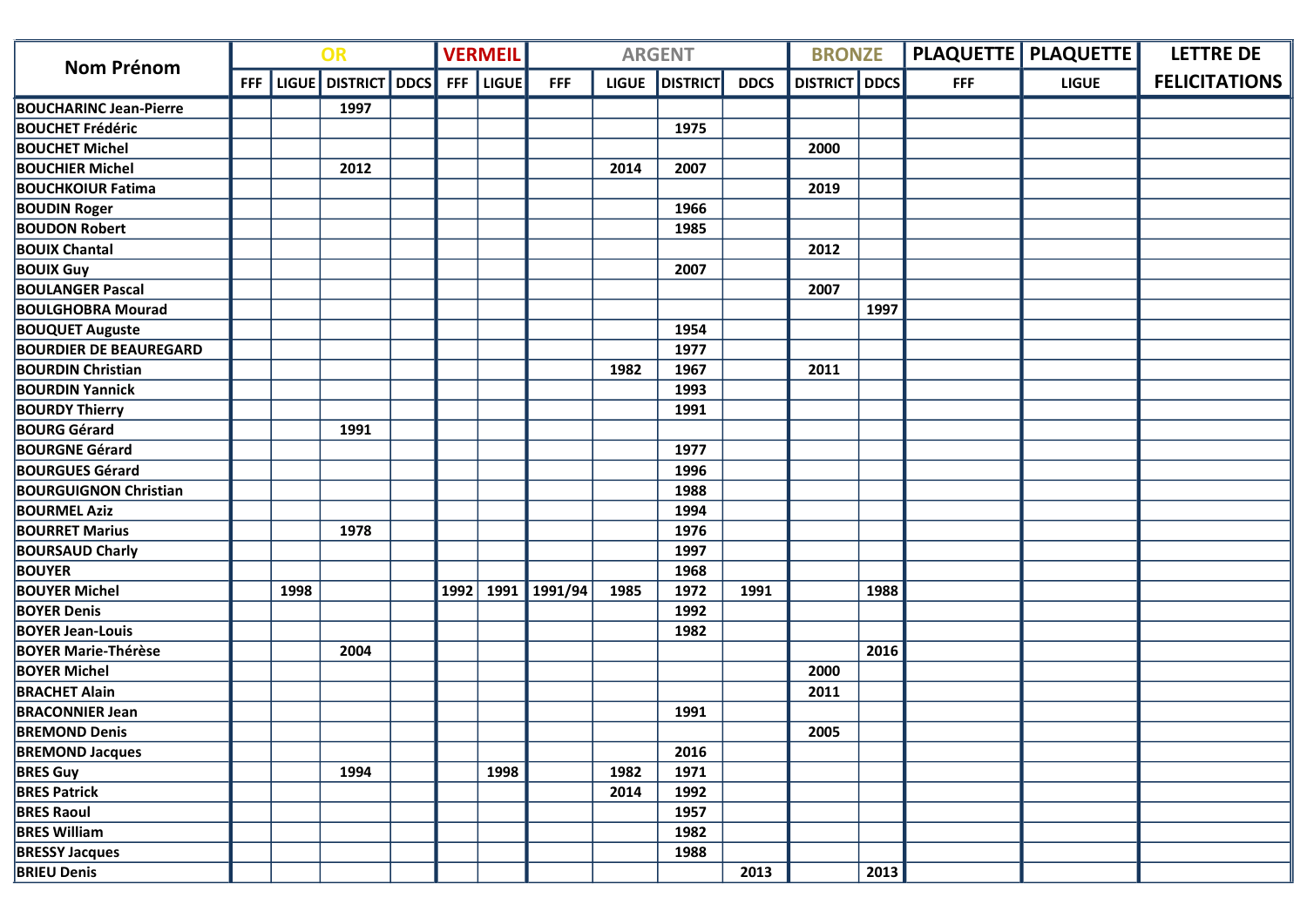| <b>Nom Prénom</b>           | OR  |  |                     |  |            | <b>VERMEIL</b> |            |              | <b>ARGENT</b>   |             | <b>BRONZE</b>        |      |            | PLAQUETTE   PLAQUETTE | <b>LETTRE DE</b>     |
|-----------------------------|-----|--|---------------------|--|------------|----------------|------------|--------------|-----------------|-------------|----------------------|------|------------|-----------------------|----------------------|
|                             | FFF |  | LIGUE DISTRICT DDCS |  | <b>FFF</b> | <b>LIGUE</b>   | <b>FFF</b> | <b>LIGUE</b> | <b>DISTRICT</b> | <b>DDCS</b> | <b>DISTRICT</b> DDCS |      | <b>FFF</b> | <b>LIGUE</b>          | <b>FELICITATIONS</b> |
| <b>BRIVET Yves</b>          |     |  |                     |  |            |                |            |              |                 |             | 2011                 |      |            |                       |                      |
| <b>BROCHAIN Gilles</b>      |     |  |                     |  |            |                |            |              | 1992            |             |                      |      |            |                       |                      |
| <b>BROS Denis</b>           |     |  |                     |  |            |                |            |              |                 |             | 2002                 |      |            |                       |                      |
| <b>BROSSARD Pierre</b>      |     |  |                     |  |            |                |            |              | 1981            |             |                      |      |            |                       |                      |
| <b>BROTONS Nicolas</b>      |     |  |                     |  |            |                |            | 2011         |                 |             |                      |      |            |                       |                      |
| <b>BROUZEK Henri</b>        |     |  |                     |  |            |                |            |              |                 |             |                      | 1997 |            |                       |                      |
| <b>BRUN Gérard</b>          |     |  |                     |  |            |                |            |              | 1989            |             |                      |      |            |                       |                      |
| <b>BRUNEAU</b>              |     |  |                     |  |            |                |            |              | 1953            |             |                      |      |            |                       |                      |
| <b>BRUNET Jean-Jacques</b>  |     |  |                     |  |            |                |            |              | 1989            |             |                      |      |            |                       |                      |
| <b>BRUSCOLINI André</b>     |     |  |                     |  |            |                |            |              | 1987            |             |                      |      |            |                       |                      |
| <b>BUCHWALTER Michel</b>    |     |  |                     |  |            |                |            |              | 1988            |             |                      |      |            |                       |                      |
| <b>BUIS Régine</b>          |     |  |                     |  |            |                |            |              | 1982            |             |                      |      |            |                       |                      |
| <b>BUIX Jean-Pierre</b>     |     |  |                     |  |            |                |            |              | 1982            |             |                      |      |            |                       |                      |
| <b>BULTER Richard</b>       |     |  |                     |  |            |                |            |              | 1990            |             |                      |      |            |                       |                      |
| <b>BURAVAN Gabriel</b>      |     |  |                     |  |            |                |            |              | 1980            |             |                      |      |            |                       |                      |
| <b>BURAVAND Gérard</b>      |     |  |                     |  |            |                |            |              |                 |             | 2002                 |      |            |                       |                      |
| <b>BURAVAND Jacques</b>     |     |  | 1984                |  |            |                |            |              | 1984            |             |                      |      |            |                       |                      |
| <b>BURON Claude</b>         |     |  | 1999                |  |            |                |            |              | 1984            |             |                      |      |            |                       |                      |
| <b>BUSSI Georges</b>        |     |  |                     |  |            |                |            |              | 1973            |             |                      |      |            |                       |                      |
| <b>CABRERO Hugo</b>         |     |  |                     |  |            |                |            |              |                 |             | 2016                 |      |            |                       |                      |
| <b>CADDEO Pascal</b>        |     |  |                     |  |            |                |            |              |                 |             | 2011                 |      |            |                       |                      |
| <b>CAILLOUX Fabrice</b>     |     |  |                     |  |            |                |            |              |                 |             | 2019                 |      |            |                       |                      |
| <b>CAIRE Jean-Claude</b>    |     |  |                     |  |            |                |            |              | 1986            |             |                      |      |            |                       |                      |
| <b>CALADIN Michel</b>       |     |  |                     |  |            |                |            |              | 1992            |             |                      |      |            |                       |                      |
| <b>CALANDIN Jean-Michel</b> |     |  | 2011                |  |            |                |            |              |                 |             | 2010                 |      |            |                       |                      |
| <b>CALIENDO Serge</b>       |     |  | 2004                |  |            |                |            |              |                 |             |                      |      |            |                       |                      |
| <b>CALVIER</b>              |     |  |                     |  |            |                |            |              | 1987            |             |                      |      |            |                       |                      |
| <b>CALVIER Michel</b>       |     |  |                     |  |            |                |            |              | 1988            |             |                      |      |            |                       |                      |
| CAMAND Jean                 |     |  |                     |  |            |                |            |              | 1989            |             |                      |      |            |                       |                      |
| <b>CANDEL Antoine</b>       |     |  |                     |  |            |                |            |              | 1996            |             |                      |      |            |                       |                      |
| <b>CANDY Emile</b>          |     |  | 1978                |  |            |                |            |              |                 |             |                      |      |            |                       |                      |
| <b>CANET Yves</b>           |     |  | 1978                |  |            |                |            |              |                 |             |                      |      |            |                       |                      |
| <b>CAPELA René</b>          |     |  |                     |  |            |                |            |              | 1988            |             |                      |      |            |                       |                      |
| <b>CARBONNEL André</b>      |     |  |                     |  |            |                |            |              | 1967            |             |                      |      |            |                       |                      |
| <b>CARBONNEL Pierre</b>     |     |  |                     |  |            |                |            |              | 1982            |             |                      |      |            |                       |                      |
| <b>CARBONNEL Raymond</b>    |     |  |                     |  |            |                |            |              | 1969            |             |                      |      |            |                       |                      |
| <b>CARCI Sylvain</b>        |     |  |                     |  |            |                |            |              | 1976            |             |                      |      |            |                       |                      |
| <b>CARLONI Carlo</b>        |     |  |                     |  |            |                |            |              | 1990            |             |                      |      |            |                       |                      |
| <b>CARLONI Elise</b>        |     |  |                     |  |            |                |            |              | 1994            |             |                      |      |            |                       |                      |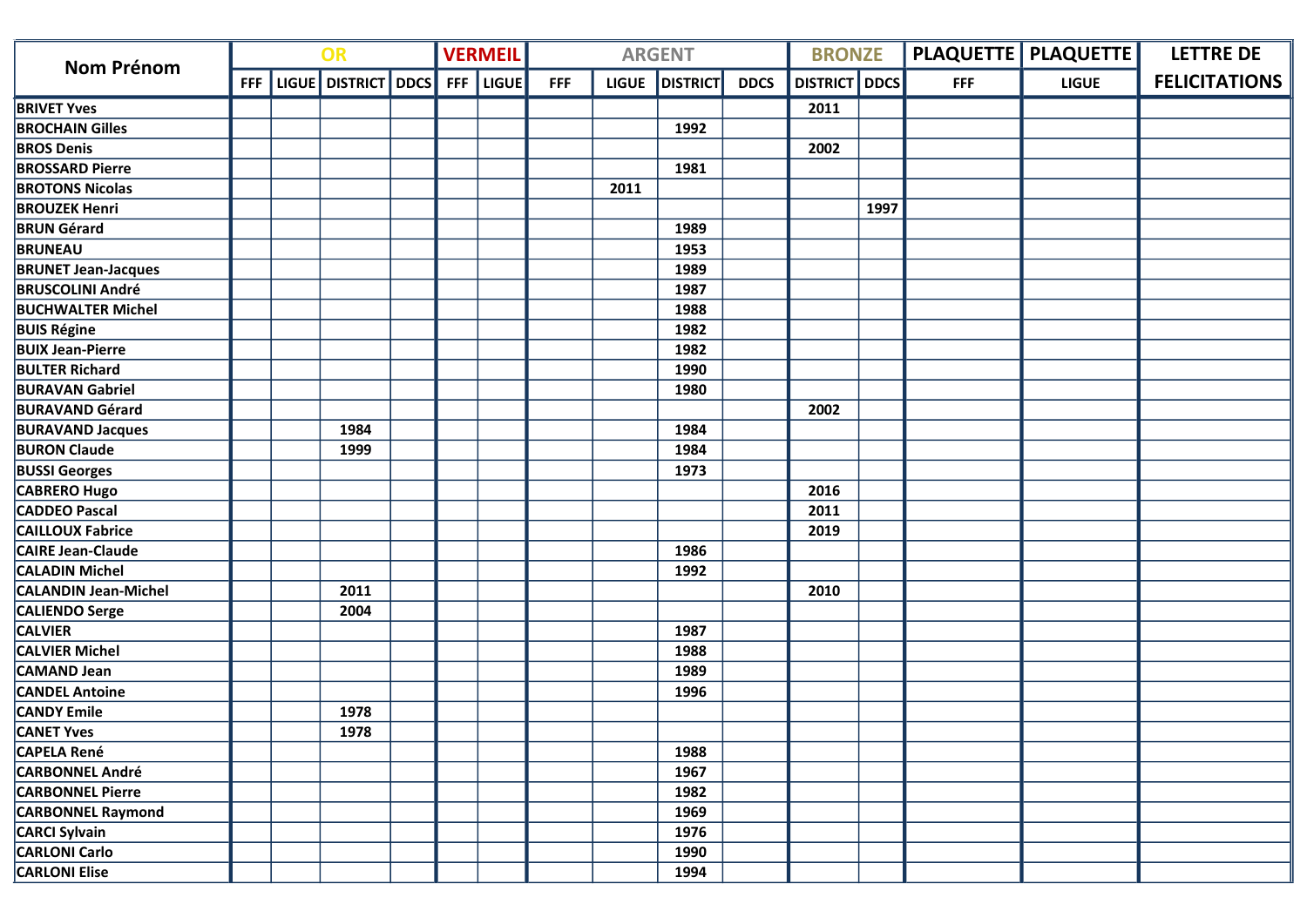| <b>Nom Prénom</b>          | OR |      |                               |  |            | <b>VERMEIL</b> |              |              | <b>ARGENT</b>   |             | <b>BRONZE</b>        |      |            | <b>PLAQUETTE   PLAQUETTE  </b> | <b>LETTRE DE</b>     |
|----------------------------|----|------|-------------------------------|--|------------|----------------|--------------|--------------|-----------------|-------------|----------------------|------|------------|--------------------------------|----------------------|
|                            |    |      | FFF   LIGUE   DISTRICT   DDCS |  | <b>FFF</b> | <b>LIGUE</b>   | <b>FFF</b>   | <b>LIGUE</b> | <b>DISTRICT</b> | <b>DDCS</b> | <b>DISTRICT</b> DDCS |      | <b>FFF</b> | <b>LIGUE</b>                   | <b>FELICITATIONS</b> |
| <b>CARPI Norbert</b>       |    |      |                               |  |            | 1992           |              | 1980         | 1988            | 2002        |                      | 2002 |            |                                |                      |
| <b>CARRASCO Jean-Louis</b> |    |      |                               |  |            |                |              |              |                 |             | 2018                 |      |            |                                |                      |
| <b>CARRASSO Fortuné</b>    |    |      |                               |  |            |                |              |              |                 |             | 2011                 |      |            |                                |                      |
| <b>CARREL Jean</b>         |    |      |                               |  |            |                |              |              |                 |             | 2009                 |      |            |                                |                      |
| <b>CARTAGENA Augustin</b>  |    |      |                               |  |            |                |              |              | 1979            |             |                      |      |            |                                |                      |
| <b>CARTIER Louis</b>       |    |      |                               |  |            |                |              |              | 1949            |             |                      |      |            |                                |                      |
| <b>CASANOVA</b>            |    |      |                               |  |            |                |              |              | 1954            |             |                      |      |            |                                |                      |
| <b>CASINI Raymond</b>      |    |      | 1981                          |  |            |                |              |              |                 |             |                      |      |            |                                |                      |
| <b>CASTE René</b>          |    |      |                               |  |            |                |              |              |                 |             | 2001                 |      |            |                                |                      |
| <b>CASTELLAN Pierre</b>    |    |      |                               |  |            |                |              |              |                 |             |                      |      |            |                                | 1997                 |
| <b>CASTELLARIN Cédric</b>  |    |      |                               |  |            |                |              |              |                 |             | 2012                 |      |            |                                |                      |
| <b>CATURCA Gilbert</b>     |    |      | 1983                          |  |            |                |              |              | 1972            |             |                      |      |            |                                |                      |
| <b>CAUNE Henri</b>         |    |      |                               |  |            |                |              |              | 1976            |             |                      |      |            |                                |                      |
| <b>CEAGLIO Pierre</b>      |    |      | 2005                          |  |            |                |              |              | 1986            |             |                      |      |            |                                |                      |
| <b>CECILE Pierre</b>       |    |      |                               |  |            |                |              |              | 1979            |             |                      |      |            |                                |                      |
| <b>CELLIER Paul</b>        |    | 2009 | 1994                          |  |            |                | 2001 1984/08 | 1995         | 1978            | 2008        |                      | 1998 |            |                                |                      |
| <b>CEZAC Patrick</b>       |    |      |                               |  |            |                |              | 2014         |                 |             |                      |      |            |                                |                      |
| <b>CHABAL René</b>         |    |      | 1995                          |  |            |                |              |              |                 |             |                      |      |            |                                |                      |
| <b>CHABANNIER René</b>     |    |      |                               |  |            |                |              |              | 1986            |             |                      |      |            |                                |                      |
| <b>CHABAUD Albert</b>      |    |      |                               |  |            |                |              |              | 1996            |             |                      |      |            |                                |                      |
| <b>CHABAY Bernard</b>      |    |      |                               |  |            |                |              |              | 1996            |             |                      |      |            |                                |                      |
| <b>CHABERT</b>             |    |      |                               |  |            |                |              |              | 1963            |             |                      |      |            |                                |                      |
| <b>CHABRAN Henri</b>       |    |      | 2000                          |  |            |                |              |              |                 |             |                      |      |            |                                |                      |
| <b>CHABRAN Marcel</b>      |    |      |                               |  |            |                |              |              | 1986/91         |             |                      |      |            |                                |                      |
| <b>CHAMBON Emile</b>       |    |      | 1989                          |  |            |                |              |              |                 |             |                      |      |            |                                |                      |
| <b>CHAMPEAU Claude</b>     |    |      |                               |  |            |                |              | 2001         |                 |             |                      |      |            |                                |                      |
| <b>CHAMPEAU Raymond</b>    |    |      | 1982                          |  |            |                |              |              |                 |             |                      |      |            |                                |                      |
| <b>CHAMPION Alain</b>      |    |      | 2000                          |  |            | 2014           |              | 2004         | 1990            |             |                      |      |            |                                |                      |
| <b>CHAPPELET</b>           |    |      |                               |  |            |                |              |              | 1977            |             |                      |      |            |                                |                      |
| <b>CHARDES Raymond</b>     |    |      | 1998                          |  |            |                |              |              | 1987            |             |                      |      |            |                                |                      |
| <b>CHARDON Max</b>         |    |      |                               |  |            |                |              |              | 1980            |             |                      |      |            |                                |                      |
| <b>CHARLES Roger</b>       |    |      | 1983                          |  |            |                |              |              | 1983            |             |                      |      |            |                                |                      |
| <b>CHARRIER Robert</b>     |    |      |                               |  |            |                |              |              | 1991            |             |                      |      |            |                                |                      |
| <b>CHARRON Christian</b>   |    |      |                               |  |            | 2020           |              |              |                 |             |                      |      |            |                                |                      |
| <b>CHAS Henri</b>          |    |      |                               |  |            |                |              |              | 2002            |             |                      |      |            |                                |                      |
| <b>CHASTEL</b>             |    |      |                               |  |            |                |              |              | 1964            |             |                      |      |            |                                |                      |
| <b>CHATELAIN Jacques</b>   |    |      |                               |  |            |                |              |              | 1988            |             |                      |      |            |                                |                      |
| <b>CHAULET Fernand</b>     |    |      |                               |  |            | 1991           |              | 1981         | 1981            |             |                      |      |            |                                |                      |
| <b>CHAUVET Jacques</b>     |    |      | 2012                          |  |            |                |              |              | 1988            |             |                      |      |            |                                |                      |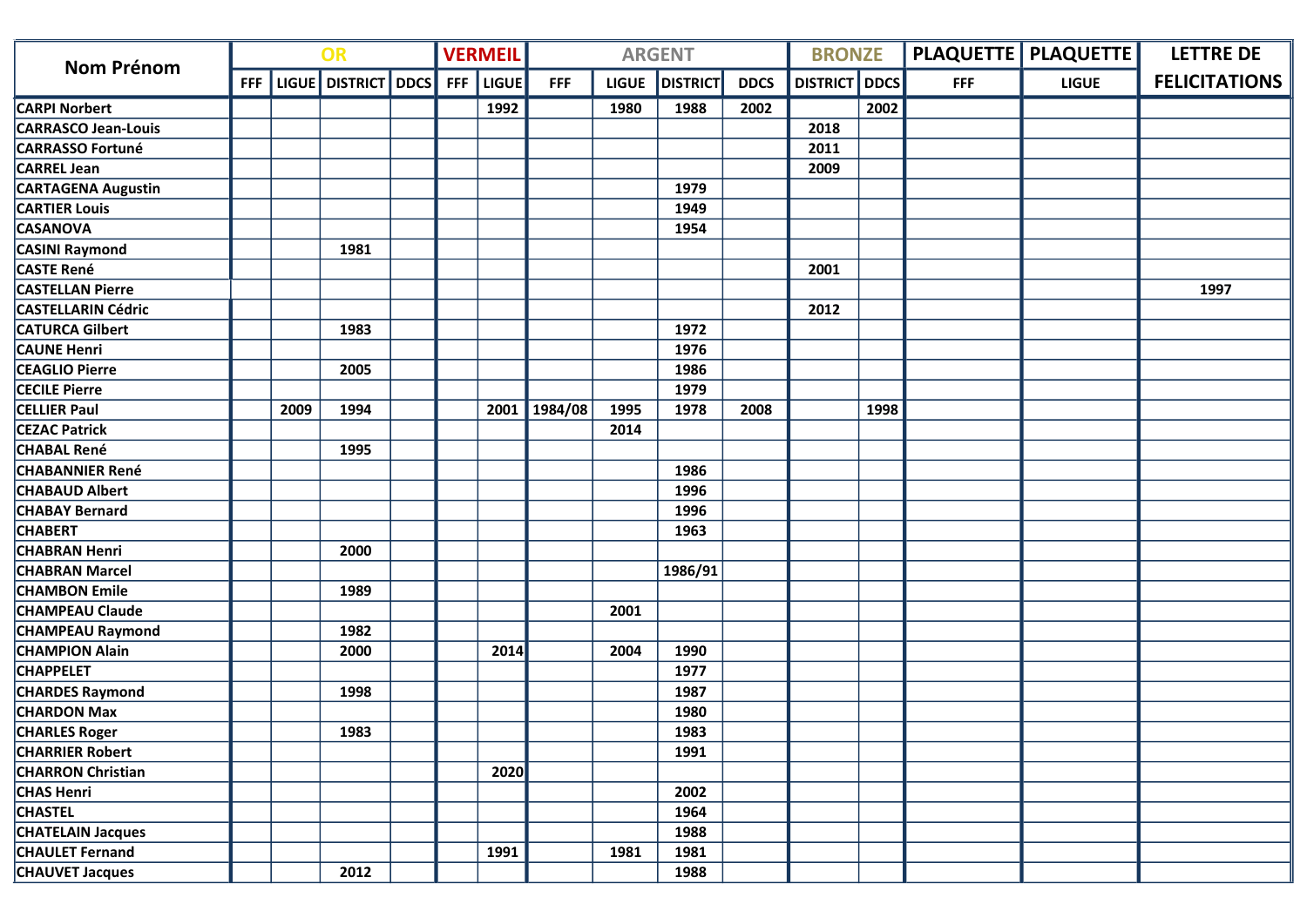| <b>Nom Prénom</b>           | OR         |      |                     |  |            | <b>VERMEIL</b> |            |              | <b>ARGENT</b>   |             | <b>BRONZE</b>        |      |            | <b>PLAQUETTE   PLAQUETTE  </b> | <b>LETTRE DE</b>     |
|-----------------------------|------------|------|---------------------|--|------------|----------------|------------|--------------|-----------------|-------------|----------------------|------|------------|--------------------------------|----------------------|
|                             | <b>FFF</b> |      | LIGUE DISTRICT DDCS |  | <b>FFF</b> | <b>LIGUE</b>   | <b>FFF</b> | <b>LIGUE</b> | <b>DISTRICT</b> | <b>DDCS</b> | <b>DISTRICT</b> DDCS |      | <b>FFF</b> | <b>LIGUE</b>                   | <b>FELICITATIONS</b> |
| <b>CHAUVET Pierre</b>       |            |      |                     |  |            |                |            |              | 1993            |             |                      |      |            |                                |                      |
| <b>CHAUVET Yvette</b>       |            |      |                     |  |            |                |            |              |                 |             | 2005                 |      |            |                                |                      |
| <b>CHAUVIN Georges</b>      |            |      |                     |  |            |                |            |              | 1978            |             |                      |      |            |                                |                      |
| <b>CHAUVIN Rémy</b>         |            |      |                     |  |            |                |            |              | 1988            |             |                      |      |            |                                |                      |
| <b>CHAUVIN Thierry</b>      |            |      |                     |  |            |                |            | 2018         |                 |             |                      |      |            |                                |                      |
| <b>CHAVE Gérald</b>         |            |      |                     |  |            |                |            |              | 1997            |             |                      |      |            |                                |                      |
| <b>CHAVE Michel</b>         |            |      |                     |  |            |                |            |              | 1991            |             |                      |      |            |                                |                      |
| <b>CHAZAL Stéphanie</b>     |            | 2021 |                     |  |            |                |            | 2012         |                 |             | 2011                 |      |            |                                |                      |
| <b>CHERAGA Saharaoui</b>    |            |      |                     |  |            |                |            |              |                 |             |                      | 2018 |            |                                |                      |
| <b>CHEVAL Raymond</b>       |            |      | 2005                |  |            |                |            |              | 1996            |             |                      |      |            |                                |                      |
| <b>CHEVALIER Pascal</b>     |            |      |                     |  |            |                |            | 2010         |                 |             |                      |      |            |                                |                      |
| <b>CHEVALLIER Graziella</b> |            |      |                     |  |            |                |            | 2012         |                 |             | 2008                 | 2016 |            |                                |                      |
| <b>CHEVALLIER Serge</b>     |            |      |                     |  |            |                |            |              |                 |             | 2008                 |      |            |                                |                      |
| CHIAREL Jérémy              |            |      |                     |  |            |                |            |              |                 |             | 2010                 |      |            |                                |                      |
| CHOISI Frédéric             |            |      |                     |  |            |                |            |              |                 |             | 2007                 |      |            |                                |                      |
| <b>CHOISI Guy</b>           |            |      |                     |  |            |                |            |              |                 |             | 2011                 |      |            |                                |                      |
| <b>CHRISTIANINI Antonin</b> |            |      |                     |  |            |                |            |              | 1979            |             |                      |      |            |                                |                      |
| <b>CHRISTOFANI Marcel</b>   |            |      |                     |  |            |                |            |              | 1978            |             |                      |      |            |                                |                      |
| <b>CIANNI Joseph</b>        |            |      |                     |  |            |                |            |              |                 |             |                      | 1997 |            |                                |                      |
| <b>CLAIRGEON Pierre</b>     |            |      |                     |  |            |                |            |              | 1956            |             |                      |      |            |                                |                      |
| <b>CLARIANA Bernard</b>     |            |      |                     |  |            |                |            |              | 1979            |             |                      |      |            |                                |                      |
| <b>CLEMENSON Gérard</b>     |            |      | 1999                |  |            | 2020           |            |              |                 |             | 2011                 |      |            |                                |                      |
| <b>CLENCHARD</b>            |            |      |                     |  |            |                |            |              | 1966            |             |                      |      |            |                                |                      |
| COCHET Jean-Luc             |            |      |                     |  |            |                |            | 2021         | 2013            |             | 2011                 |      |            |                                |                      |
| <b>COLOMBET Jean-Pierre</b> |            |      | 1992                |  |            |                |            |              |                 |             |                      |      |            |                                |                      |
| <b>COLOMBI Robert</b>       |            |      |                     |  |            | 2018           |            | 2010         |                 |             |                      |      |            |                                |                      |
| <b>COMBE Jean-Marie</b>     |            |      |                     |  |            |                |            |              | 2007            |             |                      |      |            |                                |                      |
| COMBE Régis                 |            |      |                     |  |            |                |            | 1979         | 1975            |             |                      |      |            |                                |                      |
| <b>COMMANDUCI Justin</b>    |            |      | 1981                |  |            |                |            |              |                 |             |                      |      |            |                                |                      |
| <b>COMTAT Jimmy</b>         |            |      |                     |  |            |                |            |              |                 |             | 2002                 |      |            |                                |                      |
| <b>CONDROYER René</b>       |            |      |                     |  |            |                |            |              | 1986            |             |                      |      |            |                                |                      |
| <b>CONIL Claude</b>         |            |      |                     |  |            |                |            |              | 1993            |             |                      |      |            |                                |                      |
| <b>CONSTANT Alain</b>       |            |      | 2007                |  |            |                |            |              | 2007            |             |                      |      |            |                                |                      |
| <b>CONSTANT Jean</b>        |            |      |                     |  |            |                |            |              |                 |             | 2014                 |      |            |                                |                      |
| <b>CONSTANT Robert</b>      |            |      |                     |  |            |                |            |              |                 |             | 2002                 |      |            |                                |                      |
| CORRADO Henri               |            |      | 1978                |  |            |                |            |              |                 |             |                      |      |            |                                |                      |
| <b>CORRADO Jean-Marie</b>   |            |      |                     |  |            |                |            |              | 1988            |             |                      |      |            |                                |                      |
| <b>CORRADO Robert</b>       |            |      |                     |  |            |                |            |              | 1988            |             |                      |      |            |                                |                      |
| <b>CORRANSON</b>            |            |      |                     |  |            |                |            |              | 1970            |             |                      |      |            |                                |                      |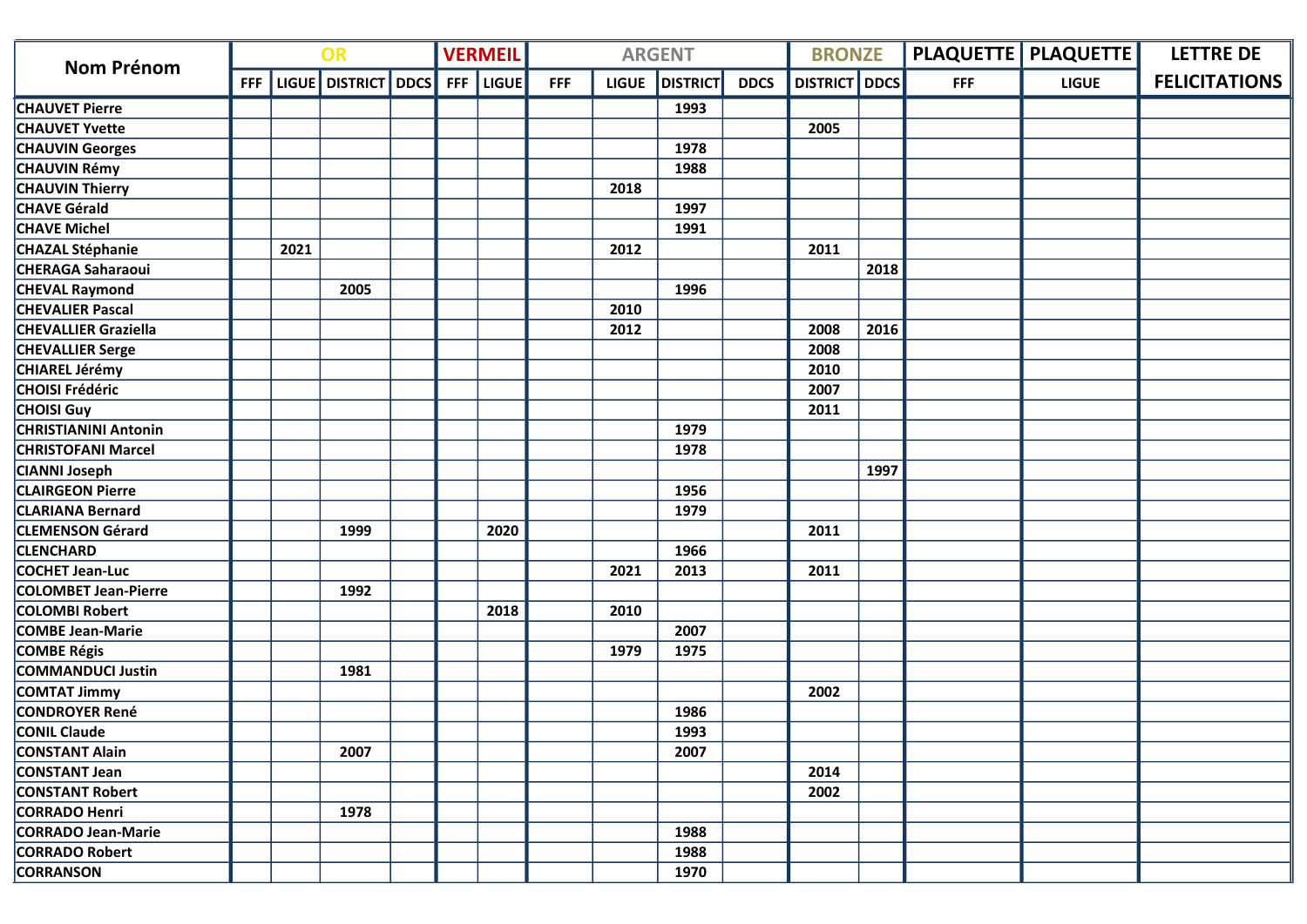| <b>Nom Prénom</b>              | OR         |      |                     |  | <b>VERMEIL</b> |              |            | <b>ARGENT</b> |                 | <b>BRONZE</b> |                 |      | <b>PLAQUETTE   PLAQUETTE  </b> | <b>LETTRE DE</b> |                      |
|--------------------------------|------------|------|---------------------|--|----------------|--------------|------------|---------------|-----------------|---------------|-----------------|------|--------------------------------|------------------|----------------------|
|                                | <b>FFF</b> |      | LIGUE DISTRICT DDCS |  | <b>FFF</b>     | <b>LIGUE</b> | <b>FFF</b> | <b>LIGUE</b>  | <b>DISTRICT</b> | <b>DDCS</b>   | <b>DISTRICT</b> | DDCS | <b>FFF</b>                     | <b>LIGUE</b>     | <b>FELICITATIONS</b> |
| <b>COSSON Riger</b>            |            |      | 1996                |  |                |              |            |               |                 |               |                 |      |                                |                  |                      |
| <b>COUDAL Maurice</b>          |            |      | 1997                |  |                |              |            |               | 1987            |               |                 |      |                                |                  |                      |
| <b>COUDENC Paul</b>            |            |      | 1994                |  |                |              |            |               | 1984            |               |                 |      |                                |                  |                      |
| <b>COUMES Renée</b>            |            |      |                     |  |                |              |            |               | 1992            |               |                 |      |                                |                  |                      |
| <b>COUNIOT Robert</b>          |            |      | 1979                |  |                |              |            | 1982          | 1967            |               |                 |      |                                |                  |                      |
| <b>COURBIS Régis</b>           |            |      |                     |  |                |              |            |               | 1963            |               |                 |      |                                |                  |                      |
| <b>COURIAS Raymond</b>         |            |      |                     |  |                |              |            | 1984          |                 |               |                 |      |                                |                  |                      |
| <b>COURIAS Roland</b>          |            |      | 1979                |  |                |              |            |               |                 |               |                 |      |                                |                  |                      |
| <b>COURT Jean</b>              |            |      | 2006                |  |                |              |            |               | 1987/93         |               |                 |      |                                |                  |                      |
| <b>COUSIN Pascal</b>           |            |      |                     |  |                |              |            |               | 1999            |               |                 |      |                                |                  |                      |
| <b>CRESPIN Raymond</b>         |            |      |                     |  | 2016           | 2020         |            | 2011          |                 |               |                 |      |                                |                  |                      |
| <b>CRESPO Denis</b>            |            |      |                     |  |                |              |            |               | 1982            |               |                 |      |                                |                  |                      |
| <b>CRIOTIER Patrick</b>        |            |      |                     |  |                |              |            |               | 2003            |               |                 |      |                                |                  |                      |
| <b>CRISTIANINI Laurent</b>     |            |      |                     |  |                |              |            |               | 2004            |               |                 |      |                                |                  |                      |
| <b>CRISTOFANI Alexandre</b>    |            |      |                     |  |                |              |            | 1962          |                 |               |                 |      |                                |                  |                      |
| <b>CROS Henri</b>              |            |      |                     |  |                |              |            |               | 1975            |               |                 |      |                                |                  |                      |
| <b>CROUZET Lucien</b>          |            |      |                     |  |                |              |            |               | 1984            |               |                 |      |                                |                  |                      |
| <b>CROZAT Jean-Claude</b>      |            |      |                     |  |                |              |            |               | 1985            |               |                 |      |                                |                  |                      |
| <b>CRUZEL Roger</b>            |            | 1998 | 1996                |  |                | 1989         | 2000/06    | 1981          | 1979            | 2000          | 2011            |      | 2012                           | 2012             |                      |
| <b>CUILLERAI Claude</b>        |            |      |                     |  |                | 2019         |            | 2014          |                 |               |                 |      |                                |                  |                      |
| <b>CUTILLAS Frédéric</b>       |            |      |                     |  |                |              |            |               |                 |               |                 |      |                                |                  |                      |
| <b>CYRILLE Colette</b>         |            |      |                     |  |                |              |            | 1991          | 1983            |               |                 |      |                                |                  |                      |
| DA SILVA Jacques               |            |      | 2006                |  |                |              |            |               |                 |               |                 |      |                                |                  |                      |
| <b>DAGAND Jean-Luc</b>         |            |      |                     |  |                |              |            |               |                 |               | 2012            |      |                                |                  |                      |
| <b>DALLARD Enzo</b>            |            |      |                     |  |                |              |            |               | 1977            |               |                 |      |                                |                  |                      |
| <b>DAMIANI Jean-Pierre</b>     |            |      |                     |  |                |              |            |               | 1992            |               |                 |      |                                |                  |                      |
| <b>DAMOTTA Ernest</b>          |            |      |                     |  |                |              |            |               | 1952            |               |                 |      |                                |                  |                      |
| <b>DAMOTTE Mme</b>             |            |      |                     |  |                |              |            |               | 1978            |               |                 |      |                                |                  |                      |
| <b>DARDUN Bernard</b>          |            |      |                     |  |                |              |            |               |                 |               | 1999            |      |                                |                  |                      |
| <b>DAUMAS Georges</b>          |            |      |                     |  |                |              |            |               | 1979            |               |                 |      |                                |                  |                      |
| DAVID Jean                     |            |      | 1979                |  |                |              |            |               |                 |               |                 |      |                                |                  |                      |
| DAVID Paula                    |            |      |                     |  |                |              | 1993       | 1981          |                 |               | 2011            | 1981 |                                |                  |                      |
| <b>DE LA CONCEPTION Claude</b> |            |      |                     |  |                |              |            |               | 1980            |               |                 |      |                                |                  |                      |
| <b>DEBOURD Marcel</b>          |            |      |                     |  |                |              |            |               | 1978            |               |                 |      |                                |                  |                      |
| <b>DECORZENT Charly</b>        |            | 2014 |                     |  |                | 2004         |            | 1998          |                 |               |                 |      |                                |                  |                      |
| <b>DEFUSTEL Patricia</b>       |            |      |                     |  |                |              |            |               |                 |               | 2014            |      |                                |                  |                      |
| <b>DEGLI Ange</b>              |            |      |                     |  |                |              |            |               |                 |               | 2003            |      |                                |                  |                      |
| <b>DEHAUMONT Guy</b>           |            |      | 1995                |  |                |              |            |               |                 |               |                 |      |                                |                  |                      |
| <b>DELANNOY Adolphe</b>        |            |      |                     |  |                |              |            |               |                 |               | 2003            |      |                                |                  |                      |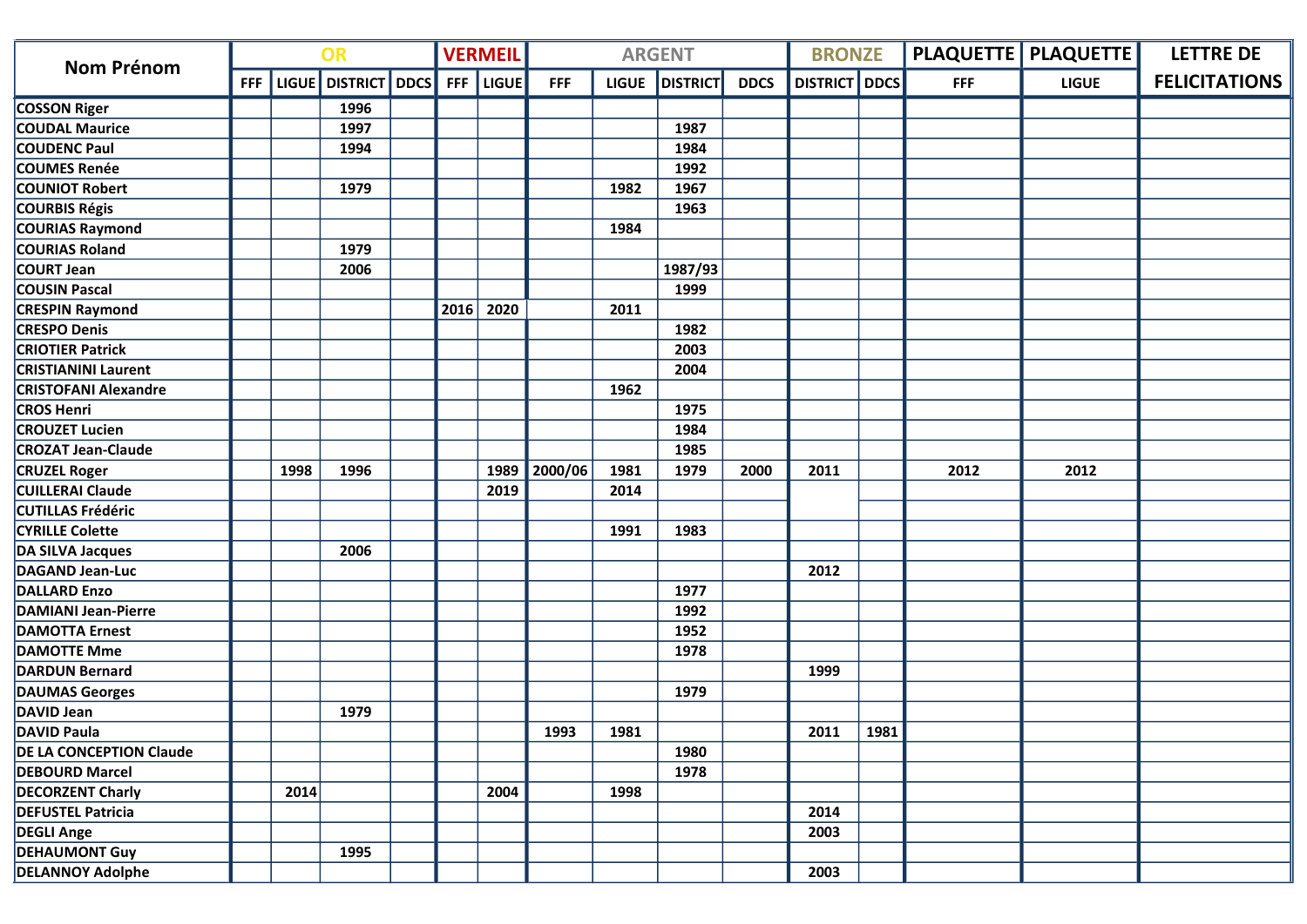|                           | OR         |      |                     |  | <b>VERMEIL</b> |              |            | <b>ARGENT</b> |                 | <b>BRONZE</b> |                      |      | <b>PLAQUETTE   PLAQUETTE  </b> | <b>LETTRE DE</b> |                      |
|---------------------------|------------|------|---------------------|--|----------------|--------------|------------|---------------|-----------------|---------------|----------------------|------|--------------------------------|------------------|----------------------|
| <b>Nom Prénom</b>         | <b>FFF</b> |      | LIGUE DISTRICT DDCS |  | <b>FFF</b>     | <b>LIGUE</b> | <b>FFF</b> | <b>LIGUE</b>  | <b>DISTRICT</b> | <b>DDCS</b>   | <b>DISTRICT</b> DDCS |      | <b>FFF</b>                     | <b>LIGUE</b>     | <b>FELICITATIONS</b> |
| <b>DELANOE Romain</b>     |            |      |                     |  |                |              |            |               | 1980            |               |                      |      |                                |                  |                      |
| <b>DELESTY Jean</b>       |            |      |                     |  |                |              |            |               | 1985            |               |                      |      |                                |                  |                      |
| <b>DELOYE Jean</b>        |            |      | 1979                |  |                |              |            |               |                 |               |                      |      |                                |                  |                      |
| <b>DENANTE Michel</b>     |            |      | 1995                |  |                |              |            |               |                 |               |                      |      |                                |                  |                      |
| <b>DENANTE Richard</b>    |            |      |                     |  |                |              |            |               | 1982            |               |                      |      |                                |                  |                      |
| <b>DEOUTE Charles</b>     |            |      | 1980                |  |                |              |            |               |                 |               |                      |      |                                |                  |                      |
| <b>DEPACE Thomas</b>      |            | 2001 |                     |  |                | 2004         |            | 1994          | 1992/82         |               |                      |      |                                |                  |                      |
| <b>DERDERIAN Maurice</b>  |            |      |                     |  |                |              |            |               |                 |               | 2005                 |      |                                |                  |                      |
| <b>DERNELLE Jean-Luc</b>  |            |      |                     |  |                |              |            |               | 1994/78         |               |                      |      |                                |                  |                      |
| <b>DESPLATS Chantal</b>   |            |      |                     |  |                |              |            |               |                 | 2002          |                      | 2002 |                                |                  |                      |
| <b>DETRES Jean-Marie</b>  |            |      |                     |  |                |              |            | 2015          |                 |               | 2011                 |      |                                |                  |                      |
| <b>DEVALQUENAIRE Eric</b> |            |      |                     |  |                |              |            | 2003          |                 |               |                      |      |                                |                  |                      |
| <b>DEVAUX Raoul</b>       |            |      |                     |  |                |              |            |               | 1979            |               |                      |      |                                |                  |                      |
| <b>DEVERGNE Christian</b> |            |      |                     |  |                |              |            |               | 1992            |               |                      |      |                                |                  |                      |
| <b>DEVINE Michel</b>      |            |      |                     |  |                |              |            |               |                 |               | 2003                 |      |                                |                  |                      |
| DI DOMENICO Georges       |            |      |                     |  |                |              |            |               | 1978            |               |                      |      |                                |                  |                      |
| DI DOMENICO Roger         |            |      |                     |  |                |              |            |               | 1989            |               |                      |      |                                |                  |                      |
| DI ROLLO André            |            |      |                     |  |                |              |            |               | 1991            |               |                      |      |                                |                  |                      |
| DI RUZZA André            |            |      |                     |  |                |              |            | 2001          |                 |               |                      |      |                                |                  |                      |
| DI SALVIO Jean-Pierre     |            |      |                     |  |                |              |            |               | 1990            |               |                      |      |                                |                  |                      |
| <b>DIAZ Nathalie</b>      |            |      |                     |  |                |              |            |               |                 |               | 2012                 |      |                                |                  |                      |
| <b>DIBON Claude</b>       |            |      |                     |  |                |              |            |               | 1986            |               |                      |      |                                |                  |                      |
| <b>DINARD Alain</b>       |            |      |                     |  |                |              |            |               | 1984            |               |                      |      |                                |                  |                      |
| <b>DOCHE José</b>         |            |      |                     |  |                |              |            |               |                 |               | 2001                 |      |                                |                  |                      |
| <b>DODINOT Yvonne</b>     |            |      |                     |  |                |              |            |               | 1985            |               |                      |      |                                |                  |                      |
| <b>DOMENECH José</b>      |            |      |                     |  |                |              |            |               | 1982            |               |                      |      |                                |                  |                      |
| DOUCET Frédéric           |            |      |                     |  |                |              |            |               |                 |               | 2006                 |      |                                |                  |                      |
| <b>DOULIOT Fernand</b>    |            |      |                     |  |                |              |            |               | 1976            |               |                      |      |                                |                  |                      |
| DOURNEAU Frédéric         |            |      |                     |  |                |              |            |               |                 |               | 2013                 |      |                                |                  |                      |
| <b>DOUTRE André</b>       |            |      |                     |  |                |              |            |               | 1980            |               |                      |      |                                |                  |                      |
| DOUX Léonce               |            |      |                     |  |                |              |            |               | 1959            |               |                      |      |                                |                  |                      |
| <b>DUBOIS Jacques</b>     |            |      |                     |  |                |              |            |               | 1991            |               |                      |      |                                |                  |                      |
| <b>DUBOURDEAUX Yves</b>   |            |      |                     |  |                |              |            |               | 1986            |               |                      |      |                                |                  |                      |
| <b>DUBUIS Alain</b>       |            |      |                     |  |                |              |            |               | 1997            |               |                      |      |                                |                  |                      |
| DUC André                 |            |      |                     |  |                |              |            |               | 1984            |               |                      |      |                                |                  |                      |
| <b>DUFAUT Patrick</b>     |            |      |                     |  |                |              |            |               | 1992            |               |                      |      |                                |                  |                      |
| <b>DUFOUR Claude</b>      |            |      |                     |  |                |              |            |               | 1995            |               |                      |      |                                |                  |                      |
| <b>DUMAS Henri</b>        |            |      |                     |  |                | 1981         |            | 1976          | 1979            |               |                      |      |                                |                  |                      |
| <b>DUMAS Norbert</b>      |            |      |                     |  |                |              |            |               | 1991            |               |                      |      |                                |                  |                      |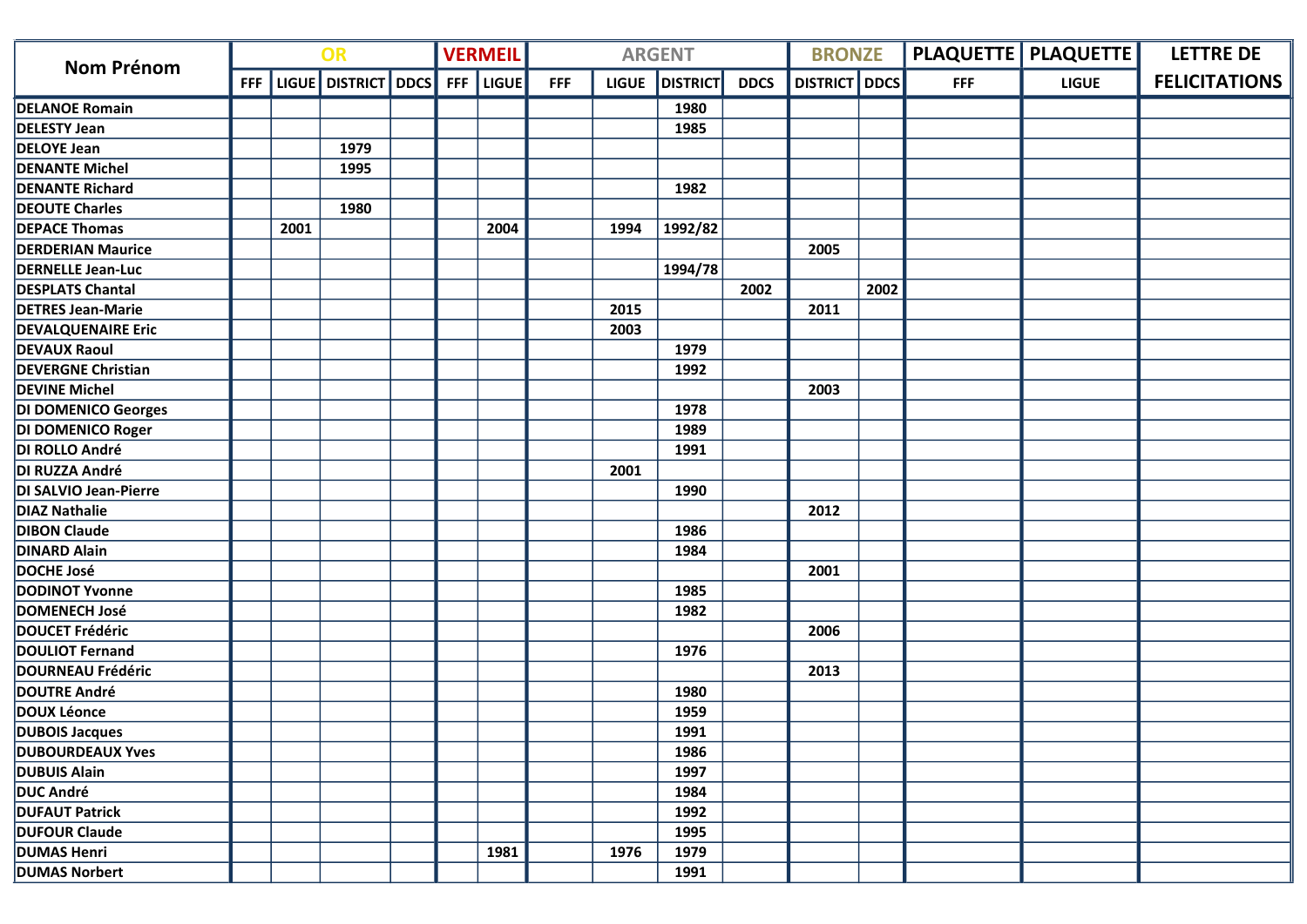| OR<br><b>Nom Prénom</b>     |            |  |                     | <b>VERMEIL</b> |              |            | <b>ARGENT</b> |                 | <b>BRONZE</b> |                 |      | <b>PLAQUETTE   PLAQUETTE  </b> | <b>LETTRE DE</b> |                      |
|-----------------------------|------------|--|---------------------|----------------|--------------|------------|---------------|-----------------|---------------|-----------------|------|--------------------------------|------------------|----------------------|
|                             | <b>FFF</b> |  | LIGUE DISTRICT DDCS | <b>FFF</b>     | <b>LIGUE</b> | <b>FFF</b> | <b>LIGUE</b>  | <b>DISTRICT</b> | <b>DDCS</b>   | <b>DISTRICT</b> | DDCS | <b>FFF</b>                     | <b>LIGUE</b>     | <b>FELICITATIONS</b> |
| <b>DUPIN Claude</b>         |            |  |                     |                |              |            |               | 2004            |               |                 |      |                                |                  |                      |
| <b>DUPIN Gilbert</b>        |            |  | 1994                |                |              |            |               |                 |               |                 |      |                                |                  |                      |
| <b>DUPIN Jacqueline</b>     |            |  |                     |                |              |            |               | 1993            |               |                 |      |                                |                  |                      |
| <b>DUPLAN René</b>          |            |  |                     |                |              |            |               | 2016            |               |                 |      |                                |                  |                      |
| <b>DUPRAT Brigitte</b>      |            |  |                     |                |              |            |               | 1988            |               |                 |      |                                |                  |                      |
| <b>DUPRAT Daniel</b>        |            |  | 1979                |                |              |            |               |                 |               |                 |      |                                |                  |                      |
| <b>DUPUY Albert</b>         |            |  |                     |                |              |            | 1991          | 1987            |               |                 |      |                                |                  |                      |
| <b>DURAND Edouard</b>       |            |  |                     |                | 1974         |            | 1957          |                 |               |                 |      |                                |                  |                      |
| <b>DURAND Georges</b>       |            |  |                     |                |              |            |               | 1987/93         |               |                 |      |                                |                  |                      |
| <b>DURAND Lucien</b>        |            |  | 1979                |                |              |            |               | 1986            |               |                 |      |                                |                  |                      |
| <b>DURAND Marius</b>        |            |  |                     |                |              |            |               | 1950            |               |                 |      |                                |                  |                      |
| <b>DURET Jean</b>           |            |  |                     |                |              |            |               | 1980            |               |                 |      |                                |                  |                      |
| <b>DURET Maurice</b>        |            |  |                     |                |              |            |               | 1976            |               |                 |      |                                |                  |                      |
| <b>EFE Aurélie</b>          |            |  |                     |                |              |            | 2012          |                 |               |                 |      |                                |                  |                      |
| <b>ELIE Yves</b>            |            |  |                     |                |              |            | 1997          | 1982            |               |                 | 2000 |                                |                  |                      |
| ELLENA Jean-François        |            |  |                     |                |              |            |               | 1992            |               |                 |      |                                |                  |                      |
| <b>EMERY Marie-Rose</b>     |            |  |                     |                |              |            |               | 1994            |               |                 |      |                                |                  |                      |
| <b>ENRICI Paul</b>          |            |  |                     |                |              |            |               | 1992            |               |                 |      |                                |                  |                      |
| <b>ESCALE Jean Paul</b>     |            |  |                     |                |              |            | 2005          |                 |               |                 |      |                                |                  |                      |
| <b>ESCAMILA</b>             |            |  |                     |                |              |            |               | 1964            |               |                 |      |                                |                  |                      |
| <b>ESCOFFIER Gabriel</b>    |            |  |                     |                |              |            |               | 1995            |               |                 |      |                                |                  |                      |
| <b>ESCOFFIER Patrice</b>    |            |  |                     |                |              |            |               | 1982            |               |                 |      |                                |                  |                      |
| <b>ESPANOL Rene</b>         |            |  | 1979                |                |              |            |               |                 |               |                 |      |                                |                  |                      |
| <b>ESPIE Julien</b>         |            |  |                     |                | 1981         |            | 1975          |                 |               |                 |      |                                |                  |                      |
| <b>ESPOSITO Jean-Claude</b> |            |  |                     |                |              |            |               | 1992            |               |                 |      |                                |                  |                      |
| <b>ESTEVE Léo</b>           |            |  |                     |                |              |            |               | 1959            |               |                 |      |                                |                  |                      |
| <b>EUILLET Yves</b>         |            |  |                     |                |              |            | 1983          | 1992            |               |                 |      |                                |                  |                      |
| <b>EVANGELISTI Paul</b>     |            |  |                     |                |              |            |               | 2003            |               |                 |      |                                |                  |                      |
| <b>EYMIEU Jacques</b>       |            |  |                     |                |              |            |               | 1992            |               |                 |      |                                |                  |                      |
| <b>FABRE Roland</b>         |            |  |                     |                |              |            |               | 1980            |               |                 |      |                                |                  |                      |
| <b>FABREGUES Philippe</b>   |            |  |                     |                |              |            |               |                 |               |                 | 1997 |                                |                  |                      |
| <b>FACCHIN Chris</b>        |            |  |                     |                |              |            |               |                 |               | 2010            |      |                                |                  |                      |
| <b>FAIN Léo</b>             |            |  |                     |                |              |            |               | 1957            |               |                 |      |                                |                  |                      |
| <b>FANALS Odet</b>          |            |  |                     |                |              |            |               | 1995            |               |                 |      |                                |                  |                      |
| <b>FARAUD Robert</b>        |            |  | 1996                |                |              |            |               | 1990            |               |                 |      |                                |                  |                      |
| <b>FARAUD Roger</b>         |            |  | 1978                |                |              |            |               |                 |               |                 |      |                                |                  |                      |
| <b>FARES Mohamed</b>        |            |  | 2016                |                |              |            | 2017          | 1997            |               |                 |      |                                |                  |                      |
| <b>FARRAVEL Georges</b>     |            |  |                     |                |              |            |               | 1995            |               |                 |      |                                |                  |                      |
| <b>FAUQUE François</b>      |            |  |                     |                |              |            |               | 1967/88         |               |                 |      |                                |                  |                      |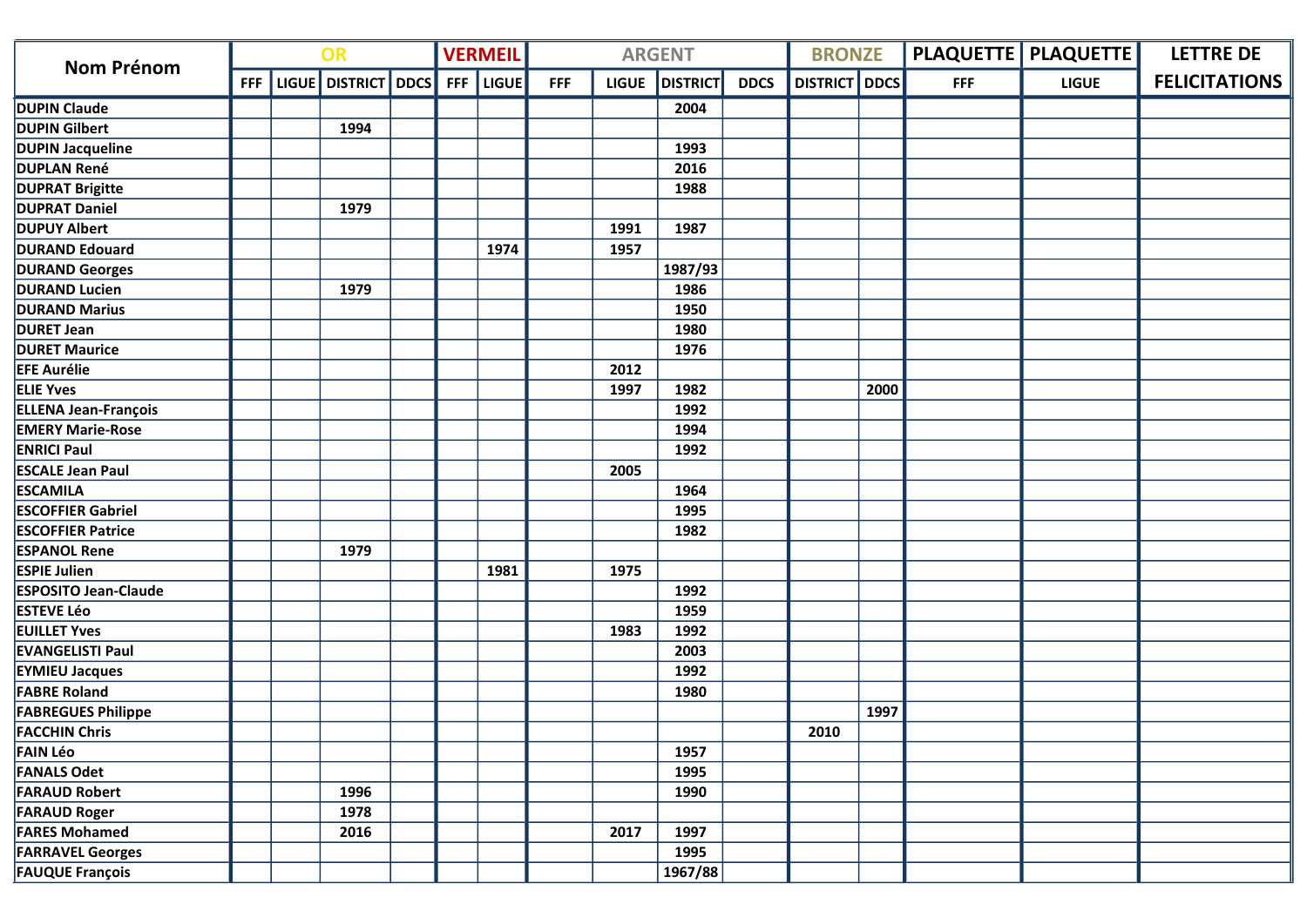| <b>Nom Prénom</b>           | OR         |  |                         |  | <b>VERMEIL</b> |              |            | <b>ARGENT</b> |                 | <b>BRONZE</b> |                 |             | <b>PLAQUETTE   PLAQUETTE  </b> | <b>LETTRE DE</b> |                      |
|-----------------------------|------------|--|-------------------------|--|----------------|--------------|------------|---------------|-----------------|---------------|-----------------|-------------|--------------------------------|------------------|----------------------|
|                             | <b>FFF</b> |  | LIGUE   DISTRICT   DDCS |  | <b>FFF</b>     | <b>LIGUE</b> | <b>FFF</b> | <b>LIGUE</b>  | <b>DISTRICT</b> | <b>DDCS</b>   | <b>DISTRICT</b> | <b>DDCS</b> | <b>FFF</b>                     | <b>LIGUE</b>     | <b>FELICITATIONS</b> |
| <b>FAURE Robert</b>         |            |  | 1980                    |  |                |              |            |               |                 |               |                 |             |                                |                  |                      |
| <b>FAVARO Adolphe</b>       |            |  |                         |  |                |              |            |               | 1980            |               |                 |             |                                |                  |                      |
| <b>FENATEAU Maurice</b>     |            |  |                         |  |                |              |            |               | 1954            |               |                 |             |                                |                  |                      |
| <b>FERAUD Marcel</b>        |            |  |                         |  |                |              |            |               | 1964            |               |                 |             |                                |                  |                      |
| <b>FERNANDEZ Joseph</b>     |            |  |                         |  |                |              |            |               | 1996            |               |                 |             |                                |                  |                      |
| <b>FERNANDEZ Yvan</b>       |            |  | 2004                    |  |                | 2010         |            | 2005          | 1981            |               |                 |             |                                |                  |                      |
| <b>FERRER Claude</b>        |            |  |                         |  |                |              |            |               | 1979            |               |                 |             |                                |                  |                      |
| <b>FERRET Victor</b>        |            |  |                         |  |                |              |            |               | 1993            |               |                 |             |                                |                  |                      |
| <b>FERRIER Aimé</b>         |            |  |                         |  |                |              |            |               | 1996            |               |                 |             |                                |                  |                      |
| <b>FERRIER Guy</b>          |            |  |                         |  |                |              |            |               | 2001            |               |                 |             |                                |                  |                      |
| <b>FERRIER Jacques</b>      |            |  |                         |  |                |              |            |               | 1995            |               |                 |             |                                |                  |                      |
| <b>FERRIS Jean</b>          |            |  |                         |  |                |              |            |               | 1989            |               |                 |             |                                |                  |                      |
| <b>FESCHET Max</b>          |            |  | 2007                    |  |                |              |            |               | 1988            |               |                 |             |                                |                  |                      |
| <b>FESSAI Anne Marie</b>    |            |  |                         |  |                |              |            |               |                 |               | 1999            |             |                                |                  |                      |
| <b>FESSAI Farouk</b>        |            |  |                         |  |                |              |            | 2002          |                 |               |                 |             |                                |                  |                      |
| <b>FEVRIER</b>              |            |  |                         |  |                |              |            |               | 1962            |               |                 |             |                                |                  |                      |
| <b>FIELOUX Alain</b>        |            |  | 1999                    |  |                |              |            |               |                 |               |                 |             |                                |                  |                      |
| <b>FINA Richard</b>         |            |  |                         |  |                |              |            |               | 1988/91         |               |                 |             |                                |                  |                      |
| <b>FLAHAUT Jean</b>         |            |  |                         |  |                |              |            |               | 1988            |               |                 |             |                                |                  |                      |
| <b>FONTAINE Henri</b>       |            |  | 2014                    |  |                |              |            |               |                 |               |                 |             |                                |                  |                      |
| <b>FONTAN Francis</b>       |            |  |                         |  |                |              |            |               | 2002            |               |                 |             |                                |                  |                      |
| <b>FONTIN André</b>         |            |  |                         |  |                |              |            |               | 1959            |               |                 |             |                                |                  |                      |
| <b>FONTRAILLE Yves</b>      |            |  |                         |  |                |              |            |               |                 |               | 2006            |             |                                |                  |                      |
| <b>FORESTALI Erarde</b>     |            |  |                         |  |                |              |            |               | 1979            |               |                 |             |                                |                  |                      |
| <b>FOURCADE Eric</b>        |            |  |                         |  |                |              |            |               |                 | 2008          |                 | 2008        |                                |                  | 2007                 |
| <b>FOURMENT Roger</b>       |            |  |                         |  |                |              |            |               | 1988            |               |                 |             |                                |                  |                      |
| <b>FOURNIER</b>             |            |  |                         |  |                |              |            |               | 1960            |               |                 |             |                                |                  |                      |
| <b>FRANCES Raphaël</b>      |            |  |                         |  |                |              |            | 2011          | 2005            |               |                 |             |                                |                  |                      |
| <b>FRANCHESQUIN</b>         |            |  |                         |  |                |              |            |               | 1958            |               |                 |             |                                |                  |                      |
| <b>FRANCOIS Eric</b>        |            |  |                         |  |                |              |            |               |                 |               | 2012            |             |                                |                  |                      |
| <b>FRANÇOIS Jean-Pierre</b> |            |  |                         |  |                |              |            |               | 1977            |               |                 |             |                                |                  |                      |
| <b>FREDERIC Jean</b>        |            |  |                         |  |                |              |            |               | 1988            |               |                 |             |                                |                  |                      |
| <b>FREMIER Alain</b>        |            |  |                         |  |                |              |            |               | 1994            |               |                 |             |                                |                  |                      |
| <b>FRETTO Jamila</b>        |            |  |                         |  |                |              |            |               |                 |               | 2016            |             |                                |                  |                      |
| <b>FRISINA Antoine</b>      |            |  |                         |  |                |              |            |               | 1994            |               |                 |             |                                |                  |                      |
| <b>FRISINA Philippe</b>     |            |  | 1996                    |  |                |              |            |               | 1987            |               |                 |             |                                |                  |                      |
| <b>FROMENT Patrick</b>      |            |  |                         |  |                |              |            |               |                 |               | 2019            |             |                                |                  |                      |
| <b>FUMAT Gérard</b>         |            |  |                         |  |                |              |            |               | 2000            |               |                 |             |                                |                  |                      |
| <b>FUMAT Serge</b>          |            |  |                         |  |                |              |            |               | 1997            |               |                 |             |                                |                  |                      |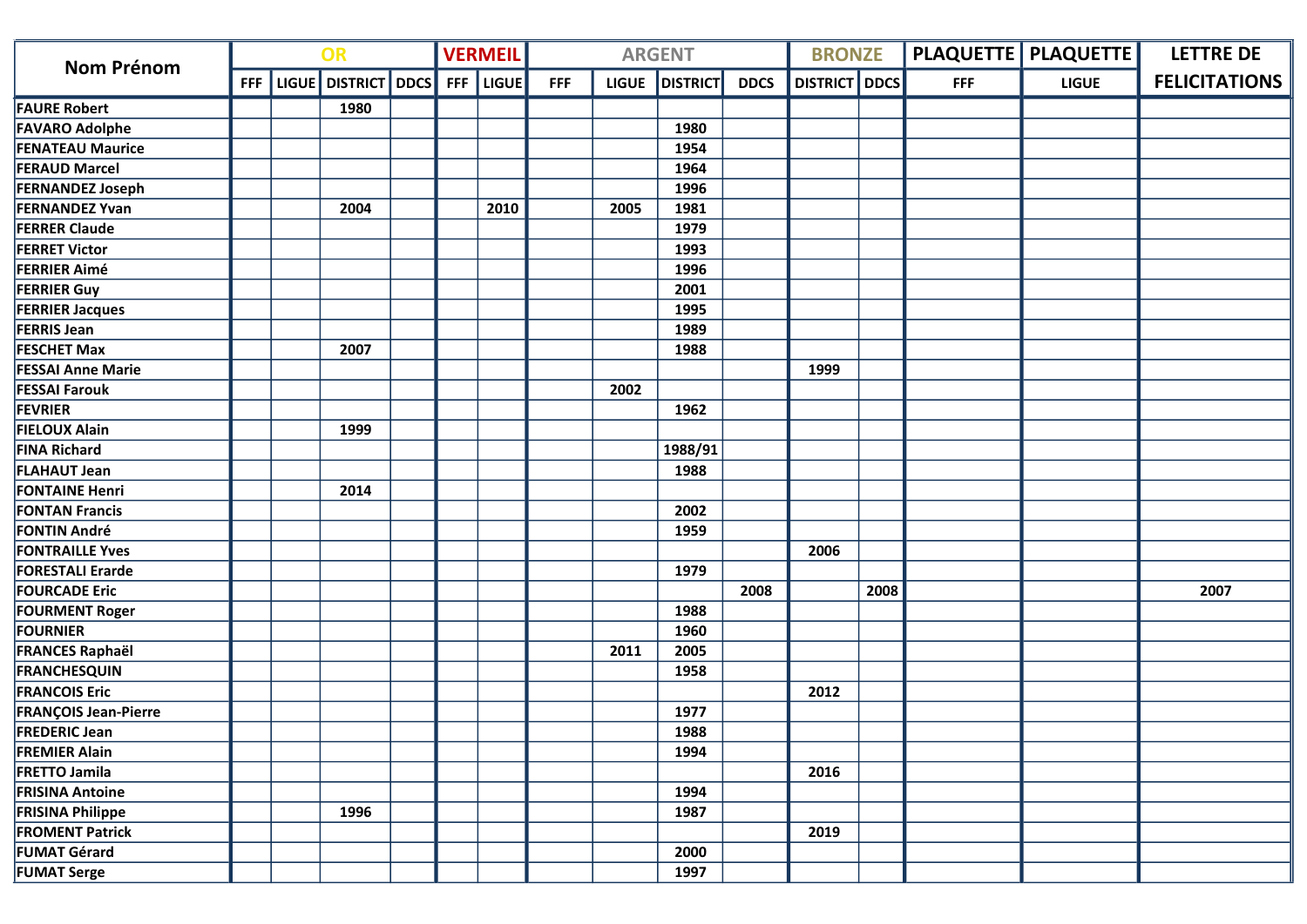| <b>Nom Prénom</b>          | OR |      |                               |  | <b>VERMEIL</b> |              |            | <b>ARGENT</b> |                 | <b>BRONZE</b> |                      | PLAQUETTE   PLAQUETTE | <b>LETTRE DE</b> |                      |
|----------------------------|----|------|-------------------------------|--|----------------|--------------|------------|---------------|-----------------|---------------|----------------------|-----------------------|------------------|----------------------|
|                            |    |      | FFF   LIGUE   DISTRICT   DDCS |  | <b>FFF</b>     | <b>LIGUE</b> | <b>FFF</b> | <b>LIGUE</b>  | <b>DISTRICT</b> | <b>DDCS</b>   | <b>DISTRICT</b> DDCS | <b>FFF</b>            | <b>LIGUE</b>     | <b>FELICITATIONS</b> |
| <b>GABRIEL Gérard</b>      |    |      |                               |  |                |              |            | 2019          | 1990            |               |                      |                       |                  |                      |
| <b>GAIGNARD Patrice</b>    |    |      |                               |  |                |              |            |               | 1991            |               |                      |                       |                  |                      |
| <b>GAILLARDET Max</b>      |    |      |                               |  |                |              |            |               |                 |               | 2007                 |                       |                  |                      |
| <b>GAILLARDON Georges</b>  |    |      | 1997                          |  |                |              |            |               |                 |               |                      |                       |                  |                      |
| <b>GALAS Françoise</b>     |    |      |                               |  |                |              |            |               |                 |               | 2012                 |                       |                  |                      |
| GALLARDO Gabriel           |    |      |                               |  |                |              |            |               | 1975            |               |                      |                       |                  |                      |
| GALLAZI Alain              |    |      |                               |  |                |              |            |               | 1995            |               |                      |                       |                  |                      |
| <b>GALLERON Jacques</b>    |    |      |                               |  |                |              |            |               | 1983            |               |                      |                       |                  |                      |
| <b>GALLIAN René</b>        |    |      |                               |  |                |              |            |               | 1989            |               |                      |                       |                  |                      |
| <b>GALLIN Patrick</b>      |    |      |                               |  |                |              |            |               | 1989            |               |                      |                       |                  |                      |
| GALLITU Jean               |    |      |                               |  |                |              |            |               | 1978            |               |                      |                       |                  |                      |
| <b>GALVAN Ramon</b>        |    |      |                               |  |                |              |            |               | 1978            |               |                      |                       |                  |                      |
| <b>GANICHOT</b>            |    |      |                               |  |                |              |            |               | 1977            |               |                      |                       |                  |                      |
| <b>GARCI Georges</b>       |    |      | 2007                          |  |                |              |            |               |                 |               |                      |                       |                  |                      |
| <b>GARCIA Christian</b>    |    | 2011 | 2003                          |  | 2020           | 2005         | 1988       | 1998          | 1996            |               |                      |                       |                  |                      |
| GARCIA Jean                |    |      | 1979                          |  |                |              |            |               |                 |               |                      |                       |                  |                      |
| <b>GARCIA Julien</b>       |    |      |                               |  |                |              |            |               | 1984            |               |                      |                       |                  |                      |
| <b>GARCIA Macan</b>        |    |      |                               |  |                |              |            |               | 1967            |               |                      |                       |                  |                      |
| <b>GARCIN Georges</b>      |    |      |                               |  |                |              |            |               |                 |               | 2000                 |                       |                  |                      |
| <b>GARCIN Henri</b>        |    |      |                               |  |                |              |            |               | 1992            |               | 2004                 |                       |                  |                      |
| <b>GAUTHIER André</b>      |    |      |                               |  |                |              |            |               | 1990            |               |                      |                       |                  |                      |
| <b>GAY Michel</b>          |    |      |                               |  |                |              |            |               | 1982            |               |                      |                       |                  |                      |
| <b>GAZZAN Gilbert</b>      |    |      |                               |  |                |              |            |               |                 |               | 2010                 |                       |                  |                      |
| <b>GELIOT Charles</b>      |    |      |                               |  |                |              |            |               | 1953/66         |               |                      |                       |                  |                      |
| <b>GELUS Renée</b>         |    |      |                               |  |                |              |            |               | 1988            |               |                      |                       |                  |                      |
| <b>GENEGILLE Lucien</b>    |    |      |                               |  |                |              |            |               | 1966            |               |                      |                       |                  |                      |
| <b>GERMON Alain</b>        |    |      |                               |  |                |              |            | 2018          | 1977            |               |                      |                       |                  |                      |
| <b>GEVAUDAN</b>            |    |      |                               |  |                |              |            |               | 1958            |               |                      |                       |                  |                      |
| <b>GHZAL Choukry</b>       |    |      |                               |  |                | 2021         |            | 2012          |                 |               |                      |                       |                  |                      |
| GIACOMINO Alain            |    |      |                               |  |                |              |            |               |                 |               | 2007                 |                       |                  |                      |
| <b>GIACOMINO Pierrette</b> |    |      |                               |  |                |              |            |               |                 |               | 2007                 |                       |                  |                      |
| GIACOMO René               |    |      |                               |  |                |              |            |               |                 |               | 2016                 |                       |                  |                      |
| <b>GIANGRECO Sauveur</b>   |    |      |                               |  |                |              |            |               |                 |               | 2010                 |                       |                  |                      |
| GIBAUD Jean                |    |      |                               |  |                |              |            |               | 1978            |               |                      |                       |                  |                      |
| <b>GIELY Claude</b>        |    |      |                               |  |                |              |            | 2017          | 1969            |               |                      |                       |                  |                      |
| <b>GILLES Denis</b>        |    |      | 1999                          |  |                |              |            | 2004          | 1977            |               |                      |                       |                  |                      |
| <b>GILLES Hervé</b>        |    |      | 2015                          |  |                |              |            |               | 1995            |               |                      |                       |                  |                      |
| GILLES Joseph              |    |      | 1978                          |  |                |              |            |               | 1975            |               |                      |                       |                  |                      |
| <b>GILLES Noël</b>         |    | 2014 | 1980                          |  |                | 2009         |            | 2004          |                 |               |                      |                       |                  |                      |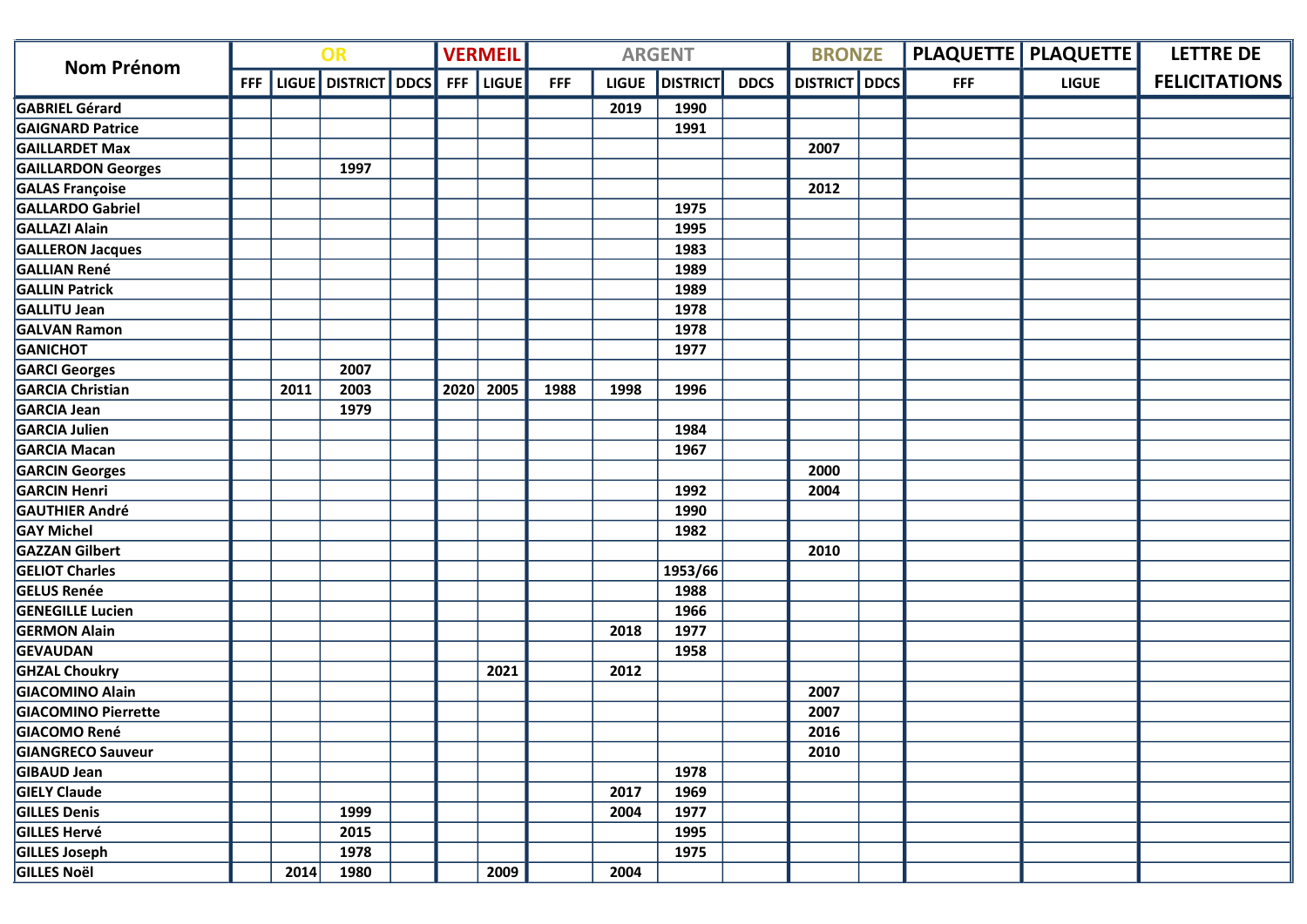| <b>Nom Prénom</b>          | OR         |      |                         | <b>VERMEIL</b> |            |              | <b>ARGENT</b> |              | <b>BRONZE</b>   |             |                 | <b>PLAQUETTE   PLAQUETTE  </b> | <b>LETTRE DE</b> |              |                      |
|----------------------------|------------|------|-------------------------|----------------|------------|--------------|---------------|--------------|-----------------|-------------|-----------------|--------------------------------|------------------|--------------|----------------------|
|                            | <b>FFF</b> |      | LIGUE   DISTRICT   DDCS |                | <b>FFF</b> | <b>LIGUE</b> | <b>FFF</b>    | <b>LIGUE</b> | <b>DISTRICT</b> | <b>DDCS</b> | <b>DISTRICT</b> | DDCS                           | <b>FFF</b>       | <b>LIGUE</b> | <b>FELICITATIONS</b> |
| <b>GILLET Jean-Marie</b>   |            |      | 1980                    |                |            |              |               |              |                 |             |                 |                                |                  |              |                      |
| <b>GILLET Lucien</b>       |            |      |                         |                |            |              |               |              | 1950            |             |                 |                                |                  |              |                      |
| <b>GIMENEZ Raymond</b>     |            |      | 1978                    |                |            |              |               |              | 1971            |             |                 |                                |                  |              |                      |
| <b>GIOVENCO Aldo</b>       |            | 2017 | 2011                    |                |            | 2012         |               | 1998         | 1991            |             |                 |                                |                  |              |                      |
| <b>GIRARD Jacques</b>      |            |      |                         |                |            |              |               |              | 1990            |             |                 |                                |                  |              |                      |
| <b>GIRARD Roger</b>        |            |      |                         |                |            |              |               |              | 1968            |             |                 |                                |                  |              |                      |
| <b>GIRARDIN Emile</b>      |            |      |                         |                |            |              |               |              | 1986            |             |                 |                                |                  |              |                      |
| <b>GIRAUD Edmond</b>       |            |      |                         |                |            |              |               |              | 1978            |             |                 |                                |                  |              |                      |
| <b>GIVAUDAN Roger</b>      |            |      |                         |                |            |              |               |              | 1968            |             |                 |                                |                  |              |                      |
| <b>GLAIZAC Raymond</b>     |            |      |                         |                |            |              |               |              | 1981            |             |                 |                                |                  |              |                      |
| <b>GLAIZON Christian</b>   |            |      |                         |                |            |              |               |              | 1989            |             |                 |                                |                  |              |                      |
| <b>GLEIZE Daniel</b>       |            |      |                         |                |            |              |               |              | 1995            |             |                 |                                |                  |              |                      |
| <b>GLEREAM Jacques</b>     |            |      |                         |                |            | 1980         |               | 1969         | 1966            |             |                 |                                |                  |              |                      |
| <b>GLORIALANZA Ernesto</b> |            |      | 1978                    |                |            |              |               |              |                 |             |                 |                                |                  |              |                      |
| GOGLIA Carmine             |            |      |                         |                |            |              |               |              |                 |             | 2014            | 2018                           |                  |              |                      |
| <b>GOGOLEWSKI Gustave</b>  |            |      |                         |                |            |              |               |              | 1963            |             |                 |                                |                  |              |                      |
| <b>GOMAR François</b>      |            |      |                         |                |            |              |               |              | 1990            |             |                 |                                |                  |              |                      |
| GOMEZ José                 |            |      |                         |                |            | 2020         |               |              |                 |             |                 | 2017                           |                  |              |                      |
| <b>GONDRAN Lina</b>        |            |      |                         |                |            | 2019         |               | 2014         |                 |             | 2012            | 2016                           |                  |              |                      |
| <b>GONDRAN Raoul</b>       |            |      |                         |                |            |              |               |              | 1960            |             |                 |                                |                  |              |                      |
| <b>GONDRAN René</b>        |            |      |                         |                |            |              |               |              |                 |             | 2012            |                                |                  |              |                      |
| <b>GONFOND Rémy</b>        |            |      |                         |                |            |              |               |              | 1990            |             |                 |                                |                  |              |                      |
| <b>GONTARD André</b>       |            |      | 1984                    |                |            |              |               | 2000         | 1984            |             |                 |                                |                  |              |                      |
| <b>GONTARD Dominique</b>   |            |      |                         |                |            |              |               |              | 1996            |             |                 |                                |                  |              |                      |
| <b>GONTARD Thierry</b>     |            |      |                         |                |            |              |               |              | 1996            |             |                 |                                |                  |              |                      |
| <b>GONZALES Albert</b>     |            |      |                         |                |            |              |               |              | 2002            |             | 1999            |                                |                  |              |                      |
| <b>GONZALES Antoine</b>    |            |      |                         |                |            |              |               |              | 1996            |             |                 |                                |                  |              |                      |
| <b>GONZALEZ Francisco</b>  |            |      |                         |                |            |              |               |              |                 |             | 2019            |                                |                  |              |                      |
| <b>GONZALES Pierre</b>     |            |      | 2003                    |                |            |              |               |              |                 |             |                 |                                |                  |              |                      |
| <b>GONZALES Régis</b>      |            |      | 1983                    |                |            |              |               |              | 1982            |             |                 |                                |                  |              |                      |
| <b>GONZALEZ Vincent</b>    |            |      |                         |                |            |              |               |              |                 |             | 2016            |                                |                  |              |                      |
| <b>GORMOND Jacques</b>     |            |      |                         |                |            |              |               |              | 1974            |             |                 |                                |                  |              |                      |
| <b>GOSSARD Georges</b>     |            |      |                         |                |            |              |               |              | 1979            |             |                 |                                |                  |              |                      |
| <b>GOUDON Bernard</b>      |            |      |                         |                |            |              |               |              | 1988            |             |                 |                                |                  |              |                      |
| <b>GOUIN André</b>         |            |      |                         |                |            |              |               |              | 1999            |             |                 |                                |                  |              |                      |
| <b>GOUIN Gérard</b>        |            |      |                         |                |            |              |               |              | 2002            |             |                 |                                |                  |              |                      |
| <b>GOUIN Gilles</b>        |            |      |                         |                |            |              |               |              |                 |             | 2015            |                                |                  |              |                      |
| <b>GOUMARRE André</b>      |            |      |                         |                |            |              |               |              | 1965            |             |                 |                                |                  |              |                      |
| <b>GOUNEAUD Gilbert</b>    |            |      |                         |                |            |              |               |              | 1985            |             |                 |                                |                  |              |                      |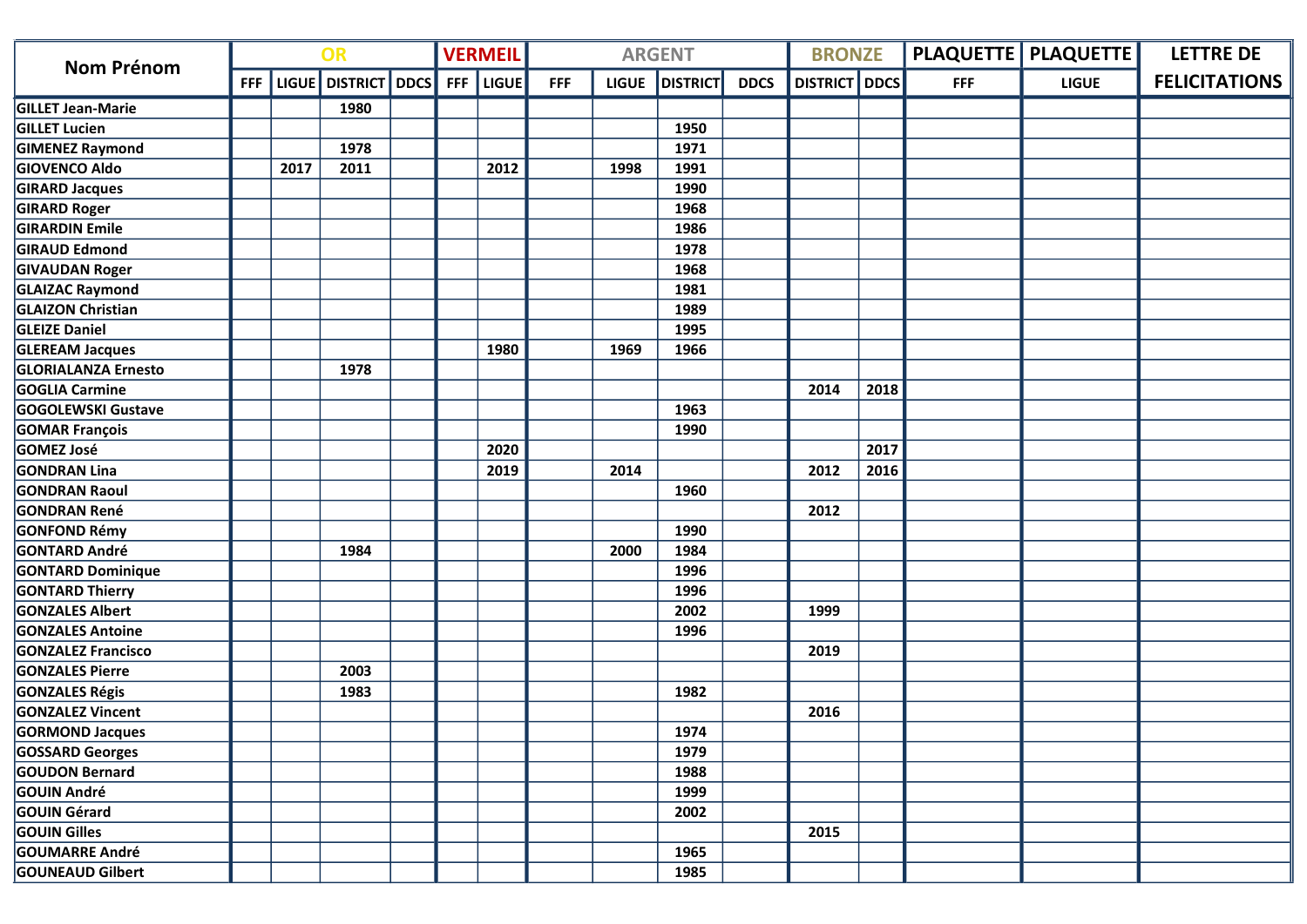| <b>Nom Prénom</b>           | OR |           |                               |  | <b>VERMEIL</b> |              |                        | <b>ARGENT</b> |                 | <b>BRONZE</b> |                      |      | <b>PLAQUETTE   PLAQUETTE  </b> | <b>LETTRE DE</b> |                      |
|-----------------------------|----|-----------|-------------------------------|--|----------------|--------------|------------------------|---------------|-----------------|---------------|----------------------|------|--------------------------------|------------------|----------------------|
|                             |    |           | FFF   LIGUE   DISTRICT   DDCS |  | <b>FFF</b>     | <b>LIGUE</b> | <b>FFF</b>             | <b>LIGUE</b>  | <b>DISTRICT</b> | <b>DDCS</b>   | <b>DISTRICT</b> DDCS |      | <b>FFF</b>                     | <b>LIGUE</b>     | <b>FELICITATIONS</b> |
| <b>GOURMELIN Pierre</b>     |    |           | 1995                          |  |                |              |                        |               | 1994            |               |                      |      |                                |                  |                      |
| <b>GOUSSET Ludovic</b>      |    |           |                               |  |                |              |                        |               |                 |               | 2019                 |      |                                |                  |                      |
| <b>GRAILLE Gérard</b>       |    |           |                               |  |                |              |                        |               | 1989            |               | 2004                 |      |                                |                  |                      |
| <b>GRAND Pierre</b>         |    |           | 1978                          |  |                |              |                        | 2000          | 1978            | 2008          |                      | 2008 |                                |                  |                      |
| <b>GREGOIRE Félix</b>       |    |           |                               |  |                |              |                        |               | 1975            |               |                      |      |                                |                  |                      |
| <b>GREGOIRE Jean</b>        |    |           |                               |  |                |              |                        |               | 1996            |               |                      |      |                                |                  |                      |
| <b>GRIGIO Angelo</b>        |    |           |                               |  |                |              |                        |               | 1966            |               |                      |      |                                |                  |                      |
| <b>GRIGIS Angelo</b>        |    |           | 1978                          |  |                |              |                        |               |                 |               | 2003                 |      |                                |                  |                      |
| <b>GRIGIS Louis</b>         |    |           |                               |  |                |              |                        |               | 1964            |               |                      |      |                                |                  |                      |
| <b>GRILLI Aimé</b>          |    |           |                               |  |                |              |                        |               | 2000            |               |                      |      |                                |                  |                      |
| <b>GRILLI Romuald</b>       |    |           |                               |  |                |              |                        |               |                 |               | 1999                 |      |                                |                  |                      |
| <b>GRIOT Louis</b>          |    |           | 1978                          |  |                |              |                        |               | 1965            |               |                      |      |                                |                  |                      |
| <b>GROFILS André</b>        |    |           |                               |  |                |              |                        |               | 1982            |               |                      |      |                                |                  |                      |
| <b>GROS Alain</b>           |    |           |                               |  |                |              |                        |               | 1988            |               |                      |      |                                |                  |                      |
| <b>GROS Raphaël</b>         |    |           | 2011                          |  |                |              |                        | 2002          |                 | 2006          |                      | 2006 |                                |                  |                      |
| <b>GROSFILS André</b>       |    |           | 1978                          |  |                |              |                        |               |                 |               |                      |      |                                |                  |                      |
| <b>GRYCZINSKI Yvan</b>      |    |           |                               |  |                |              |                        |               | 1981            |               |                      |      |                                |                  |                      |
| <b>GUEGAN Martine</b>       |    |           | 2007                          |  |                |              |                        | 2016          | 1992            |               |                      |      |                                |                  |                      |
| <b>GUELY Alexandre</b>      |    |           |                               |  |                |              |                        | 1994          |                 |               |                      |      |                                |                  |                      |
| <b>GUENOT</b>               |    |           |                               |  |                |              |                        |               | 1961            |               |                      |      |                                |                  |                      |
| <b>GUERICOLAS Pierre</b>    |    |           | 1978                          |  |                |              |                        |               |                 |               |                      |      |                                |                  |                      |
| <b>GUICHARD Jean-Claude</b> |    |           |                               |  |                |              |                        |               | 1990            |               |                      |      |                                |                  |                      |
| <b>GUIGUE</b>               |    |           |                               |  |                |              |                        |               | 1962            |               |                      |      |                                |                  |                      |
| <b>GUIGUE Henri</b>         |    |           | 2003                          |  |                |              |                        |               |                 |               |                      |      |                                |                  |                      |
| <b>GUIGUE Louis</b>         |    |           |                               |  |                |              |                        |               | 2002            |               |                      |      |                                |                  |                      |
| <b>GUIGUE Yves</b>          |    |           |                               |  |                |              |                        |               | 1990            |               |                      |      |                                |                  |                      |
| <b>GUILLERMIN Serge</b>     |    |           | 2013                          |  |                |              |                        |               | 1996            |               |                      |      |                                |                  |                      |
| <b>GUILLOT</b>              |    |           |                               |  |                |              |                        |               | 1964            |               |                      |      |                                |                  |                      |
| <b>GUIZZARDI Robert</b>     |    |           | 1997                          |  |                | 2018         | 2014                   | 2012          | 1987            | 2014          | 2011                 |      |                                |                  |                      |
| <b>HALADJIAN Joseph</b>     |    |           |                               |  |                |              |                        |               | 1981            |               |                      |      |                                |                  |                      |
| <b>HERAUD</b>               |    |           |                               |  |                |              |                        |               |                 |               | 2000                 |      |                                |                  |                      |
| <b>HERBERT Bernard</b>      |    | 1998 1991 |                               |  |                |              | 1998 1992 1985 1988/09 | 1981          |                 | 1988          |                      | 1982 | 2010                           | 2010             |                      |
| <b>HERMET Maurice</b>       |    |           |                               |  |                |              |                        |               | 1980            |               |                      |      |                                |                  |                      |
| <b>HIRTZ</b>                |    |           |                               |  |                |              |                        |               | 1953            |               |                      |      |                                |                  |                      |
| <b>HOSTACHI Louis</b>       |    |           |                               |  |                |              |                        |               | 1983            |               |                      |      |                                |                  |                      |
| <b>HOUNA Abed</b>           |    |           |                               |  |                |              |                        |               |                 |               | 2006                 |      |                                |                  |                      |
| <b>HOURS René</b>           |    |           |                               |  |                |              |                        |               | 1982            |               |                      |      |                                |                  |                      |
| <b>HUBAUD Gérard</b>        |    |           |                               |  |                |              |                        |               | 1994            |               |                      |      |                                |                  |                      |
| <b>HUERTAS Manuel</b>       |    |           |                               |  |                |              |                        |               | 1961            |               |                      |      |                                |                  |                      |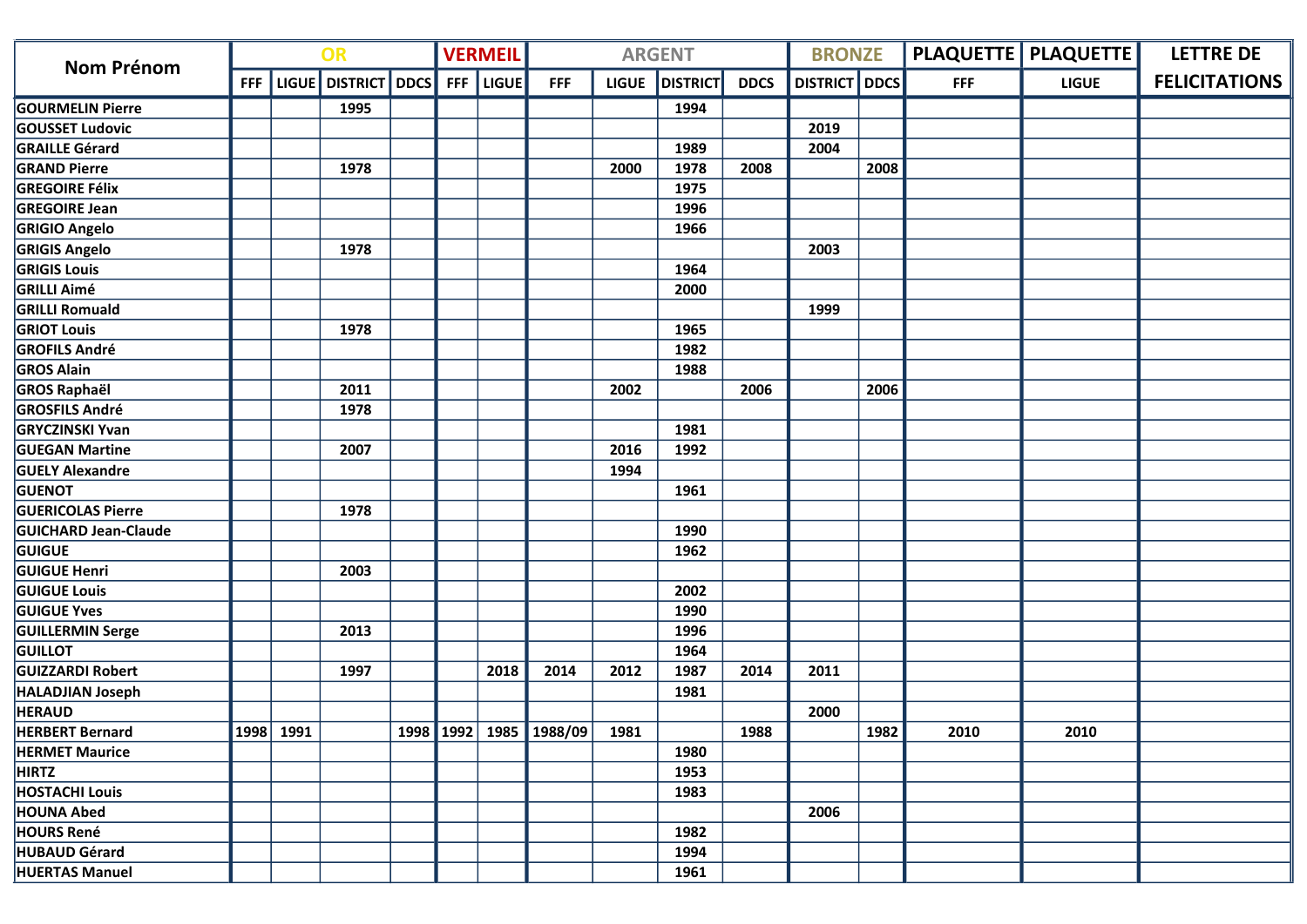|                           | OR |      |                               | <b>VERMEIL</b> |           |            | <b>ARGENT</b> |                 | <b>BRONZE</b> |                      |      | <b>PLAQUETTE   PLAQUETTE  </b> | <b>LETTRE DE</b> |                      |
|---------------------------|----|------|-------------------------------|----------------|-----------|------------|---------------|-----------------|---------------|----------------------|------|--------------------------------|------------------|----------------------|
| <b>Nom Prénom</b>         |    |      | FFF   LIGUE   DISTRICT   DDCS |                | FFF LIGUE | <b>FFF</b> | <b>LIGUE</b>  | <b>DISTRICT</b> | <b>DDCS</b>   | <b>DISTRICT</b> DDCS |      | <b>FFF</b>                     | <b>LIGUE</b>     | <b>FELICITATIONS</b> |
| <b>HUGON Gabriel</b>      |    |      |                               |                |           |            |               | 1952            |               |                      |      |                                |                  |                      |
| <b>HUGUES Pascal</b>      |    |      |                               |                |           |            |               |                 |               |                      | 2018 |                                |                  |                      |
| <b>HURIER Philippe</b>    |    |      |                               |                |           |            |               | 1998            |               |                      |      |                                |                  |                      |
| <b>ICHARD Roger</b>       |    |      |                               |                |           |            | 2014          |                 |               |                      | 2018 |                                |                  |                      |
| <b>IMBERT</b>             |    |      |                               |                |           |            |               | 1982            |               |                      |      |                                |                  |                      |
| <b>IMBERT Jean-Claude</b> |    |      |                               |                |           |            |               | 1970            |               |                      |      |                                |                  |                      |
| JACQUET Charles           |    |      |                               |                |           |            |               | 1988            |               |                      |      |                                |                  |                      |
| JARNIAS Christian         |    |      | 1999                          |                |           |            |               | 1987            |               |                      |      |                                |                  |                      |
| JARRU Alain               |    |      |                               |                |           |            |               | 1971            |               |                      |      |                                |                  |                      |
| JEAN Edmond               |    |      |                               |                |           |            |               | 198694          |               |                      |      |                                |                  |                      |
| JEAN Guy                  |    |      |                               |                |           |            |               | 1972            |               |                      |      |                                |                  |                      |
| JEAN Michel               |    |      |                               |                |           |            |               |                 |               | 2015                 |      |                                |                  |                      |
| JENSEL Eric               |    |      |                               |                |           |            |               |                 |               | 2001                 |      |                                |                  |                      |
| JERACE Michel             |    |      |                               |                |           |            |               | 1997            |               |                      |      |                                |                  |                      |
| JIMENEZ Rose              |    |      |                               |                |           |            |               | 1994            |               |                      |      |                                |                  |                      |
| JOLY Eric                 |    |      |                               |                |           |            |               |                 |               | 2000                 |      |                                |                  |                      |
| JONIS Gérard              |    |      |                               |                |           |            |               | 1991            |               |                      |      |                                |                  |                      |
| JOUANNICO                 |    |      |                               |                |           |            |               | 1973            |               |                      |      |                                |                  |                      |
| JOUFFRET Pascal           |    |      |                               |                |           |            |               | 1997            |               |                      |      |                                |                  |                      |
| <b>JOUGLARD</b>           |    |      |                               |                |           |            |               | 1969            |               |                      |      |                                |                  |                      |
| JOULY Georges             |    |      | 1979                          |                |           |            |               | 1979            |               |                      |      |                                |                  |                      |
| JOURDAN Jean-René         |    |      |                               |                |           |            |               | 1989            |               |                      |      |                                |                  |                      |
| JOUVAC Raoul              |    |      |                               |                |           |            |               | 1952/69         |               |                      |      |                                |                  |                      |
| JOUVE André               |    |      | 2000                          |                |           |            |               |                 |               |                      |      |                                |                  |                      |
| <b>JOUVE Claude</b>       |    |      |                               |                |           |            |               | 78/87/91        |               |                      |      |                                |                  |                      |
| JULLIAN Denis             |    |      | 1979                          |                |           |            |               |                 |               |                      |      |                                |                  |                      |
| JULLIEN Lucien            |    |      |                               |                |           |            |               |                 |               | 2002                 |      |                                |                  |                      |
| JUSSIAN                   |    |      |                               |                |           |            |               | 1976            |               |                      |      |                                |                  |                      |
| <b>KNAUF Frédéric</b>     |    |      |                               |                |           |            |               |                 |               | 2002                 |      |                                |                  |                      |
| LACOLAS Gérard            |    |      |                               |                |           |            | 1996          |                 |               |                      |      |                                |                  |                      |
| LACOTTE Bernard           |    |      | 2006                          |                |           |            |               | 1984            |               |                      |      |                                |                  |                      |
| <b>LAFFONT</b>            |    |      |                               |                |           |            |               | 1972            |               |                      |      |                                |                  |                      |
| LAFFONT René              |    |      |                               |                |           |            |               | 1990            |               |                      |      |                                |                  |                      |
| LAFOND Hubert             |    |      | 1979                          |                |           |            |               |                 |               |                      |      |                                |                  |                      |
| LAFONT Hubert             |    |      | 1981                          |                |           |            |               |                 |               |                      |      |                                |                  |                      |
| LAFONT Jean               |    |      |                               |                |           |            |               | 1973            |               |                      |      |                                |                  |                      |
| LAFONT Renée              |    |      |                               |                |           |            |               | 1988            |               |                      |      |                                |                  |                      |
| <b>LANET Michel</b>       |    | 2012 |                               |                | 2002      |            | 1995          |                 |               |                      |      |                                |                  |                      |
| <b>LANGRAND Daniel</b>    |    |      |                               |                |           |            |               | 1991            |               |                      |      |                                |                  |                      |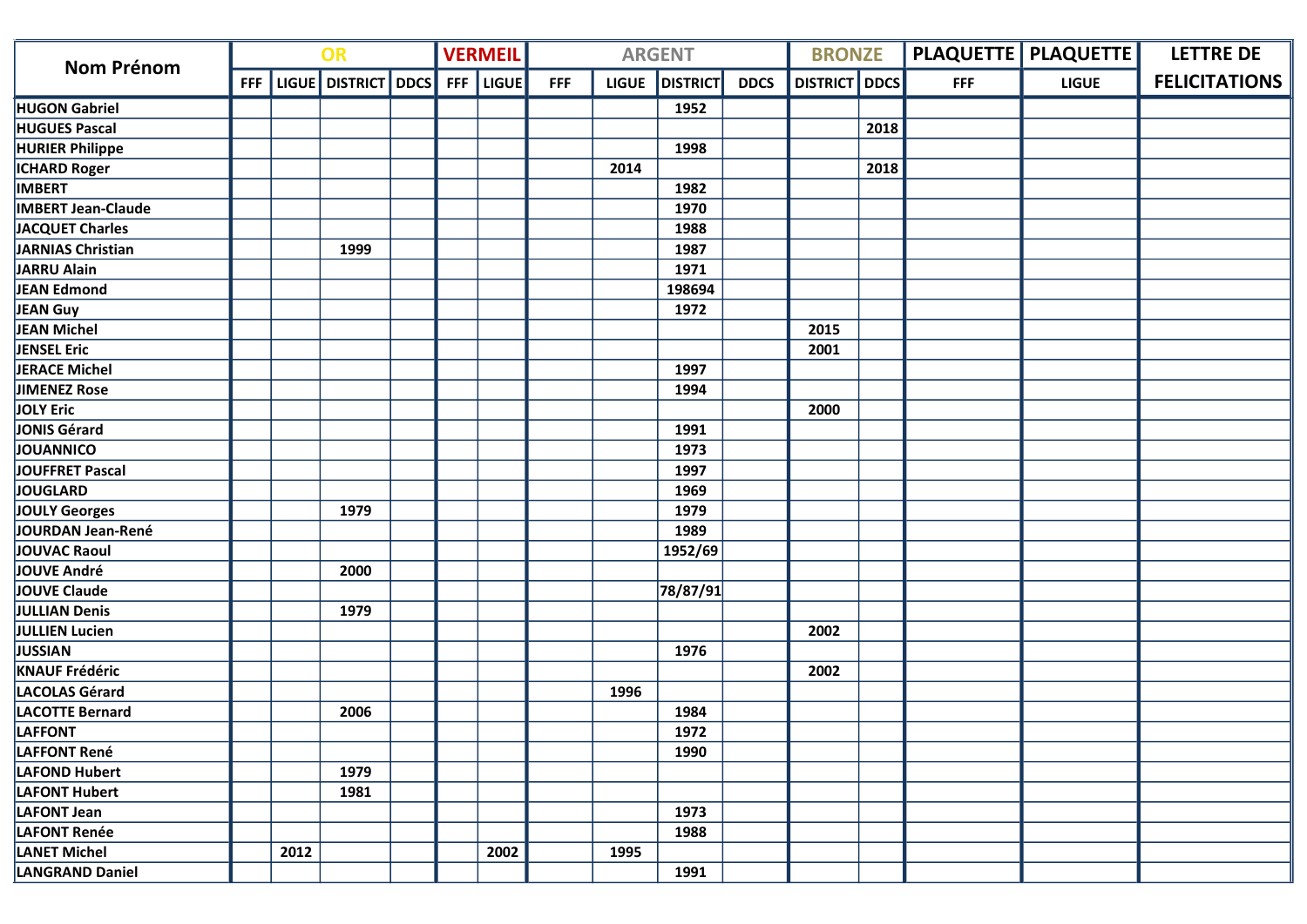| <b>Nom Prénom</b>                | OR         |      |                     |  | <b>VERMEIL</b> |              |            | <b>ARGENT</b> |                 | <b>BRONZE</b> |                      |      | <b>PLAQUETTE   PLAQUETTE  </b> | <b>LETTRE DE</b> |                      |
|----------------------------------|------------|------|---------------------|--|----------------|--------------|------------|---------------|-----------------|---------------|----------------------|------|--------------------------------|------------------|----------------------|
|                                  | <b>FFF</b> |      | LIGUE DISTRICT DDCS |  | <b>FFF</b>     | <b>LIGUE</b> | <b>FFF</b> | <b>LIGUE</b>  | <b>DISTRICT</b> | <b>DDCS</b>   | <b>DISTRICT</b> DDCS |      | <b>FFF</b>                     | <b>LIGUE</b>     | <b>FELICITATIONS</b> |
| <b>LAPLACE</b>                   |            |      |                     |  |                |              |            |               | 1954            |               |                      |      |                                |                  |                      |
| <b>LAPORTE Pierre</b>            |            |      |                     |  |                |              |            |               |                 |               | 2002                 |      |                                |                  |                      |
| <b>LARGERON Alain</b>            |            |      |                     |  |                |              |            |               | 2000            |               |                      |      |                                |                  |                      |
| <b>LAROSA Emile</b>              |            |      |                     |  |                |              |            |               | 1954            |               |                      |      |                                |                  |                      |
| LASCOMBES Raymond                |            |      | 2011                |  |                |              |            |               | 1997            | 2016          |                      |      |                                |                  |                      |
| <b>LASSALVY Fernand</b>          |            |      |                     |  |                |              |            |               | 1952            |               |                      |      |                                |                  |                      |
| <b>LATOUR</b>                    |            |      |                     |  |                |              |            |               | 1970            |               |                      |      |                                |                  |                      |
| <b>LAUGE Armand</b>              |            |      |                     |  |                |              |            |               | 1985            |               |                      |      |                                |                  |                      |
| LAUGIER                          |            |      |                     |  |                |              |            |               | 1961            |               |                      |      |                                |                  |                      |
| <b>LAURENCOT Marie Christine</b> |            | 2016 |                     |  |                | 2009         |            | 2003          |                 | 2010          |                      | 2010 |                                |                  |                      |
| <b>LAURENT Jean-Claude</b>       |            |      |                     |  |                |              |            |               |                 |               | 2009                 |      |                                |                  |                      |
| <b>LAURENT Marc</b>              |            |      | 2000                |  |                |              |            | 2021          | 1987            |               |                      |      |                                |                  |                      |
| <b>LAUZUN Laurent</b>            |            |      |                     |  |                |              |            | 2011          |                 |               |                      |      |                                |                  |                      |
| <b>LAUZUN Yves</b>               |            |      |                     |  |                |              |            |               | 1992            | 2011          |                      | 2011 |                                |                  |                      |
| LAVERGNE André                   |            |      |                     |  |                |              |            |               | 1973            |               |                      |      |                                |                  |                      |
| LE FRANC Maurice                 |            |      | 1979                |  |                |              |            |               |                 |               |                      |      |                                |                  |                      |
| LE MOAL Georges                  |            |      |                     |  |                |              |            |               |                 |               | 2006                 |      |                                |                  |                      |
| LECELLIER Gaël                   |            |      |                     |  |                |              |            |               | 1982            |               |                      |      |                                |                  |                      |
| <b>LECELLIER Jean</b>            |            |      | 2000                |  |                | 2014         | 2006       | 2004          | 1984            | 2006          |                      |      |                                |                  |                      |
| <b>LEFEUVRE Maurice</b>          |            |      |                     |  |                |              |            |               | 1992            |               |                      |      |                                |                  |                      |
| <b>LEFRANC</b>                   |            |      |                     |  |                |              |            |               | 1978            |               |                      |      |                                |                  |                      |
| LEGASTELLOIS Hervé               |            |      |                     |  |                |              |            | 1994          | 1991            |               |                      |      |                                |                  |                      |
| <b>LEMAIRE Honoré</b>            |            |      |                     |  |                |              |            |               | 1963            |               |                      |      |                                |                  |                      |
| <b>LEMARDELEE Constant</b>       |            |      |                     |  | 2009           | 2007         | 1967       | 1999          |                 |               |                      |      |                                |                  |                      |
| <b>LEMPEREUR Alain</b>           |            |      |                     |  |                |              |            | 2007          | 2007            |               |                      |      |                                |                  |                      |
| <b>LEONARD Jacques</b>           |            |      |                     |  |                |              |            | 2012          |                 |               |                      |      |                                |                  |                      |
| <b>LEPIAN Jean-Louis</b>         |            |      | 1979                |  |                |              |            |               |                 |               |                      |      |                                |                  |                      |
| LESAGE Frédéric                  |            |      |                     |  |                |              |            |               |                 |               | 2011                 |      |                                |                  |                      |
| <b>LESME Paul</b>                |            |      |                     |  |                |              |            |               | 1988            |               |                      |      |                                |                  |                      |
| LEVEQUE Stéphane                 |            |      |                     |  |                |              |            |               |                 |               | 2015                 |      |                                |                  |                      |
| LEVESQUE Michel                  |            |      | 1979                |  |                |              |            |               |                 |               |                      |      |                                |                  |                      |
| <b>LEYRAUD Bernard</b>           |            |      |                     |  |                |              |            |               | 1992            |               |                      |      |                                |                  |                      |
| <b>LEZE Christian</b>            |            |      |                     |  |                |              |            | 1998          | 2002            |               |                      |      |                                |                  |                      |
| <b>LEZE Martine</b>              |            |      |                     |  |                |              |            |               |                 |               | 2002                 |      |                                |                  |                      |
| <b>LIGIER</b>                    |            |      |                     |  |                |              |            |               | 1982            |               |                      |      |                                |                  |                      |
| LIOTARD André                    |            |      | 2000                |  |                |              |            |               |                 |               |                      |      |                                |                  |                      |
| <b>LIOTARD Guy</b>               |            |      |                     |  |                |              |            |               | 1985            |               |                      |      |                                |                  |                      |
| <b>LIOTARD Robert</b>            |            |      | 2000                |  |                |              |            |               |                 |               |                      |      |                                |                  |                      |
| <b>LIRBE Roger</b>               |            |      |                     |  |                |              |            |               | 1951            |               |                      |      |                                |                  |                      |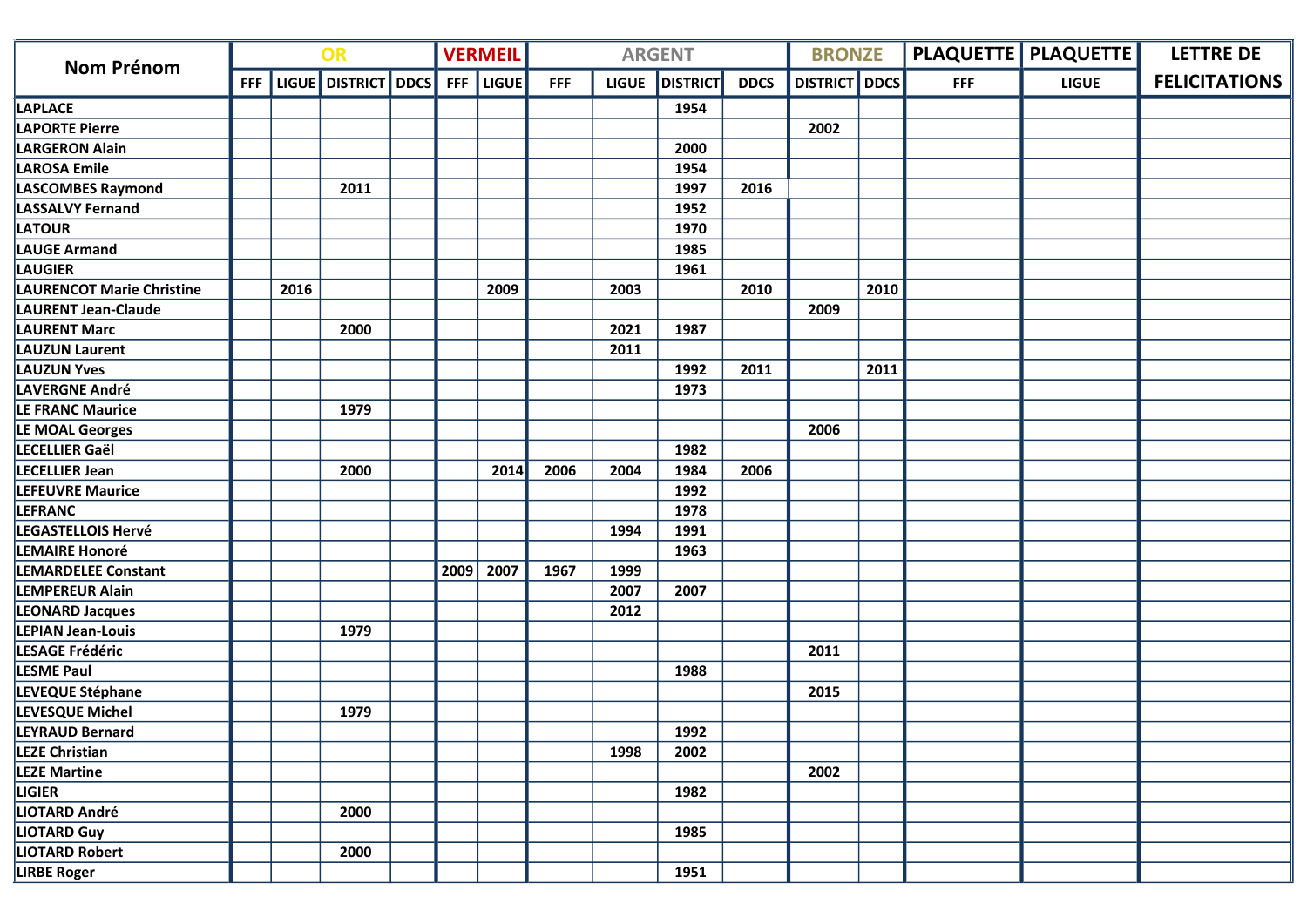| <b>Nom Prénom</b>           | OR         |  |                     |  | <b>VERMEIL</b> |              |              | <b>ARGENT</b> |                 | <b>BRONZE</b> |                 |             | PLAQUETTE   PLAQUETTE | <b>LETTRE DE</b> |                      |
|-----------------------------|------------|--|---------------------|--|----------------|--------------|--------------|---------------|-----------------|---------------|-----------------|-------------|-----------------------|------------------|----------------------|
|                             | <b>FFF</b> |  | LIGUE DISTRICT DDCS |  | <b>FFF</b>     | <b>LIGUE</b> | <b>FFF</b>   | <b>LIGUE</b>  | <b>DISTRICT</b> | <b>DDCS</b>   | <b>DISTRICT</b> | <b>DDCS</b> | <b>FFF</b>            | <b>LIGUE</b>     | <b>FELICITATIONS</b> |
| LOIRE René                  |            |  |                     |  |                |              |              |               | 1990            |               |                 |             |                       |                  |                      |
| LOMBARD Christian           |            |  | 2000                |  |                |              |              | 1995          | 1990            |               |                 |             |                       |                  |                      |
| <b>LOMBARD Marie France</b> |            |  |                     |  |                |              |              |               | 2002            |               |                 |             |                       |                  |                      |
| <b>LOPEZ Antoine</b>        |            |  |                     |  |                |              |              |               | 1983            |               |                 |             |                       |                  |                      |
| <b>LOPEZ Gaby</b>           |            |  |                     |  |                |              |              |               | 1991            |               |                 |             |                       |                  |                      |
| LOPEZ Joseph                |            |  | 2001                |  |                |              |              |               | 1994            |               |                 |             |                       |                  |                      |
| <b>LOPEZ Pierre</b>         |            |  |                     |  |                |              |              |               | 1951            |               |                 |             |                       |                  |                      |
| LORINO Sandrine             |            |  |                     |  |                |              | 2007 2005/08 | 2001          | 1984            | 2008          |                 |             |                       |                  |                      |
| LOUDET Serge                |            |  |                     |  |                |              |              |               | 1999            |               |                 |             |                       |                  |                      |
| LOUIS Ferrer                |            |  | 1980                |  |                |              |              |               |                 |               |                 |             |                       |                  |                      |
| <b>LOUIS Jean-Pierre</b>    |            |  |                     |  |                |              |              |               | 1972            |               |                 |             |                       |                  |                      |
| LOVISOLO Maurice            |            |  | 1984                |  |                |              |              |               | 1984            |               |                 |             |                       |                  |                      |
| LUC Jean-Paul               |            |  |                     |  |                |              |              |               | 1990            |               |                 |             |                       |                  |                      |
| LUCAS Gérard                |            |  |                     |  |                |              |              |               | 1986            |               |                 |             |                       |                  |                      |
| LUNETTO Philippe            |            |  |                     |  |                |              |              |               | 1983            |               |                 |             |                       |                  |                      |
| <b>LURMIN Bernard</b>       |            |  |                     |  |                |              |              |               | 1992            |               |                 |             |                       |                  |                      |
| <b>LURMIN Pierrette</b>     |            |  |                     |  |                |              |              |               | 1994            |               |                 |             |                       |                  |                      |
| <b>MABELLY Paul</b>         |            |  |                     |  |                |              |              |               | 1995            |               |                 |             |                       |                  |                      |
| <b>MACARIO Roselyne</b>     |            |  | 2018                |  |                |              |              |               |                 |               |                 |             |                       |                  |                      |
| MACIUCI                     |            |  |                     |  |                |              |              |               | 1972            |               |                 |             |                       |                  |                      |
| <b>MAFFEI Danielle</b>      |            |  |                     |  |                |              |              |               | 1995            |               |                 |             |                       |                  |                      |
| <b>MAIORANA Robert</b>      |            |  |                     |  |                |              |              |               | 1977            |               |                 |             |                       |                  |                      |
| <b>MALAUSSENE Julien</b>    |            |  |                     |  |                |              |              |               |                 |               | 2019            |             |                       |                  |                      |
| <b>MALACHIN Mauricette</b>  |            |  |                     |  |                |              |              |               | 1988            |               |                 |             |                       |                  |                      |
| <b>MALLET Yves</b>          |            |  |                     |  |                |              |              |               |                 |               | 2016            |             |                       |                  |                      |
| <b>MALATERRE Alain</b>      |            |  |                     |  |                |              |              |               | 1987/94         |               |                 |             |                       |                  |                      |
| <b>MANCILLA Jean Louis</b>  |            |  |                     |  |                |              |              |               | 2003            |               |                 |             |                       |                  |                      |
| MANCIS                      |            |  |                     |  |                |              |              |               | 1974            |               |                 |             |                       |                  |                      |
| <b>MANDIN André</b>         |            |  |                     |  |                |              |              |               | 1983            |               |                 |             |                       |                  |                      |
| <b>MANFREDI Jacques</b>     |            |  |                     |  |                |              |              |               | 1990            |               |                 |             |                       |                  |                      |
| MANIERE Jean-Paul           |            |  |                     |  |                |              |              | 2009          |                 |               |                 |             |                       |                  |                      |
| <b>MANIERE Maurice</b>      |            |  |                     |  |                |              |              |               | 1994            |               |                 |             |                       |                  |                      |
| MANNECHEZ Albert            |            |  |                     |  |                |              |              |               | 1981            |               |                 |             |                       |                  |                      |
| MAO Albert                  |            |  | 1980                |  |                |              |              |               |                 |               |                 |             |                       |                  |                      |
| <b>MARCEL Roger</b>         |            |  |                     |  |                |              |              |               |                 |               | 2004            |             |                       |                  |                      |
| <b>MARCELLIN Gabriel</b>    |            |  |                     |  |                |              |              |               | 1952            |               |                 |             |                       |                  |                      |
| <b>MARCELLIN René</b>       |            |  |                     |  |                |              |              |               | 1966            |               |                 |             |                       |                  |                      |
| <b>MARCHAL Daniel</b>       |            |  |                     |  |                |              |              |               | 1982/91         |               |                 |             |                       |                  |                      |
| <b>MARCHAUD Michel</b>      |            |  |                     |  |                |              |              |               |                 |               | 2007            |             |                       |                  |                      |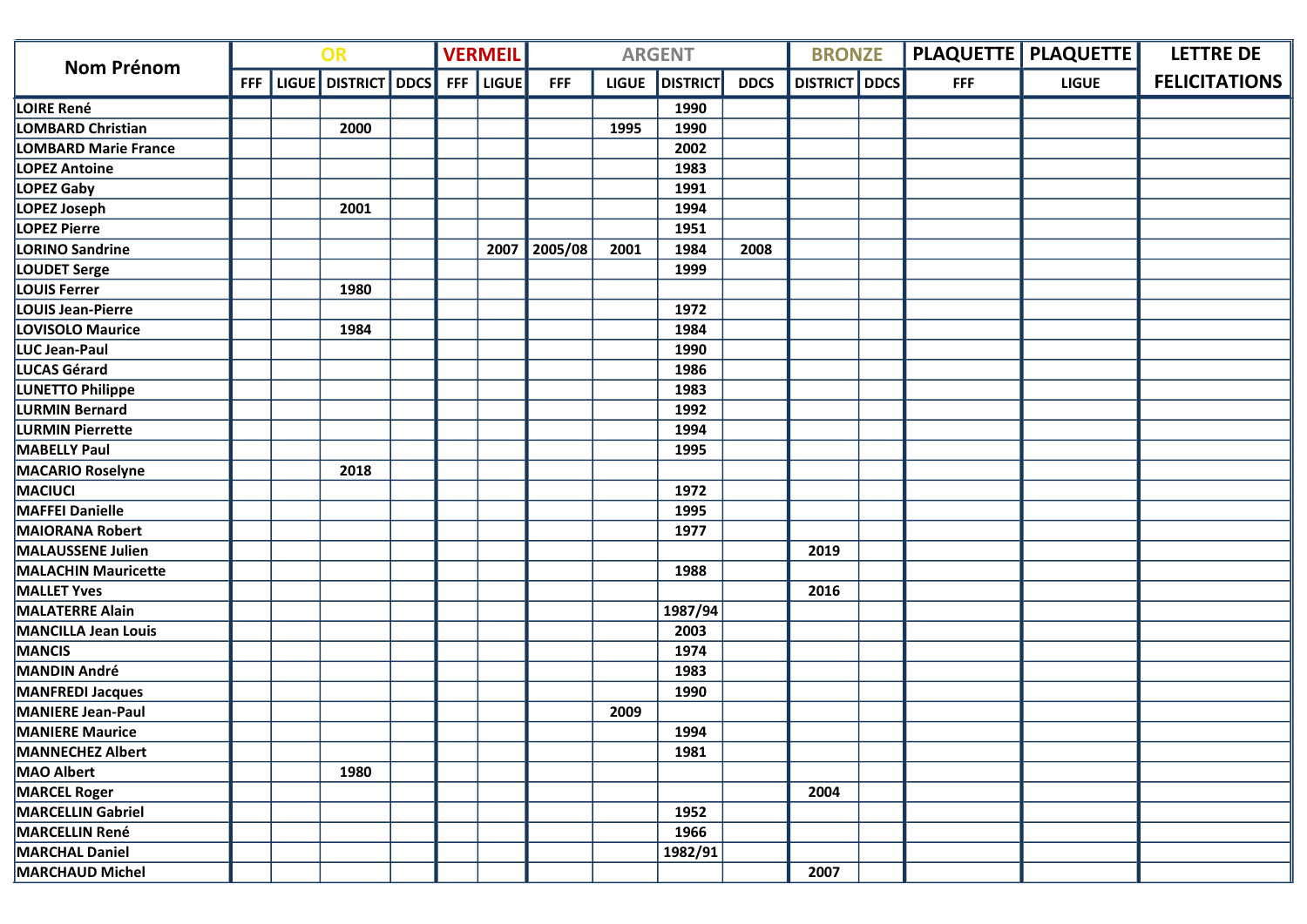| <b>Nom Prénom</b>          | OR         |  |                     |  | <b>VERMEIL</b> |              |            | <b>ARGENT</b> |                 | <b>BRONZE</b> |                 |             | <b>PLAQUETTE   PLAQUETTE  </b> | <b>LETTRE DE</b> |                      |
|----------------------------|------------|--|---------------------|--|----------------|--------------|------------|---------------|-----------------|---------------|-----------------|-------------|--------------------------------|------------------|----------------------|
|                            | <b>FFF</b> |  | LIGUE DISTRICT DDCS |  | <b>FFF</b>     | <b>LIGUE</b> | <b>FFF</b> | <b>LIGUE</b>  | <b>DISTRICT</b> | <b>DDCS</b>   | <b>DISTRICT</b> | <b>DDCS</b> | <b>FFF</b>                     | <b>LIGUE</b>     | <b>FELICITATIONS</b> |
| <b>MARCHESANO Pierre</b>   |            |  |                     |  |                |              |            |               | 2001            |               |                 |             |                                |                  |                      |
| MARCHETTI Jean             |            |  | 1999                |  |                |              |            |               |                 |               |                 |             |                                |                  |                      |
| <b>MARCHETTI Roger</b>     |            |  |                     |  |                |              |            |               | 1974            |               |                 |             |                                |                  |                      |
| <b>MARCO Fernand</b>       |            |  | 1984                |  |                |              |            |               | 1984/90         |               |                 |             |                                |                  |                      |
| <b>MARDOUKH Joseph</b>     |            |  |                     |  |                |              |            |               |                 |               | 2018            |             |                                |                  |                      |
| MARENKINO Lucien           |            |  | 1979                |  |                |              |            |               |                 |               |                 |             |                                |                  |                      |
| <b>MARIN Bernard</b>       |            |  |                     |  |                |              |            | 2002          | 1982            |               |                 |             |                                |                  |                      |
| MARONCELLI Gino            |            |  |                     |  |                |              |            |               | 1955            |               |                 |             |                                |                  |                      |
| <b>MARRE</b> Serge         |            |  |                     |  |                |              |            |               | 1985            |               |                 |             |                                |                  |                      |
| <b>MARSEILLE Pierre</b>    |            |  |                     |  |                |              |            |               | 2004            |               |                 |             |                                |                  |                      |
| <b>MARTIN</b>              |            |  |                     |  |                |              |            |               | 1958/62         |               |                 |             |                                |                  |                      |
| <b>MARTIN Joseph</b>       |            |  |                     |  |                |              |            |               | 1983            |               |                 |             |                                |                  |                      |
| <b>MARTIN Louis</b>        |            |  |                     |  |                |              |            |               | 1961            |               |                 |             |                                |                  |                      |
| <b>MARTIN Michel</b>       |            |  | 2015                |  |                |              |            |               | 2007            |               |                 |             |                                |                  |                      |
| <b>MARTIN Yannick</b>      |            |  |                     |  |                |              |            |               |                 |               | 2018            |             |                                |                  |                      |
| <b>MARTINET Marc</b>       |            |  |                     |  |                |              |            | 2009          |                 |               |                 |             |                                |                  |                      |
| <b>MARTINEZ André</b>      |            |  |                     |  |                |              |            | 2009          | 1973            |               |                 |             |                                |                  |                      |
| <b>MARTINEZ Frédéric</b>   |            |  |                     |  |                |              |            |               |                 |               | 2006            |             |                                |                  |                      |
| <b>MARTINEZ Grégoire</b>   |            |  |                     |  |                |              |            |               | 1972            |               |                 |             |                                |                  |                      |
| <b>MARTINEZ Vincent</b>    |            |  | 2021                |  |                |              |            |               |                 |               |                 |             |                                |                  |                      |
| MASSA Jean Louis           |            |  |                     |  |                | 2008         |            | 2004          | 1989            |               |                 |             |                                |                  |                      |
| MASSA Michel               |            |  |                     |  |                |              |            |               |                 |               | 2002            |             |                                |                  |                      |
| <b>MASSAG Brigitte</b>     |            |  |                     |  |                |              |            |               |                 |               | 2006            |             |                                |                  |                      |
| MASSAG Claude              |            |  |                     |  |                |              |            |               |                 |               | 2006            |             |                                |                  |                      |
| MASSEMIN                   |            |  |                     |  |                |              |            |               | 1967            |               |                 |             |                                |                  |                      |
| <b>MASSOUAB Aziz</b>       |            |  | 2021                |  |                |              |            |               |                 |               |                 |             |                                |                  |                      |
| MASSOLENI Pierre           |            |  |                     |  |                |              |            |               | 2002            |               |                 |             |                                |                  |                      |
| <b>MATHEY Claude</b>       |            |  |                     |  |                |              |            |               | 1989            |               |                 |             |                                |                  |                      |
| <b>MATHIAS Jean Denis</b>  |            |  |                     |  |                |              |            |               |                 |               | 2002            |             |                                |                  |                      |
| <b>MATIUSSI Angelo</b>     |            |  |                     |  |                |              |            |               | 1989            |               |                 |             |                                |                  |                      |
| <b>MATIUSSI Aufils</b>     |            |  |                     |  |                |              |            |               | 1989            |               |                 |             |                                |                  |                      |
| <b>MAUREAU Jean Pierre</b> |            |  |                     |  |                | 2017         |            | 2012          | 1990            |               | 2003            |             |                                |                  |                      |
| <b>MAUREL Cathy</b>        |            |  |                     |  |                |              |            | 1986          | 1980            |               |                 |             |                                |                  |                      |
| MAURIN Eric                |            |  |                     |  |                |              |            | 2004          |                 |               |                 |             |                                |                  |                      |
| <b>MAURIN Marc</b>         |            |  |                     |  |                |              |            | 2009          |                 |               |                 |             |                                |                  |                      |
| MAURIZOT André             |            |  |                     |  |                |              |            |               |                 |               | 2006            |             |                                |                  |                      |
| MEDALL Stéphane            |            |  |                     |  |                |              |            |               |                 |               | 2014            |             |                                |                  |                      |
| <b>MEDEL Jean Claude</b>   |            |  |                     |  |                |              |            |               | 1996            |               |                 |             |                                |                  |                      |
| <b>MEGUIN Robert</b>       |            |  |                     |  |                |              |            |               | 1983            |               |                 |             |                                |                  |                      |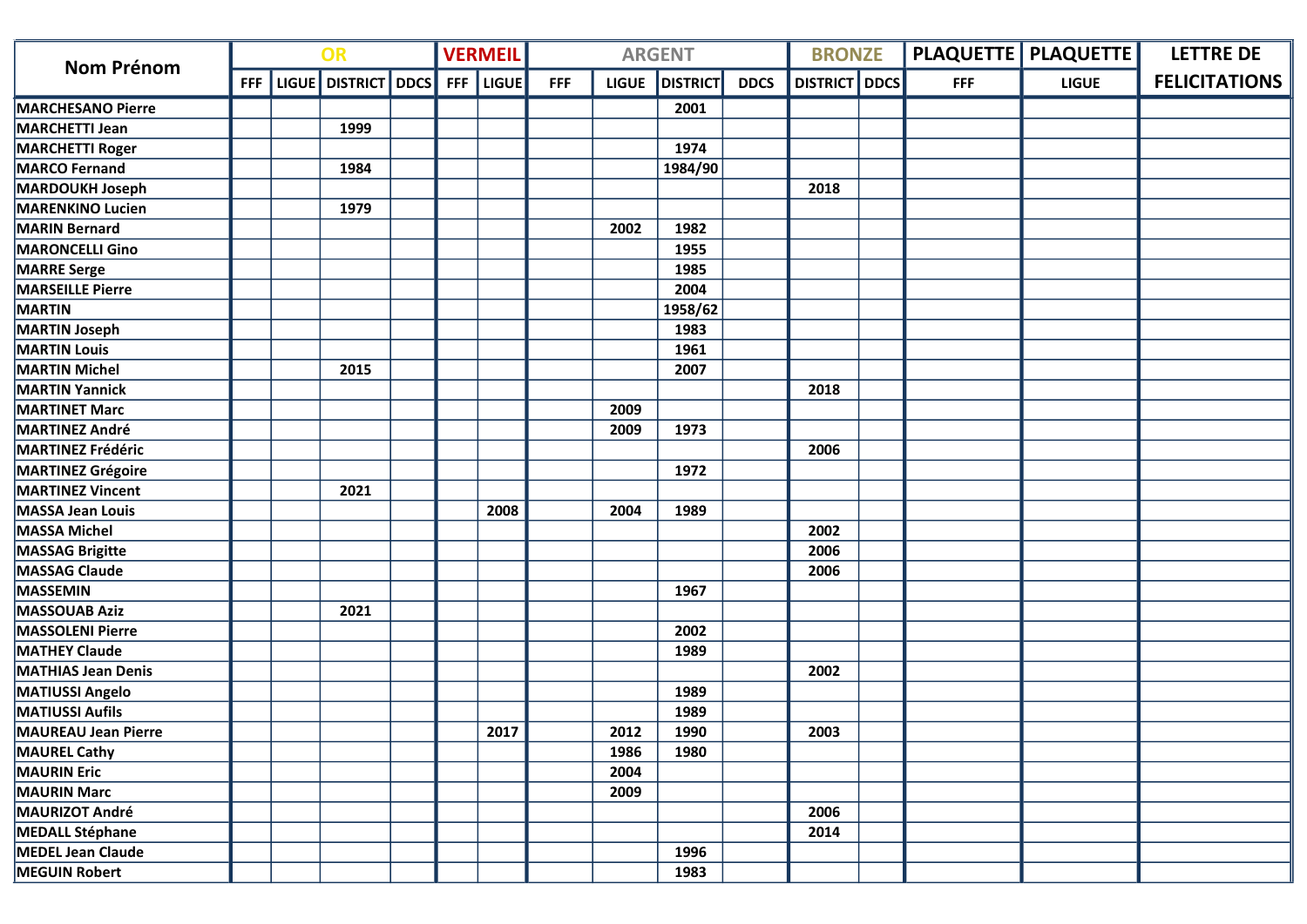|                            | OR         |      |                     | <b>VERMEIL</b> |            |              | <b>ARGENT</b> |              | <b>BRONZE</b>   |             |                 | <b>PLAQUETTE   PLAQUETTE  </b> | <b>LETTRE DE</b> |              |                      |
|----------------------------|------------|------|---------------------|----------------|------------|--------------|---------------|--------------|-----------------|-------------|-----------------|--------------------------------|------------------|--------------|----------------------|
| <b>Nom Prénom</b>          | <b>FFF</b> |      | LIGUE DISTRICT DDCS |                | <b>FFF</b> | <b>LIGUE</b> | <b>FFF</b>    | <b>LIGUE</b> | <b>DISTRICT</b> | <b>DDCS</b> | <b>DISTRICT</b> | DDCS                           | <b>FFF</b>       | <b>LIGUE</b> | <b>FELICITATIONS</b> |
| <b>MEHDAOUI Mohamed</b>    |            |      |                     |                |            |              |               |              | 1986            |             |                 |                                |                  |              |                      |
| <b>MENJAUD Alexis</b>      | 2020       |      |                     |                |            | 2015         |               | 2010         | 1994            | 2011        |                 | 2011                           |                  |              |                      |
| MENU Jacky                 |            |      |                     |                |            |              |               |              | 1972            |             |                 |                                |                  |              |                      |
| <b>MERCIER Claude</b>      |            |      | 1980                |                |            |              |               |              |                 |             |                 |                                |                  |              |                      |
| MERCIER Gérard             |            |      | 2005                |                |            |              |               |              | 1988            |             |                 |                                |                  |              |                      |
| <b>MERIC François</b>      |            |      |                     |                |            |              |               | 1983         |                 |             |                 |                                |                  |              |                      |
| <b>MERLETTO Geneviève</b>  |            |      |                     |                |            |              |               |              | 1999            |             |                 |                                |                  |              |                      |
| MEROUEH Jihad              |            |      |                     |                |            |              |               | 2009         |                 |             |                 |                                |                  |              |                      |
| <b>MESSINA Augustin</b>    |            |      | 2018                |                |            |              |               |              |                 |             | 2011            |                                |                  |              |                      |
| <b>MEYNARD René</b>        |            |      |                     |                |            |              |               |              |                 |             | 2005            |                                |                  |              |                      |
| <b>MEYNAUD Alexandrine</b> |            |      |                     |                |            |              |               | 2012         |                 |             |                 |                                |                  |              |                      |
| MICHEL Fernand             |            |      | 1983                |                |            |              |               |              |                 |             |                 |                                |                  |              |                      |
| <b>MICHEL Francis</b>      |            |      |                     |                |            |              |               |              |                 |             | 2007            |                                |                  |              |                      |
| MICHEL Honoré              |            |      |                     |                |            |              |               |              | 1963            |             |                 |                                |                  |              |                      |
| MICHEL Jean                |            |      | 1980                |                |            |              |               |              |                 |             |                 |                                |                  |              |                      |
| MICHEL Jean-Pierre         |            |      |                     |                |            |              |               |              | 1994            |             |                 |                                |                  |              |                      |
| MICHEL Robert              |            |      |                     |                |            |              |               |              | 1992            |             |                 |                                |                  |              |                      |
| MICHEL Véronique           |            |      |                     |                |            |              |               |              |                 |             | 2013            |                                |                  |              |                      |
| <b>MICHELIER Germain</b>   |            |      | 1980                |                |            |              |               |              |                 |             |                 |                                |                  |              |                      |
| <b>MIGRAN Patrick</b>      |            |      |                     |                |            |              |               |              | 2016            |             | 2007            |                                |                  |              |                      |
| MILLE Kévin                |            |      |                     |                |            |              |               |              |                 |             | 2018            |                                |                  |              |                      |
| <b>MOLA Maurice</b>        |            |      |                     |                |            |              |               |              | 1986            |             |                 |                                |                  |              |                      |
| <b>MOLLAND Pierre</b>      |            |      |                     | 2005           |            |              |               |              |                 |             |                 |                                |                  |              |                      |
| <b>MONIER Jean-Louis</b>   |            |      |                     |                |            |              |               |              | 1995            |             |                 |                                |                  |              |                      |
| <b>MONIER Marcel</b>       |            |      |                     |                |            |              |               |              | 1975            |             |                 |                                |                  |              |                      |
| <b>MONIER Régis</b>        |            |      |                     |                |            |              |               |              | 1997            |             |                 |                                |                  |              |                      |
| MONLONG André              |            |      | 1980                |                |            |              |               |              |                 |             |                 |                                |                  |              |                      |
| <b>MONNIER Jacques</b>     |            |      |                     |                |            |              |               |              |                 |             | 2010            |                                |                  |              |                      |
| <b>MONTAGARD Antoine</b>   |            |      |                     |                |            |              |               |              | 1978            |             |                 |                                |                  |              |                      |
| <b>MONTAGARD Jacques</b>   | 2001       | 1992 |                     | 2004           | 1988       |              | 1978 1986/98  | 1974         | 1971            | 1986        |                 |                                |                  |              |                      |
| <b>MONTAGUT Yves</b>       |            |      |                     |                |            |              |               | 2014         |                 |             |                 |                                |                  |              |                      |
| <b>MONTET Roland</b>       |            |      |                     |                |            |              |               |              | 1974            |             |                 |                                |                  |              |                      |
| <b>MORALES J.</b>          |            |      |                     |                |            |              |               |              | 1976            |             |                 |                                |                  |              |                      |
| <b>MORALES Jacques</b>     |            |      |                     |                |            |              |               |              | 1994            |             |                 |                                |                  |              |                      |
| <b>MORANT Ricardo</b>      |            |      |                     |                |            |              |               |              | 1967            |             |                 |                                |                  |              |                      |
| <b>MOREAU Youra</b>        |            |      |                     |                |            |              |               |              |                 | 2006        |                 | 2006                           |                  |              |                      |
| MOREL Jany                 |            |      |                     |                |            |              |               |              | 1960            |             |                 |                                |                  |              |                      |
| <b>MOREL Jean Marie</b>    |            |      | 2006                |                |            |              |               |              | 1975            | 2003        |                 | 2003                           |                  |              |                      |
| MORENO Jean                |            |      |                     |                |            |              |               |              |                 |             | 2016            |                                |                  |              |                      |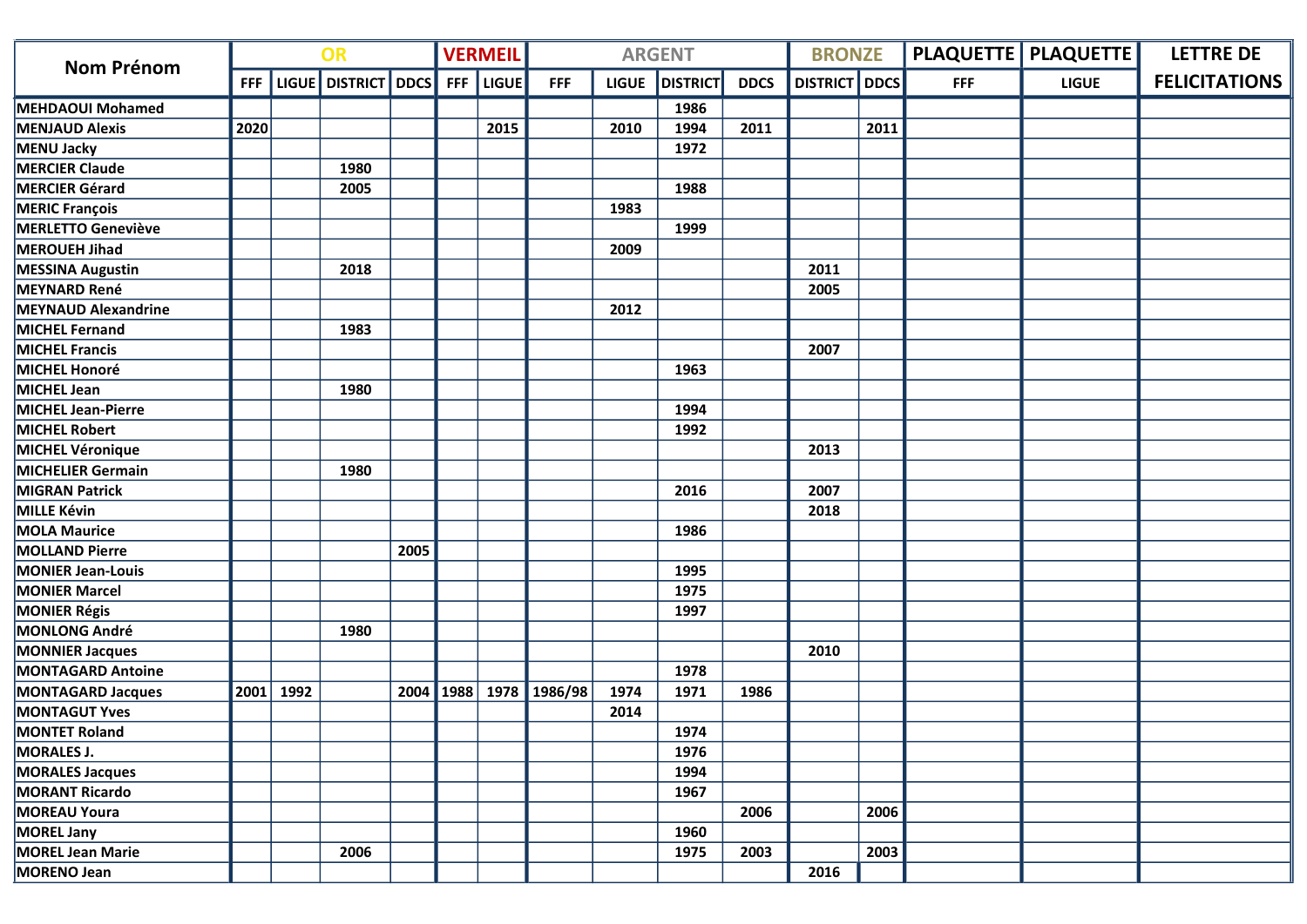| <b>Nom Prénom</b>       |            |      | OR                      |      |            | <b>VERMEIL</b> |            |              | <b>ARGENT</b>   |             | <b>BRONZE</b>        |      |            | PLAQUETTE   PLAQUETTE | <b>LETTRE DE</b>     |
|-------------------------|------------|------|-------------------------|------|------------|----------------|------------|--------------|-----------------|-------------|----------------------|------|------------|-----------------------|----------------------|
|                         | <b>FFF</b> |      | LIGUE   DISTRICT   DDCS |      | <b>FFF</b> | <b>LIGUE</b>   | <b>FFF</b> | <b>LIGUE</b> | <b>DISTRICT</b> | <b>DDCS</b> | <b>DISTRICT</b> DDCS |      | <b>FFF</b> | <b>LIGUE</b>          | <b>FELICITATIONS</b> |
| <b>MORRA Pierre</b>     |            |      |                         |      |            |                |            |              | 1993            |             |                      |      |            |                       |                      |
| <b>MOUHET Maurice</b>   |            |      |                         | 2008 |            |                |            |              |                 |             |                      |      |            |                       |                      |
| <b>MOULON André</b>     |            |      |                         |      |            |                |            |              | 1978            |             |                      |      |            |                       |                      |
| <b>MOURET</b>           |            |      |                         |      |            |                |            |              | 1973            |             |                      |      |            |                       |                      |
| <b>MOURET Claude</b>    |            |      |                         |      |            |                |            |              | 1985            |             |                      |      |            |                       |                      |
| <b>MOURIER Claudie</b>  |            |      | 1999                    |      |            |                |            |              |                 |             |                      |      |            |                       |                      |
| <b>MOURIER Daniel</b>   |            |      | 2011                    |      |            |                |            |              | 1996            |             |                      | 2013 |            |                       |                      |
| <b>MOURIES Henri</b>    |            |      |                         |      |            |                |            |              | 1995            |             | 2006                 |      |            |                       |                      |
| <b>MOURIES Robert</b>   |            |      |                         |      |            |                |            |              | 1966            |             |                      |      |            |                       |                      |
| <b>MOUTARD Daniel</b>   |            |      |                         |      |            |                |            |              |                 |             | 2003                 |      |            |                       |                      |
| <b>MOUTON Augustin</b>  |            |      |                         |      |            |                |            |              | 1956            |             |                      |      |            |                       |                      |
| <b>MOUTON Robert</b>    |            | 1993 |                         |      |            | 1986           |            | 1980         | 1975            |             |                      |      |            |                       |                      |
| <b>MOUTTE Marcel</b>    |            |      |                         |      |            |                |            |              | 199403          |             |                      |      |            |                       |                      |
| MUNICHA Firmin          |            |      |                         |      |            |                |            |              | 1963            |             |                      |      |            |                       |                      |
| <b>MUNOZ Christiane</b> |            |      |                         |      |            |                |            |              | 1993            |             |                      |      |            |                       |                      |
| MUNOZ Jean              |            |      |                         |      |            |                |            |              | 1978            |             |                      |      |            |                       |                      |
| MUNOZ Richard           |            |      |                         |      |            |                |            |              | 1996            |             |                      |      |            |                       |                      |
| <b>MUNOZ Roger</b>      |            |      |                         |      |            |                |            |              | 1991            |             |                      |      |            |                       |                      |
| <b>NAKACHE Eric</b>     |            |      |                         |      |            |                |            |              | 1982            |             |                      |      |            |                       |                      |
| <b>NARDELLI Mario</b>   |            |      |                         |      |            | 2016           |            | 2008         |                 |             |                      |      |            |                       |                      |
| NAVARRO Alain           |            |      |                         |      |            |                |            | 2018         |                 |             |                      |      |            |                       |                      |
| <b>NAVATEL André</b>    |            |      |                         |      |            |                |            |              | 1977            |             |                      |      |            |                       |                      |
| <b>NICOLAS Aline</b>    |            |      |                         |      |            |                | 2015       |              |                 |             |                      |      |            |                       |                      |
| <b>NICOLAS Cathy</b>    |            |      |                         |      |            |                |            |              | 2002            |             |                      |      |            |                       |                      |
| NICOLAS René            |            |      |                         |      |            |                |            |              | 2002            |             |                      |      |            |                       |                      |
| <b>NICOLAS Thierry</b>  |            |      | 2009                    |      |            |                |            |              |                 |             |                      |      |            |                       |                      |
| <b>NICOT</b>            |            |      |                         |      |            |                |            |              | 1965            |             |                      |      |            |                       |                      |
| NIEL                    |            |      |                         |      |            |                |            |              | 1986            |             |                      |      |            |                       |                      |
| <b>NITARD Adrien</b>    |            |      |                         |      |            |                |            |              | 1965            |             |                      |      |            |                       |                      |
| <b>NITARD François</b>  |            |      |                         |      |            |                |            |              |                 |             | 2015                 |      |            |                       |                      |
| <b>NOC Marcel</b>       |            |      | 1978                    |      |            |                |            |              |                 |             |                      |      |            |                       |                      |
| <b>NOEL Francis</b>     |            |      |                         |      |            |                |            |              | 1992            |             |                      |      |            |                       |                      |
| <b>NOELLE Robert</b>    |            |      |                         |      |            |                |            |              | 1979            |             |                      |      |            |                       |                      |
| NOGUIER André           |            |      |                         |      |            |                |            |              | 1973            |             |                      |      |            |                       |                      |
| NOGUIER Jean-Guy        |            |      |                         |      |            |                |            |              | 1992            |             |                      |      |            |                       |                      |
| NOIRIEL Michel          |            |      |                         |      |            |                |            | 1999         |                 |             |                      |      |            |                       |                      |
| <b>NOUGUIER Bernard</b> |            |      |                         |      |            |                |            |              |                 |             | 2015                 |      |            |                       |                      |
| <b>NUEL Gérard</b>      |            |      |                         |      |            |                |            |              |                 |             | 2003                 |      |            |                       |                      |
| NUEL Jean-Luc           |            |      |                         |      |            |                |            |              | 1990            |             |                      |      |            |                       |                      |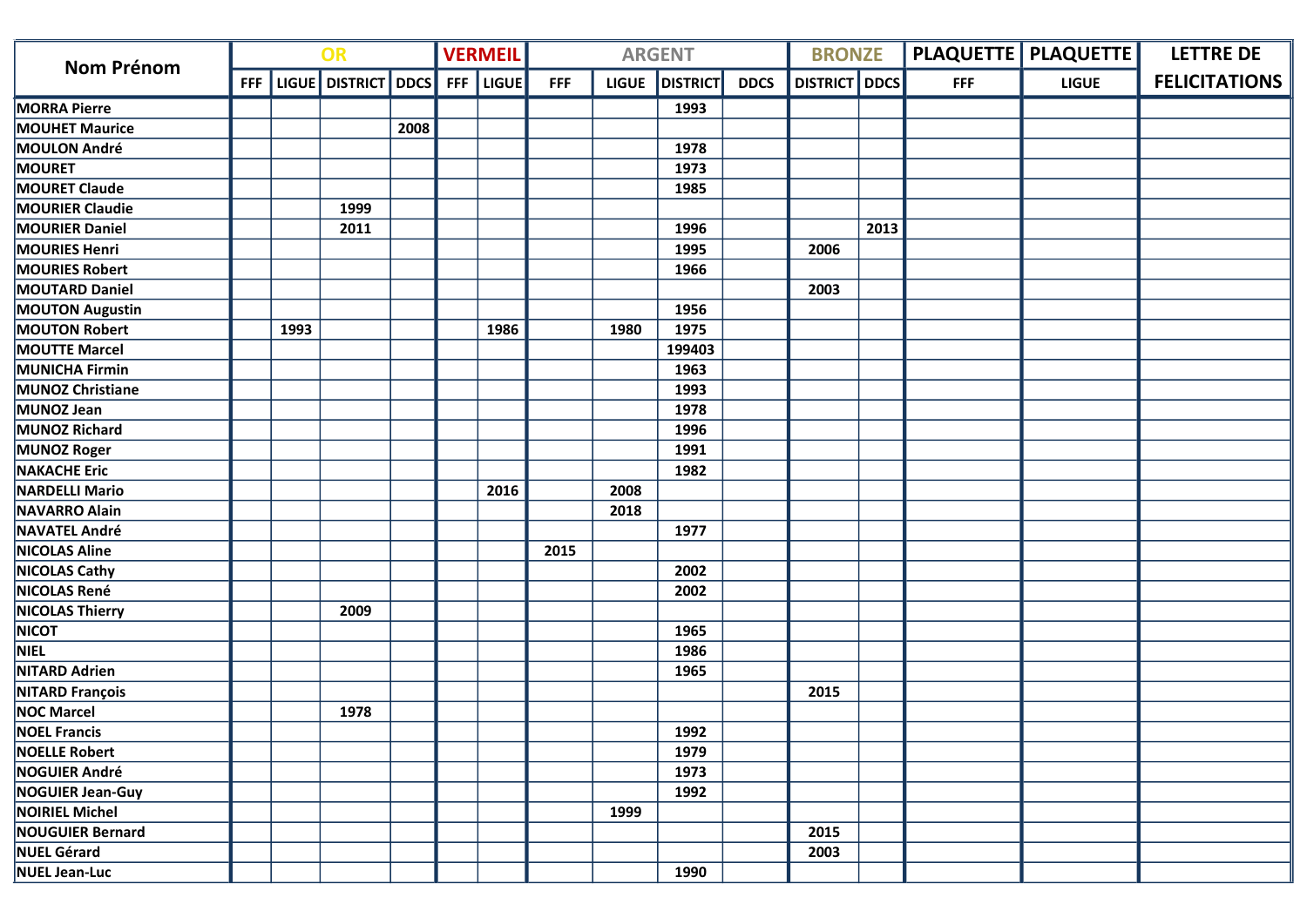|                            | OR         |      |                     |  | <b>VERMEIL</b> |              |            | <b>ARGENT</b> |                 | <b>BRONZE</b> |                      |      | <b>PLAQUETTE   PLAQUETTE  </b> | <b>LETTRE DE</b> |                      |
|----------------------------|------------|------|---------------------|--|----------------|--------------|------------|---------------|-----------------|---------------|----------------------|------|--------------------------------|------------------|----------------------|
| <b>Nom Prénom</b>          | <b>FFF</b> |      | LIGUE DISTRICT DDCS |  | <b>FFF</b>     | <b>LIGUE</b> | <b>FFF</b> | <b>LIGUE</b>  | <b>DISTRICT</b> | <b>DDCS</b>   | <b>DISTRICT</b> DDCS |      | <b>FFF</b>                     | <b>LIGUE</b>     | <b>FELICITATIONS</b> |
| <b>NURY Georges</b>        |            |      |                     |  |                |              |            | 1959          |                 |               |                      |      |                                |                  |                      |
| OCELLO Joseph              |            |      |                     |  |                |              |            |               | 1988            |               |                      |      |                                |                  |                      |
| <b>OGIER Raoul</b>         |            |      |                     |  |                |              |            |               | 1992            |               |                      |      |                                |                  |                      |
| <b>OLEART Béatrice</b>     |            |      |                     |  |                |              |            |               | 2003            |               |                      |      |                                |                  |                      |
| <b>OLIGERI Michel</b>      |            |      |                     |  |                |              |            |               | 2002            |               |                      |      |                                |                  |                      |
| <b>OLIVE Edmond</b>        |            |      |                     |  |                |              |            |               | 1990            |               |                      |      |                                |                  |                      |
| <b>OLIVIER Alfred</b>      |            |      |                     |  |                |              |            |               | 1989            |               |                      |      |                                |                  |                      |
| <b>OLLIER René</b>         |            |      |                     |  |                |              |            |               | 1983            |               |                      |      |                                |                  |                      |
| <b>ORAISON Marcel</b>      |            |      |                     |  |                |              |            |               | 1977            |               |                      |      |                                |                  |                      |
| <b>ORS Jean-Marie</b>      |            |      |                     |  |                |              |            |               |                 |               | 2012                 |      |                                |                  |                      |
| <b>ORTA Roger</b>          |            |      |                     |  |                |              |            |               | 1991            |               |                      |      |                                |                  |                      |
| <b>OSTORERO Guy</b>        |            |      | 1993                |  |                |              |            |               |                 |               |                      |      |                                |                  |                      |
| <b>OUELADJ Paul</b>        |            |      |                     |  |                |              |            |               | 1996            |               |                      | 2015 |                                |                  |                      |
| <b>OULADJ Monique</b>      |            |      |                     |  |                |              |            |               |                 |               | 2005                 |      |                                |                  |                      |
| <b>OURSON Marc</b>         |            |      |                     |  |                |              |            |               | 1985            |               |                      |      |                                |                  |                      |
| <b>OUVIER Raymond</b>      |            |      |                     |  |                |              |            |               |                 |               | 2007                 |      |                                |                  |                      |
| <b>PACINI Jean-Claude</b>  |            |      | 2004                |  |                |              |            |               |                 |               |                      |      |                                |                  |                      |
| <b>PAGES Bernard</b>       |            |      |                     |  |                |              |            | 2009          |                 |               |                      |      |                                |                  |                      |
| <b>PAGET Michel</b>        |            |      |                     |  |                |              |            |               | 1994            |               |                      |      |                                |                  |                      |
| <b>PAGNETTI Gaston</b>     |            | 2003 |                     |  |                | 1997         | 2001/07    | 1992          |                 | 2001          |                      | 1993 |                                |                  |                      |
| <b>PAGNETTI Stéphane</b>   |            |      |                     |  |                |              |            |               | 1988            |               |                      |      |                                |                  |                      |
| <b>PAIALUNGA Christine</b> |            |      |                     |  |                |              |            |               | 1987            |               |                      |      |                                |                  |                      |
| <b>PAIALUNGA Michel</b>    |            |      |                     |  |                |              |            |               |                 |               | 2010                 |      |                                |                  |                      |
| <b>PALLE Philippe</b>      |            |      |                     |  |                |              | 2007       |               |                 | 2007          |                      |      |                                |                  |                      |
| <b>PALLEIRO Raymond</b>    |            |      |                     |  |                |              |            | 1985          | 1980            |               |                      |      |                                |                  |                      |
| <b>PALMER Antoine</b>      |            |      |                     |  |                |              |            |               | 1979            |               |                      |      |                                |                  |                      |
| <b>PALYERE Bernard</b>     |            |      |                     |  |                |              |            |               | 1997            |               |                      |      |                                |                  |                      |
| <b>PANDOSY Jean</b>        |            |      |                     |  |                |              |            |               | 1978            |               |                      |      |                                |                  |                      |
| <b>PANDOSY Yvan</b>        |            |      |                     |  |                |              |            | 1982          |                 |               |                      |      |                                |                  |                      |
| <b>PANUZZO Sauveur</b>     |            |      |                     |  |                |              |            | 2004          |                 |               |                      |      |                                |                  |                      |
| <b>PAQUES André</b>        |            |      |                     |  |                |              |            |               | 1986            |               |                      |      |                                |                  |                      |
| <b>PARAUD Antonin</b>      |            |      |                     |  |                |              |            |               | 1988            |               |                      |      |                                |                  |                      |
| <b>PARAUD Jean</b>         |            |      |                     |  |                |              |            |               | 1981            |               |                      |      |                                |                  |                      |
| <b>PARAYRE André</b>       |            |      |                     |  |                |              |            |               | 1974            |               |                      |      |                                |                  |                      |
| <b>PARRAUD Agnès</b>       |            |      |                     |  |                |              |            |               |                 |               | 2013                 |      |                                |                  |                      |
| <b>PASCAL Claude</b>       |            |      |                     |  |                |              |            | 2016          |                 |               |                      |      |                                |                  |                      |
| <b>PASCAL</b>              |            |      |                     |  |                |              |            |               | 1957/70         |               |                      |      |                                |                  |                      |
| <b>PASCAL Georges</b>      |            |      | 1994                |  |                |              |            |               | 1978            |               |                      |      |                                |                  |                      |
| <b>PASCAL Gérard</b>       |            |      |                     |  |                |              |            |               | 1967            |               |                      |      |                                |                  |                      |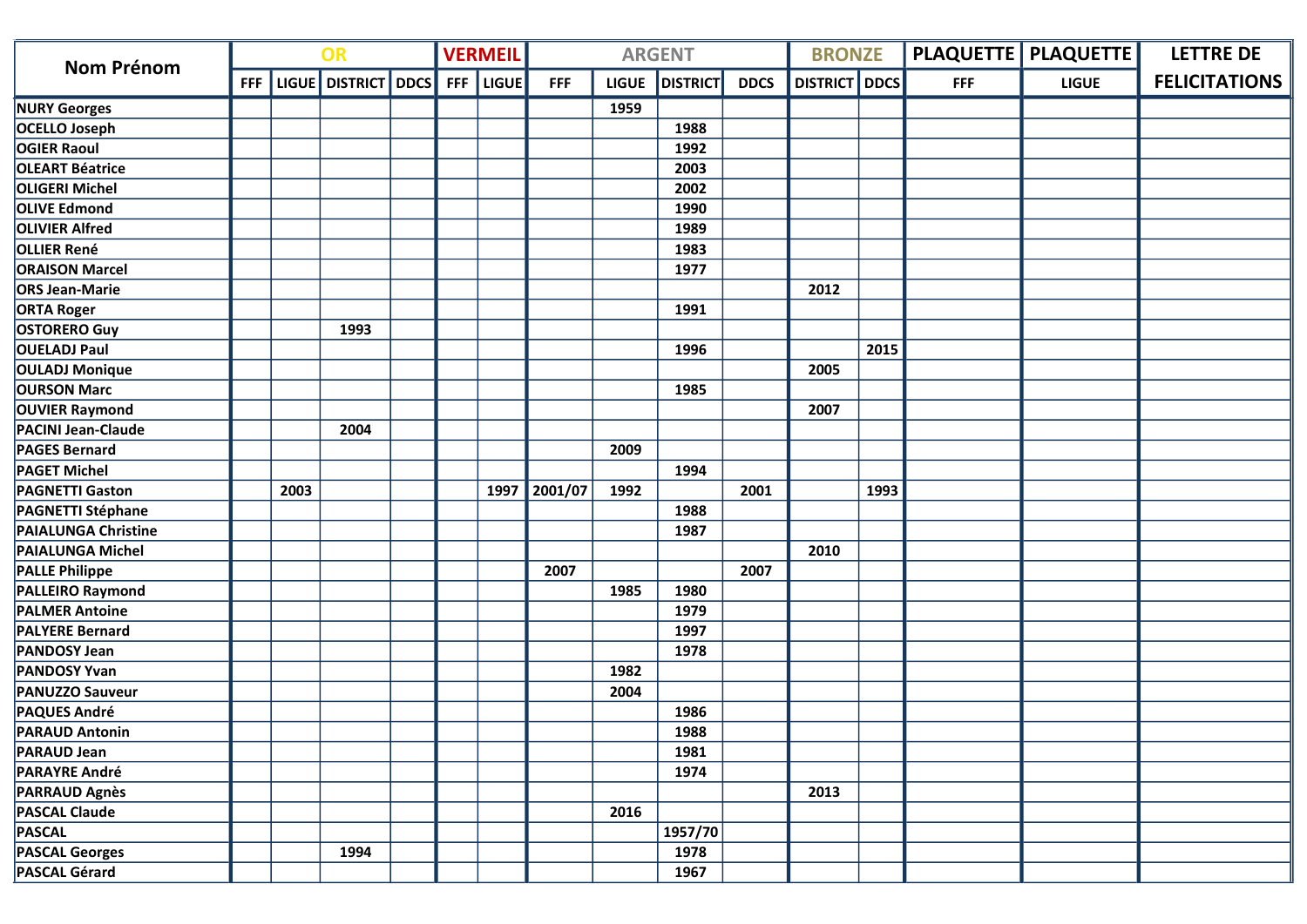| <b>Nom Prénom</b>          | OR |  |                               |  | <b>VERMEIL</b> |       |            | <b>ARGENT</b> |                 | <b>BRONZE</b> |                      |      | <b>PLAQUETTE   PLAQUETTE  </b> | <b>LETTRE DE</b> |                      |
|----------------------------|----|--|-------------------------------|--|----------------|-------|------------|---------------|-----------------|---------------|----------------------|------|--------------------------------|------------------|----------------------|
|                            |    |  | FFF   LIGUE   DISTRICT   DDCS |  | FFF            | LIGUE | <b>FFF</b> | <b>LIGUE</b>  | <b>DISTRICT</b> | <b>DDCS</b>   | <b>DISTRICT</b> DDCS |      | <b>FFF</b>                     | <b>LIGUE</b>     | <b>FELICITATIONS</b> |
| <b>PASCAL Joël</b>         |    |  |                               |  |                |       |            |               | 1999            |               |                      |      |                                |                  |                      |
| <b>PASCOLON Roger</b>      |    |  | 1994                          |  |                |       |            |               |                 |               |                      |      |                                |                  |                      |
| <b>PASQUINI Louis</b>      |    |  | 1978                          |  |                |       |            |               |                 |               |                      |      |                                |                  |                      |
| <b>PAULO Michel</b>        |    |  |                               |  |                |       |            |               |                 |               | 2011                 |      |                                |                  |                      |
| <b>PAYARD Roland</b>       |    |  |                               |  |                |       |            | 1998          | 1988            |               |                      |      |                                |                  |                      |
| PECHIN                     |    |  |                               |  |                |       |            |               | 1955            |               |                      |      |                                |                  |                      |
| <b>PEDRETTA Jacques</b>    |    |  |                               |  |                |       |            |               | 1995            |               |                      |      |                                |                  |                      |
| PEDRO Jean                 |    |  | 2004                          |  |                |       |            |               |                 |               |                      |      |                                |                  |                      |
| PELAGIO Jean-Pierre        |    |  |                               |  |                |       |            |               | 1990            |               |                      |      |                                |                  |                      |
| PELLEGRINO                 |    |  |                               |  |                |       |            |               | 1974            |               |                      |      |                                |                  |                      |
| <b>PELLET Roland</b>       |    |  |                               |  |                |       |            |               | 1996            |               |                      |      |                                |                  |                      |
| <b>PELLETIER</b>           |    |  |                               |  |                |       |            |               | 1951            |               |                      |      |                                |                  |                      |
| <b>PENALVER Eric</b>       |    |  |                               |  |                |       |            |               |                 |               | 2006                 |      |                                |                  |                      |
| <b>PEPE Frédéric</b>       |    |  |                               |  |                |       |            |               |                 |               | 2013                 |      |                                |                  |                      |
| <b>PEPE Patrick</b>        |    |  |                               |  |                |       |            |               | 2001            |               |                      |      |                                |                  |                      |
| <b>PEPIN Anne Mary</b>     |    |  |                               |  |                | 2002  |            | 1996          | 1991            | 2001          |                      | 2001 |                                |                  |                      |
| <b>PERDIGUIER Philippe</b> |    |  |                               |  |                |       |            |               | 2004            |               |                      |      |                                |                  |                      |
| <b>PEREZ Marcel</b>        |    |  |                               |  |                |       |            |               | 1989            |               |                      |      |                                |                  |                      |
| <b>PEREZ Michel</b>        |    |  | 2018                          |  |                |       |            |               |                 |               |                      |      |                                |                  |                      |
| <b>PERREAL Pierre</b>      |    |  |                               |  |                |       |            |               |                 |               | 2013                 |      |                                |                  |                      |
| <b>PERUGINI Eric</b>       |    |  |                               |  |                |       |            |               |                 |               | 1999                 |      |                                |                  |                      |
| PETIT R.                   |    |  | 1982                          |  |                |       |            |               | 1982            |               |                      |      |                                |                  |                      |
| <b>PEYRE Georges</b>       |    |  |                               |  |                |       |            |               | 1979            |               |                      |      |                                |                  |                      |
| <b>PEYRE Maurice</b>       |    |  |                               |  |                |       |            |               | 1990            |               |                      |      |                                |                  |                      |
| <b>PEYRE René</b>          |    |  | 2011                          |  |                |       |            |               | 1995            |               |                      |      |                                |                  |                      |
| <b>PEYRON Serge</b>        |    |  | 1994                          |  |                |       |            |               |                 |               |                      |      |                                |                  |                      |
| <b>PHLIPPE Louis</b>       |    |  | 1978                          |  |                |       |            |               |                 |               |                      |      |                                |                  |                      |
| <b>PIALOT Bernard</b>      |    |  | 1978                          |  |                |       |            |               | 1970            |               |                      |      |                                |                  |                      |
| <b>PICHOTIN Charly</b>     |    |  |                               |  |                |       |            |               | 1968            |               |                      |      |                                |                  |                      |
| PICHOTIN Jean              |    |  |                               |  |                |       |            |               | 1976            |               |                      |      |                                |                  |                      |
| PICQ Armand                |    |  |                               |  |                |       |            |               | 1958            |               |                      |      |                                |                  |                      |
| <b>PIERI Christian</b>     |    |  |                               |  |                |       |            |               | 2002            |               |                      |      |                                |                  |                      |
| <b>PIGEON Antoine</b>      |    |  |                               |  |                |       |            |               | 1983            |               |                      |      |                                |                  |                      |
| <b>PIGEROL Jules</b>       |    |  |                               |  |                |       |            |               | 1974            |               |                      |      |                                |                  |                      |
| <b>PINARD Aimé</b>         |    |  |                               |  |                |       |            |               | 1985            |               |                      |      |                                |                  |                      |
| <b>PIONNIER Gaston</b>     |    |  |                               |  |                |       |            |               | 1982            |               |                      |      |                                |                  |                      |
| <b>PIQUET Claude</b>       |    |  | 2006                          |  |                |       |            |               | 1985            |               |                      |      |                                |                  |                      |
| <b>PIQUET Luc</b>          |    |  |                               |  |                |       |            |               |                 |               | 2001                 |      |                                |                  |                      |
| <b>PIRES Antoine</b>       |    |  |                               |  |                |       |            |               |                 |               | 2016                 |      |                                |                  |                      |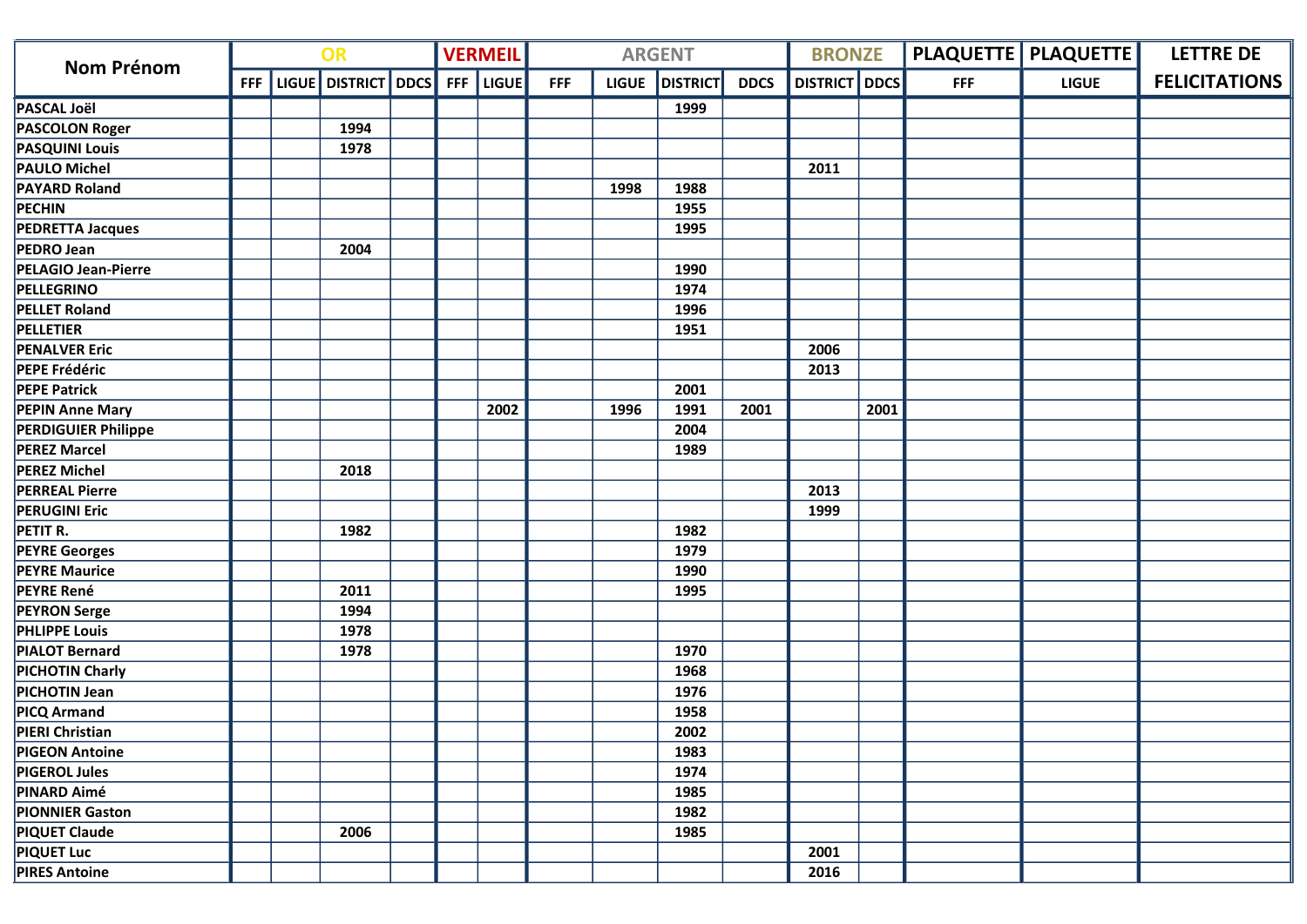|                              | OR  |      |                     |  | <b>VERMEIL</b> |              |            | <b>ARGENT</b> |                 | <b>BRONZE</b> |                      |      | PLAQUETTE   PLAQUETTE | <b>LETTRE DE</b> |                      |
|------------------------------|-----|------|---------------------|--|----------------|--------------|------------|---------------|-----------------|---------------|----------------------|------|-----------------------|------------------|----------------------|
| <b>Nom Prénom</b>            | FFF |      | LIGUE DISTRICT DDCS |  | <b>FFF</b>     | <b>LIGUE</b> | <b>FFF</b> | <b>LIGUE</b>  | <b>DISTRICT</b> | <b>DDCS</b>   | <b>DISTRICT</b> DDCS |      | <b>FFF</b>            | <b>LIGUE</b>     | <b>FELICITATIONS</b> |
| PLA                          |     |      |                     |  |                |              |            |               | 1954            |               |                      |      |                       |                  |                      |
| <b>PLANCHER David</b>        |     |      | 2005                |  |                |              |            |               | 2001            |               |                      |      |                       |                  |                      |
| <b>PLANTEVIN Ghislain</b>    |     |      |                     |  |                |              |            |               | 1999            |               |                      |      |                       |                  |                      |
| <b>PLATTO Joseph</b>         |     |      |                     |  |                |              |            |               | 1994            |               |                      |      |                       |                  |                      |
| <b>PLUCHINO Maurice</b>      |     |      |                     |  |                |              |            |               | 1989            |               |                      |      |                       |                  |                      |
| PLUQUET Sébastien            |     |      |                     |  |                |              |            | 2018          |                 |               |                      |      |                       |                  |                      |
| <b>PODRINI Robert</b>        |     |      |                     |  |                |              |            |               | 1983            |               |                      |      |                       |                  |                      |
| <b>POINT Bernard</b>         |     |      |                     |  |                |              |            |               | 1971            |               |                      |      |                       |                  |                      |
| <b>POITOUT Jean-François</b> |     |      |                     |  |                |              |            |               | 1992            |               |                      |      |                       |                  |                      |
| POLI Jean Marie              |     |      |                     |  | 2021           |              | 2016       | 2015          | 1999            | 2011          |                      | 2011 |                       |                  |                      |
| <b>POMMIER Sophie</b>        |     |      |                     |  |                |              |            |               |                 |               | 2018                 |      |                       |                  |                      |
| <b>PONCON Robert</b>         |     |      |                     |  |                |              |            |               | 1987            |               |                      |      |                       |                  |                      |
| <b>PONS</b>                  |     |      |                     |  |                |              |            |               | 1966            |               |                      |      |                       |                  |                      |
| <b>PONS Claude</b>           |     |      |                     |  |                |              |            |               | 1986            |               |                      |      |                       |                  |                      |
| <b>PONS Jean-Marie</b>       |     |      | 2009                |  |                |              |            |               | 1991            | 2006          |                      |      |                       |                  |                      |
| <b>PONS Marie-Thérèse</b>    |     |      |                     |  |                | 2015         |            | 2009          |                 | 2010          |                      | 2010 |                       |                  |                      |
| <b>PONS Mireille</b>         |     |      |                     |  |                |              |            |               | 1987            |               |                      |      |                       |                  |                      |
| <b>POPESCU Jacques</b>       |     |      |                     |  |                |              |            |               | 2000            |               |                      |      |                       |                  |                      |
| <b>PORCHY Jean</b>           |     |      |                     |  |                |              |            |               |                 |               |                      | 1992 |                       |                  |                      |
| <b>PORRO Norbert</b>         |     |      |                     |  |                |              |            |               |                 |               | 2007                 |      |                       |                  |                      |
| <b>PORTE Jean-Pierre</b>     |     |      |                     |  |                |              |            |               |                 |               | 2018                 |      |                       |                  |                      |
| <b>POURCEL Bernard</b>       |     | 2019 |                     |  |                | 2012         |            | 1996          |                 |               |                      |      |                       |                  |                      |
| <b>PREAUX Christophe</b>     |     |      |                     |  |                |              |            |               |                 |               | 2016                 |      |                       |                  |                      |
| <b>PREYRE Jean</b>           |     |      |                     |  |                |              |            |               | 1979            |               |                      |      |                       |                  |                      |
| <b>PROAL Georges</b>         |     |      |                     |  |                |              |            |               | 1985            |               |                      |      |                       |                  |                      |
| <b>PROVENCIO Mathias</b>     |     |      | 1993                |  |                |              |            |               |                 |               |                      |      |                       |                  |                      |
| <b>PUGLIESE Jacques</b>      |     |      |                     |  |                |              |            |               | 1987            |               |                      |      |                       |                  |                      |
| PUGLIESI André               |     |      |                     |  |                |              |            |               | 1992            |               |                      |      |                       |                  |                      |
| <b>PUJOL</b>                 |     |      |                     |  |                |              |            |               | 1954            |               |                      |      |                       |                  |                      |
| QUESNEL Philippe             |     |      |                     |  |                |              |            |               | 1972            |               |                      |      |                       |                  |                      |
| QUILES François              |     |      | 1979                |  |                |              |            |               | 1979            |               |                      |      |                       |                  |                      |
| <b>QUILES Germain</b>        |     |      |                     |  |                |              |            |               | 1969            |               |                      |      |                       |                  |                      |
| <b>RAFFY Gaston</b>          |     |      |                     |  |                |              |            |               | 1955            |               |                      |      |                       |                  |                      |
| <b>RAI Michel</b>            |     |      |                     |  |                |              |            |               | 2004            |               |                      |      |                       |                  |                      |
| <b>RAILLON Jean</b>          |     |      |                     |  |                |              |            |               | 1975            |               |                      |      |                       |                  |                      |
| <b>RAIMONDI Joseph</b>       |     |      |                     |  |                |              |            |               | 1978            |               |                      |      |                       |                  |                      |
| <b>RAME Henri</b>            |     |      |                     |  |                |              |            |               | 2000            |               |                      |      |                       |                  |                      |
| <b>RAOUX Armand</b>          |     |      |                     |  |                |              |            |               | 2002            |               |                      |      |                       |                  |                      |
| <b>RASIO Claude</b>          |     |      |                     |  |                |              |            |               | 1989            |               |                      |      |                       |                  |                      |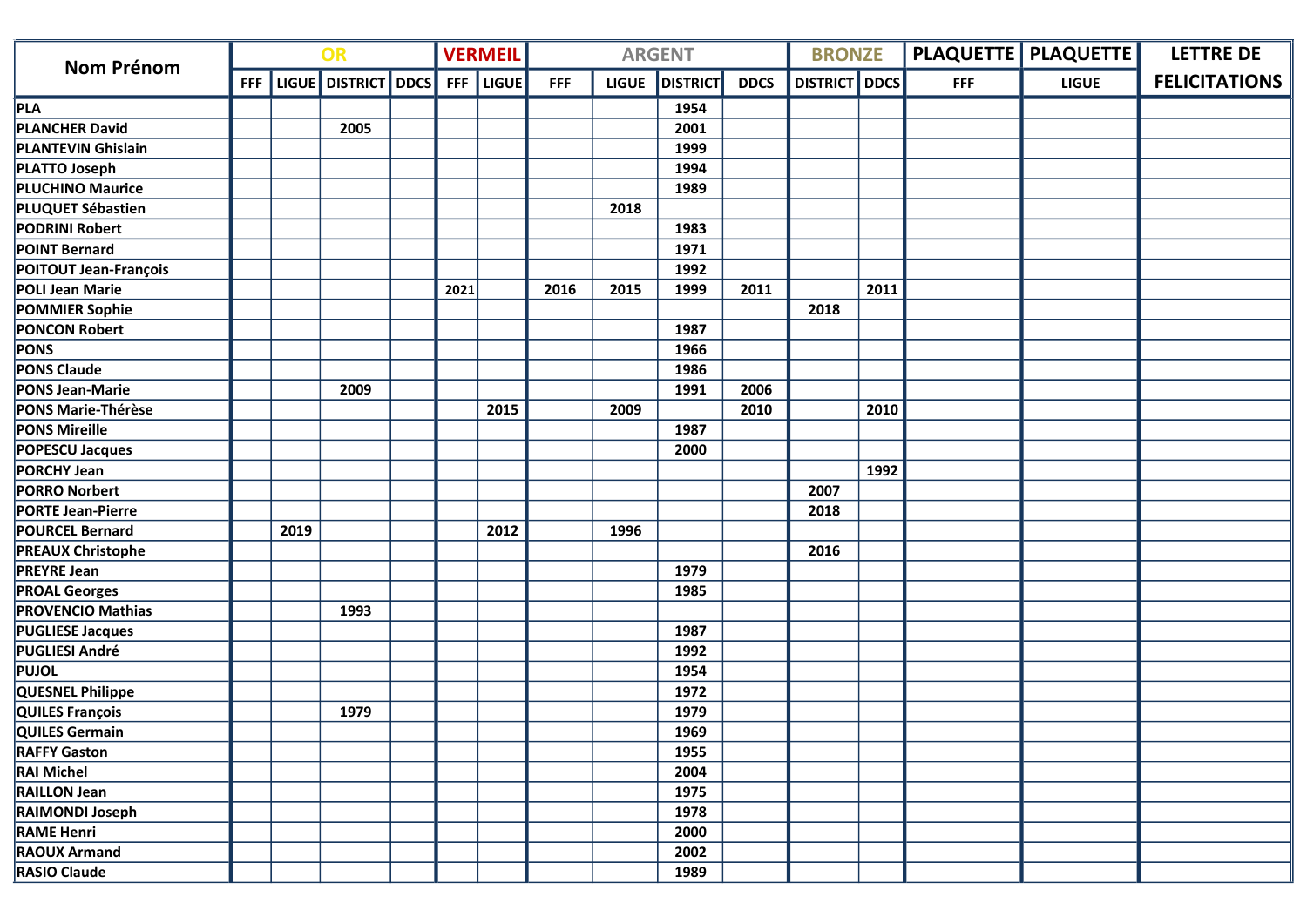| OR<br><b>Nom Prénom</b>    |            |      | <b>VERMEIL</b>          | <b>ARGENT</b> |       |            |              |                 | <b>BRONZE</b> |                      | <b>PLAQUETTE   PLAQUETTE  </b> | <b>LETTRE DE</b> |              |                      |
|----------------------------|------------|------|-------------------------|---------------|-------|------------|--------------|-----------------|---------------|----------------------|--------------------------------|------------------|--------------|----------------------|
|                            | <b>FFF</b> |      | LIGUE   DISTRICT   DDCS | <b>FFF</b>    | LIGUE | <b>FFF</b> | <b>LIGUE</b> | <b>DISTRICT</b> | <b>DDCS</b>   | <b>DISTRICT</b> DDCS |                                | <b>FFF</b>       | <b>LIGUE</b> | <b>FELICITATIONS</b> |
| <b>RASPAIL</b>             |            |      | 1981                    |               |       |            |              |                 |               |                      |                                |                  |              |                      |
| <b>RASPLUS Alfred</b>      |            |      |                         |               |       |            |              | 1980            |               |                      |                                |                  |              |                      |
| <b>RAUZIER René</b>        |            |      |                         |               |       |            |              | 1991            |               |                      |                                |                  |              |                      |
| <b>RAY Louis</b>           |            |      | 1979                    |               |       |            |              |                 |               |                      |                                |                  |              |                      |
| <b>RAYMOND Louis</b>       |            |      |                         |               |       |            |              | 1969            |               |                      |                                |                  |              |                      |
| <b>RAYSSIGUIER</b>         |            |      |                         |               |       |            |              | 1982            |               |                      |                                |                  |              |                      |
| <b>REBOUL Guy</b>          |            |      |                         |               |       |            |              | 2002            |               |                      |                                |                  |              |                      |
| <b>RECATALA Adoration</b>  |            |      |                         |               |       |            |              | 1986            |               |                      |                                |                  |              |                      |
| <b>REDOUTE Gilles</b>      |            |      |                         |               |       |            |              | 1994            |               |                      |                                |                  |              |                      |
| <b>REIG Antoine</b>        |            |      |                         |               |       |            |              | 1978            |               |                      |                                |                  |              |                      |
| <b>REITH Irène</b>         |            |      |                         |               |       |            |              | 1980            |               |                      |                                |                  |              |                      |
| <b>RENOU Georges</b>       |            |      |                         |               |       |            |              | 1986            |               |                      |                                |                  |              |                      |
| <b>REQUIN Annie</b>        |            |      |                         |               |       |            |              |                 |               | 2000                 |                                |                  |              |                      |
| <b>REQUIN Maurice</b>      |            |      |                         |               |       |            |              | 1999            |               |                      |                                |                  |              |                      |
| <b>REY Thierry</b>         |            |      |                         |               |       |            |              |                 |               | 2011                 |                                |                  |              |                      |
| <b>REYNARD Christophe</b>  |            |      |                         |               |       |            |              |                 |               | 2001                 |                                |                  |              |                      |
| <b>REYNAUD</b>             |            |      |                         |               |       |            |              | 1954            |               |                      |                                |                  |              |                      |
| <b>REYNAUD Isabelle</b>    |            |      |                         |               |       |            |              |                 |               | 2015                 |                                |                  |              |                      |
| <b>REYNAUD Louis</b>       |            |      |                         |               |       |            |              | 1975            |               |                      |                                |                  |              |                      |
| <b>REYNOUD Henri</b>       |            | 2005 | 1995                    | 2011          | 1997  | 1969/08    | 1991         | 1988            | 2002/08       |                      | 2002                           |                  |              |                      |
| <b>REYRE Lucien</b>        |            | 1979 |                         | 1984          | 1966  | 2012       |              |                 |               |                      |                                |                  |              |                      |
| <b>RICARD Didier</b>       |            |      |                         |               |       |            | 2019         |                 |               |                      |                                |                  |              |                      |
| <b>RICAUD Gilbert</b>      |            |      |                         |               |       |            |              | 1995            |               |                      |                                |                  |              |                      |
| <b>RICCI Roger</b>         |            |      |                         |               |       |            |              | 2004            |               |                      |                                |                  |              |                      |
| <b>RICGAUD Michel</b>      |            |      | 1997                    |               |       |            |              |                 |               |                      |                                |                  |              |                      |
| <b>RICHARD</b>             |            |      |                         |               |       |            |              | 1968            |               |                      |                                |                  |              |                      |
| <b>RICHARD André</b>       |            |      | 1983                    |               |       |            |              | 1983            |               |                      | 2000                           |                  |              |                      |
| <b>RICHARD Jacky</b>       |            |      |                         |               |       |            |              | 2014            |               |                      |                                |                  |              |                      |
| <b>RICHARD Jacques</b>     |            |      | 1979                    |               |       |            |              |                 |               |                      |                                |                  |              |                      |
| <b>RICHARD Jean-Claude</b> |            |      |                         |               |       |            |              | 1996            |               |                      |                                |                  |              |                      |
| <b>RICHY François</b>      |            |      | 1999                    |               |       |            |              |                 |               |                      |                                |                  |              |                      |
| <b>RIEFA Didier</b>        |            |      | 1999                    |               |       |            | 2002         | 1995            |               |                      |                                |                  |              |                      |
| <b>RIEFA René</b>          |            |      |                         |               | 2012  |            | 1987         | 1972            |               |                      |                                |                  |              |                      |
| <b>RIFFAUD Noël</b>        |            |      |                         | 2021          | 2001  |            | 1996         |                 | 2002          |                      | 2002                           |                  |              |                      |
| <b>RIGAUD Michel</b>       |            |      | 2018                    |               |       |            | 2016         |                 |               |                      |                                |                  |              |                      |
| <b>RINALDI Robert</b>      |            |      |                         |               |       |            |              | 2016            |               |                      |                                |                  |              |                      |
| <b>RINAUDO Claude</b>      |            |      |                         |               |       |            |              |                 |               | 2007                 |                                |                  |              |                      |
| <b>RIOU Michel</b>         |            | 1998 |                         |               |       |            |              |                 | 2015          |                      |                                |                  |              |                      |
| <b>RIPERT Jean Pierre</b>  |            |      |                         |               |       |            | 1997         | 2011            |               |                      |                                |                  |              |                      |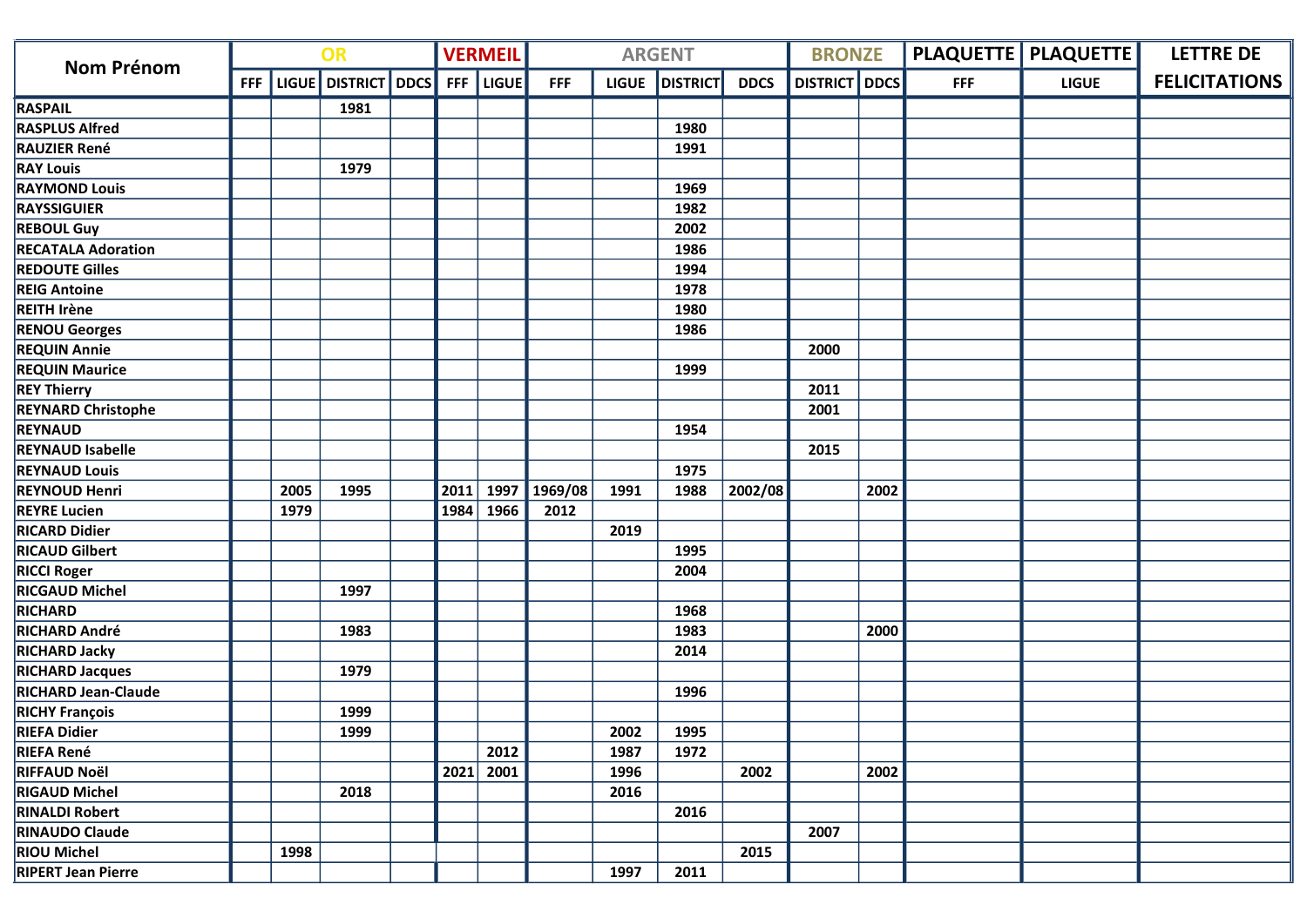| OR<br><b>Nom Prénom</b>  |            |      | <b>VERMEIL</b>      | <b>ARGENT</b> |       |            |              |                 | <b>BRONZE</b> |                 | <b>PLAQUETTE   PLAQUETTE  </b> | <b>LETTRE DE</b> |              |                      |
|--------------------------|------------|------|---------------------|---------------|-------|------------|--------------|-----------------|---------------|-----------------|--------------------------------|------------------|--------------|----------------------|
|                          | <b>FFF</b> |      | LIGUE DISTRICT DDCS | <b>FFF</b>    | LIGUE | <b>FFF</b> | <b>LIGUE</b> | <b>DISTRICT</b> | <b>DDCS</b>   | <b>DISTRICT</b> | <b>DDCS</b>                    | <b>FFF</b>       | <b>LIGUE</b> | <b>FELICITATIONS</b> |
| <b>RIPPERT Etienne</b>   |            | 2007 | 2007                |               | 1998  | 2007       | 1993         |                 | 2007          |                 | 2007                           |                  |              |                      |
| <b>RIQUEAU Pierre</b>    |            |      |                     |               |       |            |              | 1975            |               |                 |                                |                  |              |                      |
| <b>RIQUELME Claude</b>   |            |      |                     |               |       |            |              | 1976            |               |                 |                                |                  |              |                      |
| <b>RISSER Gérard</b>     |            |      |                     |               |       |            |              |                 | 2011          | 2000            | 2011                           |                  |              |                      |
| <b>RIVA François</b>     |            |      |                     |               |       |            | 1997         |                 |               |                 |                                |                  |              |                      |
| <b>RIZZO Alain</b>       |            |      |                     |               |       |            | 1998         | 1987            |               |                 |                                |                  |              |                      |
| <b>ROATTA René</b>       |            |      |                     |               |       |            |              |                 |               | 2004            |                                |                  |              |                      |
| <b>ROBERT</b>            |            |      | 1979                |               |       |            |              |                 |               |                 |                                |                  |              |                      |
| <b>ROBERT Maurice</b>    |            |      |                     |               |       |            |              | 1967            |               |                 |                                |                  |              |                      |
| <b>ROBERT Michèle</b>    |            |      |                     |               |       |            |              |                 |               | 2008            |                                |                  |              |                      |
| <b>ROBERT Raymond</b>    |            |      |                     |               |       |            |              | 2008            |               | 2007            |                                |                  |              |                      |
| <b>ROBERT Serge</b>      |            |      |                     |               |       |            |              | 1992            |               |                 |                                |                  |              |                      |
| <b>ROCCI Alain</b>       |            | 2010 |                     |               | 1993  |            | 1984         |                 |               |                 |                                |                  |              |                      |
| <b>ROCCI Claudie</b>     |            |      |                     |               |       |            |              |                 |               | 2006            |                                |                  |              |                      |
| <b>ROCHE Michel</b>      |            |      |                     |               |       |            |              | 1974            |               |                 |                                |                  |              |                      |
| <b>ROCHE Roger</b>       |            |      |                     |               |       |            |              |                 |               | 2003            |                                |                  |              |                      |
| <b>ROCHETTE Serge</b>    |            |      |                     |               |       |            |              | 1973            |               |                 |                                |                  |              |                      |
| <b>RODA Raymond</b>      |            |      |                     |               |       |            |              |                 |               | 1999            |                                |                  |              |                      |
| <b>RODRIGUEZ Angel</b>   |            |      | 1996                |               |       |            |              | 1991            |               |                 |                                |                  |              |                      |
| <b>RODRIGUEZ Edouard</b> |            |      |                     |               |       |            |              | 1996            |               |                 |                                |                  |              |                      |
| <b>RODRIGUEZ José</b>    |            |      |                     |               |       |            |              | 1993            |               |                 |                                |                  |              |                      |
| <b>ROGNE Benjamin</b>    |            |      |                     |               |       |            |              | 1986            |               |                 |                                |                  |              |                      |
| <b>ROGNE Félix</b>       |            |      |                     |               |       |            |              | 1992            |               |                 |                                |                  |              |                      |
| <b>ROJAS Antoine</b>     |            |      | 1978                |               |       |            |              |                 |               |                 |                                |                  |              |                      |
| <b>ROLLAND Hervé</b>     |            |      |                     |               |       |            |              | 1994            |               |                 |                                |                  |              |                      |
| <b>ROLLAND Jean</b>      |            |      |                     |               |       |            |              | 1955            |               |                 |                                |                  |              |                      |
| <b>ROLLO</b>             |            |      |                     |               |       |            |              | 1974            |               |                 |                                |                  |              |                      |
| <b>ROMAN Emile</b>       |            |      |                     |               |       |            |              | 1974            |               |                 |                                |                  |              |                      |
| <b>ROMAN Paul</b>        |            |      | 1979                |               |       |            |              |                 |               |                 |                                |                  |              |                      |
| <b>ROMERO Maurice</b>    |            |      | 1989                |               |       |            |              |                 |               |                 | 2016                           |                  |              |                      |
| <b>RONIN Gérard</b>      |            |      |                     |               |       |            |              | 2013            |               | 2006            |                                |                  |              |                      |
| <b>ROPERO Emile</b>      |            |      |                     |               |       |            |              |                 |               | 2001            |                                |                  |              |                      |
| <b>ROQUE Pierre</b>      |            |      |                     |               |       |            |              | 1977            |               |                 |                                |                  |              |                      |
| <b>ROSE Alain</b>        |            |      |                     |               |       |            |              | 1977            |               |                 |                                |                  |              |                      |
| ROSEAU Hélène            |            |      |                     |               |       |            |              |                 |               | 2010            |                                |                  |              |                      |
| <b>ROTONDI Raymond</b>   |            |      |                     |               |       |            |              | 1967            |               |                 |                                |                  |              |                      |
| <b>ROTULON</b>           |            |      |                     |               |       |            |              | 1978            |               |                 |                                |                  |              |                      |
| <b>ROUIRE Emile</b>      |            | 2021 | 2000                |               | 2010  |            | 2004         | 1995            |               |                 |                                |                  |              |                      |
| <b>ROULLET André</b>     |            |      |                     |               |       |            |              | 1992            |               |                 |                                |                  |              |                      |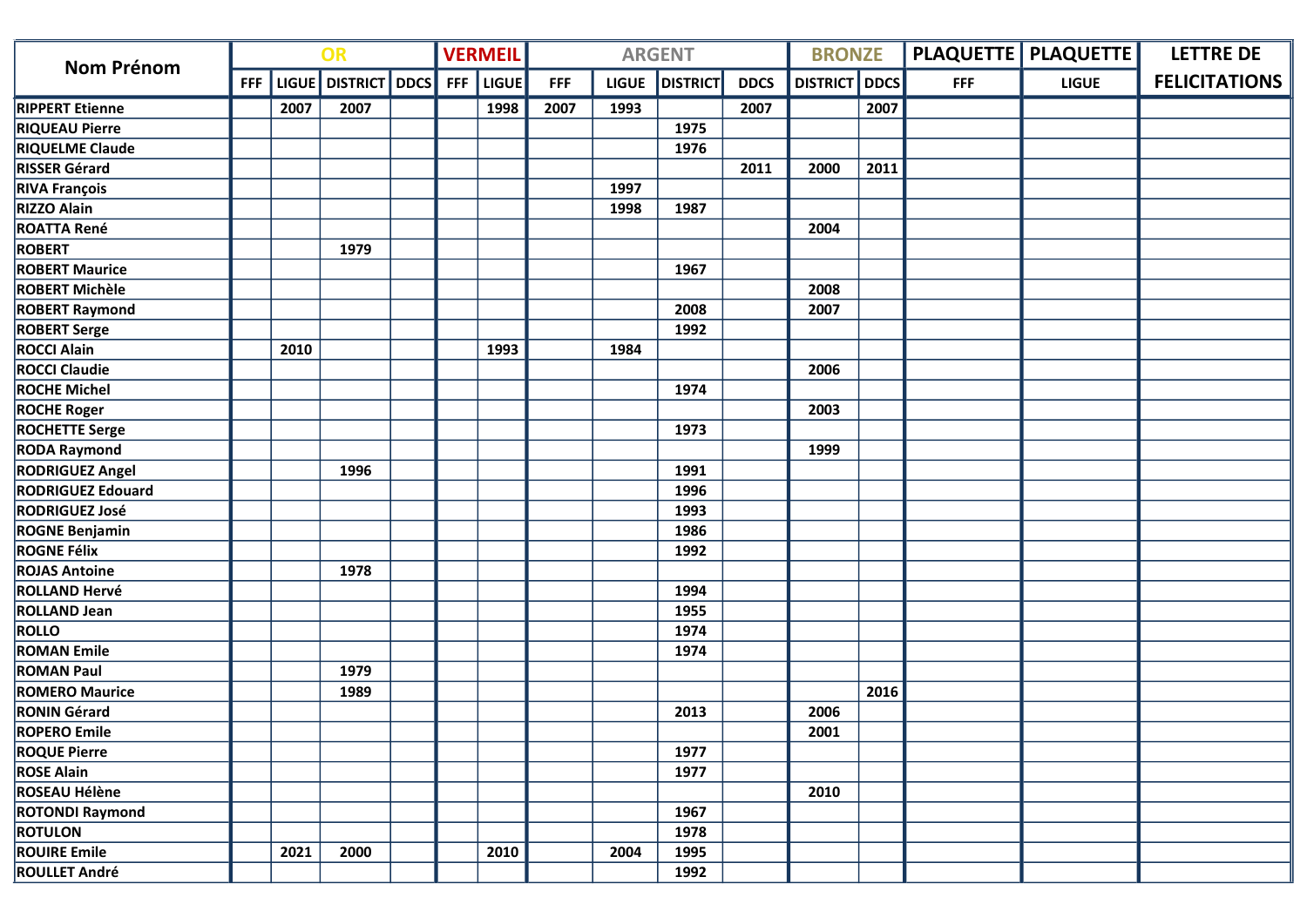| <b>OR</b><br><b>Nom Prénom</b> |            |              | <b>VERMEIL</b>       | <b>ARGENT</b> |              |            |              |                 | <b>BRONZE</b> |                 | <b>PLAQUETTE   PLAQUETTE  </b> | <b>LETTRE DE</b> |              |                      |
|--------------------------------|------------|--------------|----------------------|---------------|--------------|------------|--------------|-----------------|---------------|-----------------|--------------------------------|------------------|--------------|----------------------|
|                                | <b>FFF</b> | <b>LIGUE</b> | <b>DISTRICT</b> DDCS | <b>FFF</b>    | <b>LIGUE</b> | <b>FFF</b> | <b>LIGUE</b> | <b>DISTRICT</b> | <b>DDCS</b>   | <b>DISTRICT</b> | <b>DDCS</b>                    | <b>FFF</b>       | <b>LIGUE</b> | <b>FELICITATIONS</b> |
| <b>ROUQUEIROL Christophe</b>   |            |              |                      |               |              |            |              | 2002            |               |                 |                                |                  |              |                      |
| <b>ROUQUEIROL René</b>         |            | 1981         |                      |               | 1972         |            | 1958         | 1968            |               | 2011            |                                |                  |              |                      |
| <b>ROURE</b>                   |            |              |                      |               |              |            |              | 1958            |               |                 |                                |                  |              |                      |
| <b>ROURRISSOL Marcel</b>       |            |              | 1979                 |               |              |            |              |                 |               |                 |                                |                  |              |                      |
| <b>ROUSSIN Jean-Pierre</b>     |            |              |                      |               |              |            |              | 2016            |               |                 |                                |                  |              |                      |
| <b>ROUX André</b>              |            |              |                      |               |              |            |              | 1983            |               |                 |                                |                  |              |                      |
| <b>ROUX Danielle</b>           |            |              | 1989                 |               |              |            |              |                 |               |                 |                                |                  |              |                      |
| <b>ROUX Gérald</b>             |            |              |                      |               |              |            |              | 2007            |               |                 |                                |                  |              |                      |
| <b>ROUX Jacques</b>            |            |              |                      |               |              |            |              | 1989            |               |                 |                                |                  |              |                      |
| <b>ROUX Jeannette</b>          |            |              | 1999                 |               |              |            |              |                 |               |                 |                                |                  |              |                      |
| <b>ROUX Michel</b>             |            |              |                      |               |              |            | 2019         |                 |               | 2018            |                                |                  |              |                      |
| <b>ROUX René</b>               |            |              |                      |               |              |            | 1985         | 1967            |               |                 |                                |                  |              |                      |
| <b>ROUX Sabine</b>             |            |              |                      |               |              |            | 2014         | 2007            |               |                 | 2018                           |                  |              |                      |
| <b>ROUX Sèverine</b>           |            |              |                      |               |              |            |              |                 |               | 2012            |                                |                  |              |                      |
| <b>ROUX Yves</b>               |            |              |                      |               |              |            |              | 1989            |               |                 |                                |                  |              |                      |
| <b>ROUY Louis</b>              |            |              | 1997                 |               |              |            |              |                 |               |                 |                                |                  |              |                      |
| <b>RUA Gabriel</b>             |            |              |                      |               |              |            |              | 1995            |               |                 |                                |                  |              |                      |
| <b>RUBIO</b>                   |            |              |                      |               |              |            |              | 1980            |               |                 |                                |                  |              |                      |
| <b>RUH Olivier</b>             |            |              |                      |               |              |            |              |                 |               | 1999            |                                |                  |              |                      |
| <b>RUIZ Antoine</b>            |            |              |                      |               |              |            |              | 1974            |               |                 |                                |                  |              |                      |
| <b>RUIZ Antonin</b>            |            |              |                      |               |              |            |              | 1986            |               |                 |                                |                  |              |                      |
| <b>RUIZ Lucien</b>             |            |              |                      |               |              |            |              | 1985            |               |                 |                                |                  |              |                      |
| <b>RUIZ Marc</b>               |            |              |                      |               |              |            |              | 1990            |               |                 |                                |                  |              |                      |
| <b>RUIZ Pierre</b>             |            |              |                      |               |              |            |              | 1979            |               |                 |                                |                  |              |                      |
| <b>SABATIER Georges</b>        |            |              |                      |               |              |            |              | 1980            |               |                 |                                |                  |              |                      |
| <b>SABATIER Jean-Paul</b>      |            |              |                      |               |              |            |              | 1995            |               |                 |                                |                  |              |                      |
| <b>SABER Bakkouche</b>         |            |              |                      |               |              |            |              |                 |               | 2011            |                                |                  |              |                      |
| <b>SAC Bernard</b>             |            |              |                      |               |              |            |              | 1960            |               |                 |                                |                  |              |                      |
| <b>SAEZ Enrico</b>             |            |              |                      |               |              |            |              | 1988            |               |                 |                                |                  |              |                      |
| <b>SAEZ Robert</b>             |            |              |                      |               |              |            |              |                 |               | 2014            |                                |                  |              |                      |
| <b>SAILLY Claude</b>           |            |              |                      |               |              |            |              | 1993            |               |                 |                                |                  |              |                      |
| <b>SALEUR Christian</b>        |            |              |                      |               |              |            |              | 1986            |               |                 |                                |                  |              |                      |
| <b>SALIH Hakim</b>             |            |              |                      |               | 2012         | 2007       | 2007         |                 |               |                 | 2013                           |                  |              |                      |
| <b>SAMUEL</b>                  |            |              |                      |               |              |            |              | 1968            |               |                 |                                |                  |              |                      |
| <b>SANCHEZ Armand</b>          |            |              |                      |               |              |            |              | 1994            |               |                 |                                |                  |              |                      |
| <b>SANCHEZ Marcel</b>          |            |              |                      |               |              |            |              | 1979            |               |                 |                                |                  |              |                      |
| <b>SANTI André</b>             |            |              | 1997                 |               |              |            |              |                 |               |                 |                                |                  |              |                      |
| <b>SARNETTE Yvon</b>           |            |              | 2000                 |               |              |            |              |                 |               |                 |                                |                  |              |                      |
| <b>SARRET Jean</b>             |            |              |                      |               |              |            |              | 1994            |               |                 |                                |                  |              |                      |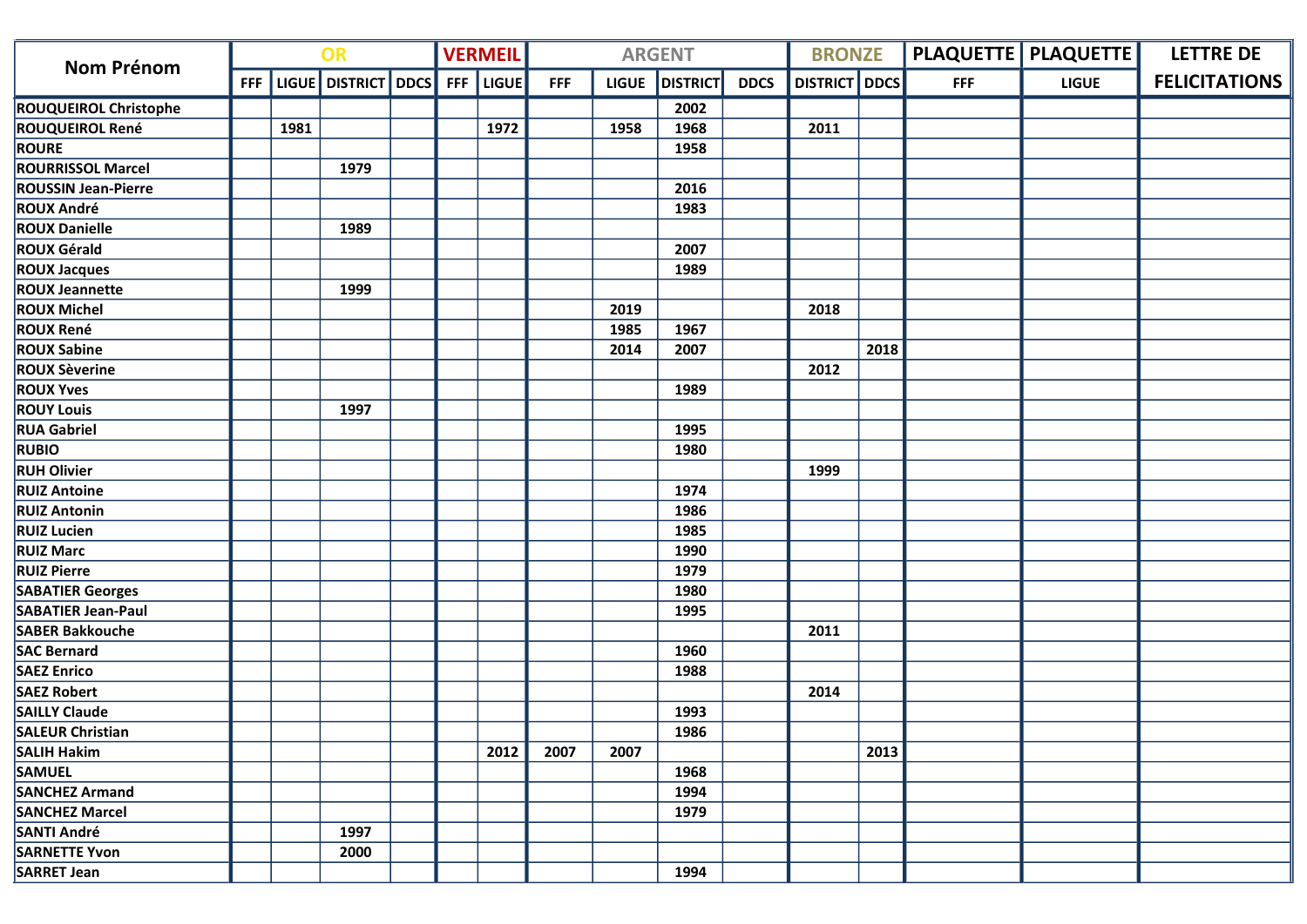| OR<br><b>Nom Prénom</b>     |            |      | <b>VERMEIL</b>      |            | <b>ARGENT</b> |            | <b>BRONZE</b> |                 | <b>PLAQUETTE   PLAQUETTE  </b> | <b>LETTRE DE</b>     |            |              |                      |
|-----------------------------|------------|------|---------------------|------------|---------------|------------|---------------|-----------------|--------------------------------|----------------------|------------|--------------|----------------------|
|                             | <b>FFF</b> |      | LIGUE DISTRICT DDCS | <b>FFF</b> | <b>LIGUE</b>  | <b>FFF</b> | <b>LIGUE</b>  | <b>DISTRICT</b> | <b>DDCS</b>                    | <b>DISTRICT</b> DDCS | <b>FFF</b> | <b>LIGUE</b> | <b>FELICITATIONS</b> |
| <b>SAUGET Guy</b>           |            |      |                     |            |               |            | 1985          |                 |                                |                      |            |              |                      |
| SAUVAGE Jean Jacques        |            |      |                     |            |               |            | 1996          |                 |                                |                      |            |              |                      |
| <b>SAUVAGE Laurent</b>      |            |      |                     |            |               |            | 2005          |                 |                                |                      |            |              |                      |
| SAVIO Jacky                 |            |      |                     |            |               |            |               | 1974            |                                |                      |            |              |                      |
| SAYAC Léopold               |            |      |                     |            |               |            |               | 1957            |                                |                      |            |              |                      |
| <b>SCHAPPLER Christophe</b> |            |      |                     |            |               |            |               |                 |                                | 2019                 |            |              |                      |
| <b>SCHERECK Guy</b>         |            |      |                     |            |               |            |               | 1983            |                                |                      |            |              |                      |
| <b>SCHOLL Thierry</b>       |            |      |                     |            |               |            |               |                 |                                | 2009                 |            |              |                      |
| <b>SCHORGERE Henri</b>      |            |      |                     |            |               |            | 1986          |                 |                                |                      |            |              |                      |
| <b>SEABRA Antoine</b>       |            |      |                     |            |               |            |               |                 |                                | 2013                 |            |              |                      |
| <b>SEAUMES Isidore</b>      |            |      |                     |            |               |            |               | 1955            |                                |                      |            |              |                      |
| SEIGNOUR André              |            |      |                     |            |               |            |               | 1965            |                                |                      |            |              |                      |
| <b>SEIGNOUR Lucien</b>      |            |      |                     |            |               |            |               | 1964            |                                |                      |            |              |                      |
| <b>SELDRAN Lucien</b>       |            |      |                     |            |               |            |               |                 |                                | 1999                 |            |              |                      |
| <b>SENE Abdou</b>           |            |      |                     |            |               |            |               | 1980            |                                |                      |            |              |                      |
| <b>SERAFINI Robert</b>      |            |      |                     |            |               |            |               | 1975            |                                |                      |            |              |                      |
| <b>SERME Jean</b>           |            |      |                     |            |               |            |               | 1971            |                                |                      |            |              |                      |
| <b>SERRANO Robert</b>       |            |      |                     |            |               |            |               | 1985            |                                |                      |            |              |                      |
| <b>SERRE Michel</b>         |            |      |                     |            |               |            |               | 2009            |                                |                      |            |              |                      |
| <b>SEVERI A.</b>            |            |      | 1982                |            |               |            |               | 1982            |                                |                      |            |              |                      |
| <b>SEYVE</b>                |            |      |                     |            |               |            |               | 1962            |                                |                      |            |              |                      |
| <b>SICARD Yves</b>          |            |      | 2006                |            |               |            | 2017          | 1973            |                                |                      |            |              |                      |
| SIDOINE Jean                |            |      | 1978                |            |               |            |               |                 |                                |                      |            |              |                      |
| <b>SIGNES Yves</b>          |            |      |                     |            |               |            |               | 1985            |                                |                      |            |              |                      |
| <b>SIGNOUD Paul</b>         |            |      |                     |            |               |            |               | 1970            |                                |                      |            |              |                      |
| <b>SILVESTRE</b>            |            |      |                     |            |               |            |               | 1968            |                                |                      |            |              |                      |
| <b>SILVESTRE Roger</b>      |            |      |                     |            |               |            |               | 1991            |                                |                      |            |              |                      |
| <b>SIMIAND Guy</b>          |            |      | 1996                |            | 2014          |            | 1984          |                 |                                |                      |            |              |                      |
| SIMONELLI Jacques           |            |      |                     |            |               |            |               |                 |                                | 2013                 |            |              |                      |
| <b>SINTES Silvère</b>       |            |      | 1999                |            |               |            |               |                 |                                |                      |            |              |                      |
| SMITH John                  |            |      | 2011                |            | 2011          |            |               | 2000            |                                |                      |            |              |                      |
| SOLER Jean-Pierre           |            |      |                     |            | 2020          |            | 2009          |                 |                                | 2011                 |            |              |                      |
| <b>SOLIGNAC Pascal</b>      |            |      | 2004                |            |               |            |               |                 |                                |                      |            |              |                      |
| SORBIER Andrée              |            |      |                     |            |               |            |               | 1993            |                                |                      |            |              |                      |
| SORBIER Léonce              |            |      |                     |            |               |            |               | 1993            |                                |                      |            |              |                      |
| <b>SORGHERE Henri</b>       |            |      |                     |            |               |            |               | 1985            |                                |                      |            |              |                      |
| SORRENTINO Frédéric         |            |      |                     |            |               |            |               |                 |                                | 2018                 |            |              |                      |
| <b>SORTRY Maurice</b>       |            |      |                     |            |               |            |               |                 |                                | 2018                 |            |              |                      |
| SOTGIU Joseph               |            | 2020 | 1995                |            | 2016          |            | 2010          |                 |                                |                      |            |              |                      |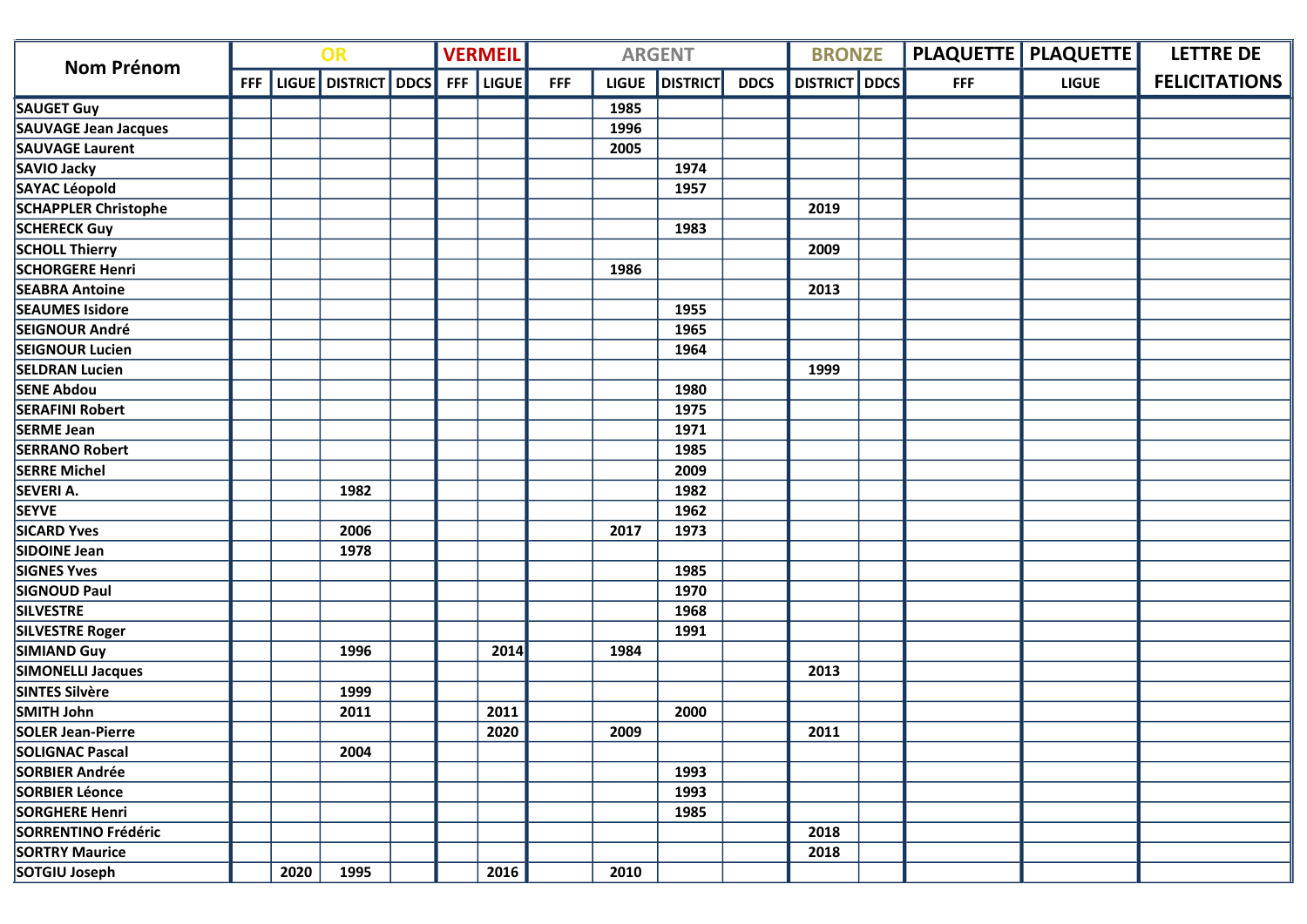| OR<br><b>Nom Prénom</b>         |            |      |                     | <b>VERMEIL</b> | <b>ARGENT</b> |              |              |                 |             | <b>BRONZE</b>        |      | <b>PLAQUETTE   PLAQUETTE  </b> | <b>LETTRE DE</b> |                      |
|---------------------------------|------------|------|---------------------|----------------|---------------|--------------|--------------|-----------------|-------------|----------------------|------|--------------------------------|------------------|----------------------|
|                                 | <b>FFF</b> |      | LIGUE DISTRICT DDCS | <b>FFF</b>     | <b>LIGUE</b>  | <b>FFF</b>   | <b>LIGUE</b> | <b>DISTRICT</b> | <b>DDCS</b> | <b>DISTRICT</b> DDCS |      | <b>FFF</b>                     | <b>LIGUE</b>     | <b>FELICITATIONS</b> |
| <b>SOUDANT Jacques</b>          |            |      |                     |                |               |              |              | 2002            |             |                      |      |                                |                  |                      |
| SOUSSI Jean-Marie               |            |      |                     |                |               |              |              | 1975            |             |                      |      |                                |                  |                      |
| <b>STOECKLIN Henri</b>          |            |      |                     |                |               |              |              | 1986            |             |                      |      |                                |                  |                      |
| <b>SUBERT Hubert</b>            |            |      |                     |                |               |              |              | 1979            |             |                      |      |                                |                  |                      |
| <b>SYLVAIN Christian</b>        |            |      |                     |                | 2012          |              | 2006         |                 |             |                      |      |                                |                  |                      |
| <b>SYLVESTRE Lisette</b>        |            |      |                     |                |               |              |              | 1987            |             |                      |      |                                |                  |                      |
| <b>SYLVESTRE Paul</b>           |            |      | 1978                |                |               |              |              | 1988            |             |                      |      |                                |                  |                      |
| <b>TABUSSO Eric</b>             |            |      |                     |                |               |              |              |                 |             | 2011                 |      |                                |                  |                      |
| <b>TACUSSEL Marcel</b>          |            |      |                     |                |               |              |              | 1977            |             |                      |      |                                |                  |                      |
| <b>TAMBURINI Louis</b>          |            |      |                     |                |               |              |              | 1991            |             |                      |      |                                |                  |                      |
| <b>TAMISIER Serge</b>           |            |      |                     |                |               |              | 1998         | 1994            |             |                      |      |                                |                  |                      |
| <b>TARANGET Charles</b>         |            |      |                     |                |               |              |              | 1950            |             |                      |      |                                |                  |                      |
| <b>TARANGET Jeanine</b>         |            |      |                     |                |               |              |              | 1975            |             |                      |      |                                |                  |                      |
| <b>TARDIEU Honoré</b>           |            |      |                     |                |               |              |              | 1976            |             |                      |      |                                |                  |                      |
| <b>TEISSEDRE Paul</b>           |            |      |                     |                |               |              |              | 1987            |             |                      |      |                                |                  |                      |
| <b>TEN Henri</b>                |            | 1989 | 2009                |                | 1981          |              | 1976         | 1975            |             |                      |      |                                |                  |                      |
| <b>TERFI Mohamed</b>            |            |      |                     |                |               |              |              |                 |             | 2005                 |      |                                |                  |                      |
| <b>TESTUD Henri</b>             |            |      |                     |                |               |              |              | 1979            |             |                      |      |                                |                  |                      |
| <b>TESTUD Michel</b>            |            |      |                     |                |               |              |              | 2003            |             |                      |      |                                |                  |                      |
| <b>TETON Angélique</b>          |            |      |                     |                | 2020          |              |              |                 |             |                      | 2017 |                                |                  |                      |
| <b>TEULADE Jacques</b>          |            |      |                     |                |               |              |              | 2001            |             |                      |      |                                |                  |                      |
| <b>TEYSSEDOU Alfred</b>         |            |      |                     |                |               |              |              | 1963            |             |                      |      |                                |                  |                      |
| <b>TEYSSERE René</b>            |            |      |                     |                |               |              |              | 1986            |             |                      |      |                                |                  |                      |
| <b>TEYSSEYRE Pierre</b>         |            | 2000 |                     |                |               | 1992 1975/92 | 1988         | 1986            | 1992        | 2011                 |      |                                |                  |                      |
| <b>THERIC Raymond</b>           |            | 1997 |                     |                |               | 1990 1971/97 | 1983         | 1980            | 1997        |                      | 1986 |                                |                  |                      |
| <b>THIABAUD Rémy</b>            |            |      | 2004                |                |               |              |              | 1987            |             |                      |      |                                |                  |                      |
| <b>THIBON Justin</b>            |            |      |                     |                |               |              |              | 1957            |             |                      |      |                                |                  |                      |
| <b>THOMAS Cathy</b>             |            |      |                     |                |               |              |              |                 |             | 2008                 |      |                                |                  |                      |
| <b>THOMAS Claude</b>            |            |      |                     |                |               |              |              |                 |             | 2008                 |      |                                |                  |                      |
| <b>THOMAS Georges</b>           |            |      |                     |                | 1999          |              | 1983         | 1985            |             |                      |      |                                |                  |                      |
| <b>THORE Claude</b>             |            |      |                     |                |               |              |              | 1967            |             |                      |      |                                |                  |                      |
| <b>THORE Nicole</b>             |            |      |                     |                |               |              |              | 1987            |             |                      |      |                                |                  |                      |
| <b>TIRANT Georges</b>           |            |      |                     |                |               |              |              | 1997            |             |                      |      |                                |                  |                      |
| <b>TISSOT Jean-Paul</b>         |            |      |                     |                |               |              |              | 1992/94         |             |                      |      |                                |                  |                      |
| <b>TOLEDO Daniel</b>            |            |      |                     |                |               |              | 1990         |                 |             |                      |      |                                |                  |                      |
| TOLEDO Dominique                |            |      |                     |                |               |              |              | 1989            |             |                      |      |                                |                  |                      |
| <b>TONNAIRE Bernard</b>         |            |      |                     |                |               |              |              |                 |             | 2000                 |      |                                |                  |                      |
| <b>TORRECILIDAS Jean-Claude</b> |            |      |                     |                |               |              |              | 1988            |             |                      |      |                                |                  |                      |
| <b>TORRES François</b>          |            |      |                     |                |               |              |              |                 |             | 2011                 |      |                                |                  |                      |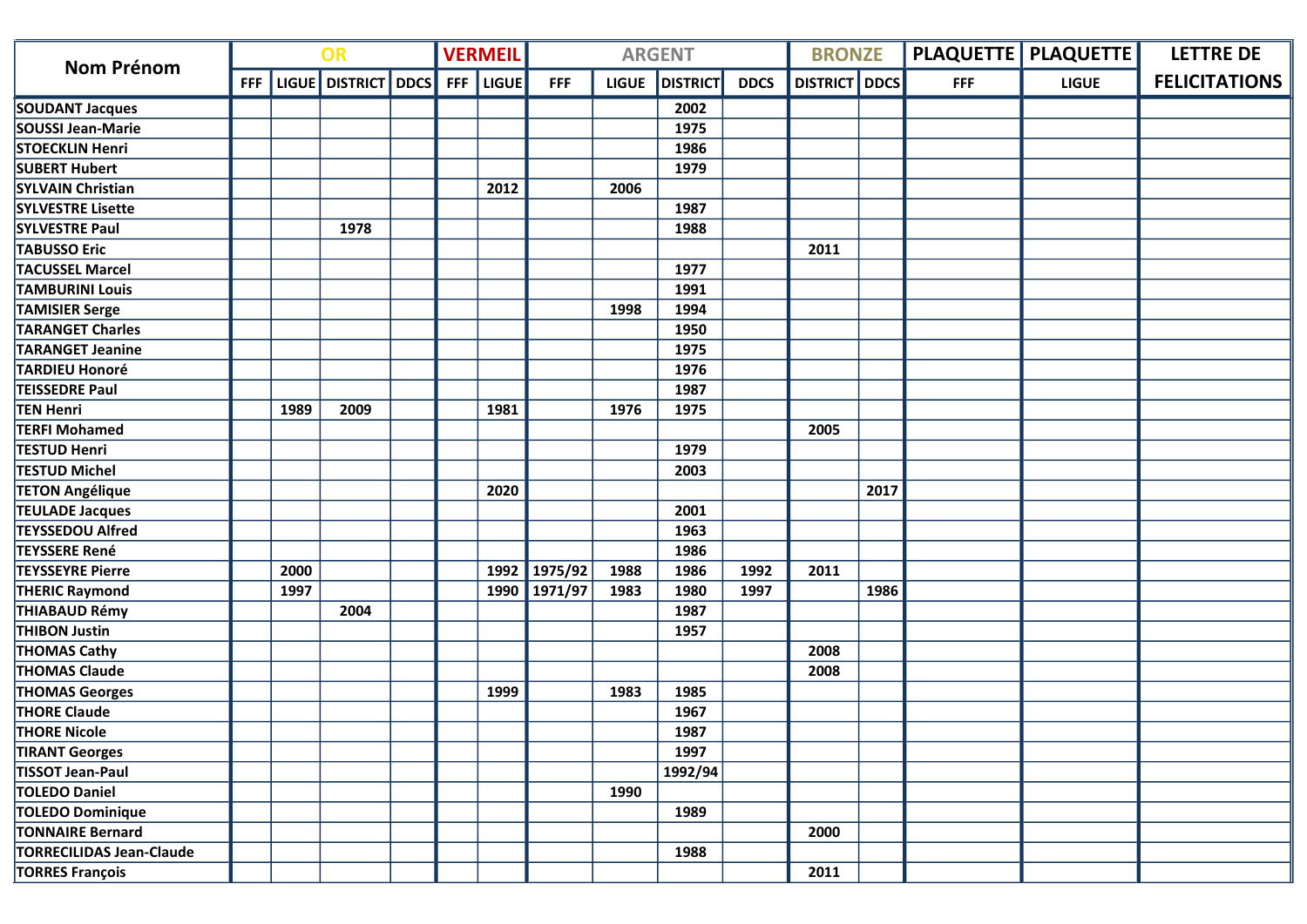| OR<br><b>Nom Prénom</b>    |            |                     | <b>VERMEIL</b> | <b>ARGENT</b> |            |              |                 |             | <b>BRONZE</b>        |      | <b>PLAQUETTE   PLAQUETTE  </b> | <b>LETTRE DE</b> |                      |
|----------------------------|------------|---------------------|----------------|---------------|------------|--------------|-----------------|-------------|----------------------|------|--------------------------------|------------------|----------------------|
|                            | <b>FFF</b> | LIGUE DISTRICT DDCS | <b>FFF</b>     | <b>LIGUE</b>  | <b>FFF</b> | <b>LIGUE</b> | <b>DISTRICT</b> | <b>DDCS</b> | <b>DISTRICT</b> DDCS |      | <b>FFF</b>                     | <b>LIGUE</b>     | <b>FELICITATIONS</b> |
| <b>TORTEL</b>              |            |                     |                |               |            |              | 1972            |             |                      |      |                                |                  |                      |
| TOUPRY Pierre-Jean         |            |                     |                |               |            |              |                 |             | 2011                 |      |                                |                  |                      |
| <b>TOUQUET Roland</b>      |            | 1980                |                |               |            |              |                 |             |                      |      |                                |                  |                      |
| <b>TOURNIAIRE Michel</b>   |            |                     |                |               |            |              | 1980            |             |                      |      |                                |                  |                      |
| <b>TOURNIAIRE René</b>     |            |                     |                |               |            |              | 1980            |             |                      |      |                                |                  |                      |
| <b>TOURNOUR René</b>       |            | 1996                |                |               |            |              |                 | 2016        |                      |      |                                |                  |                      |
| <b>TRAMIER Gérard</b>      |            |                     |                |               |            |              | 2000            |             |                      |      |                                |                  |                      |
| <b>TRANIELLO Jean-Luc</b>  |            | 1999                |                |               |            |              |                 |             |                      |      |                                |                  |                      |
| <b>TRAPPO</b>              |            |                     |                |               |            |              | 2000            |             |                      |      |                                |                  |                      |
| <b>TRENTO Sophie</b>       |            |                     |                |               |            | 2017         |                 |             | 2009                 |      |                                |                  |                      |
| <b>TRESSOL Valérie</b>     |            |                     |                |               |            |              |                 |             | 2009                 |      |                                |                  |                      |
| <b>TREVISIOL René</b>      |            |                     |                |               |            |              | 1988            |             |                      |      |                                |                  |                      |
| TRITTO Raphaël             |            |                     |                |               |            |              | 1981            |             |                      |      |                                |                  |                      |
| <b>TRIVES Lucien</b>       |            |                     |                |               |            |              | 2002            |             |                      |      |                                |                  |                      |
| <b>TROESCH Georges</b>     |            |                     |                |               |            |              |                 |             | 2016                 |      |                                |                  |                      |
| <b>TROUSSEL Marc</b>       |            |                     |                |               |            |              | 1987            |             |                      |      |                                |                  |                      |
| TURC J.C.                  |            |                     |                |               |            |              | 1974            |             |                      |      |                                |                  |                      |
| <b>TURCAT Pascal</b>       |            |                     |                |               |            |              |                 |             | 2003                 |      |                                |                  |                      |
| <b>URTIS Jean-Marc</b>     |            |                     |                |               |            | 2019         |                 |             |                      |      |                                |                  |                      |
| <b>VACHE Guy</b>           |            |                     |                |               |            |              |                 |             | 2006                 |      |                                |                  |                      |
| <b>VACHE Jacky</b>         |            |                     |                | 2008          |            | 2003         |                 |             |                      |      |                                |                  |                      |
| <b>VACHET Paul</b>         |            |                     |                |               |            |              | 1985            |             |                      |      |                                |                  |                      |
| <b>VALAT Michel</b>        |            |                     |                |               |            |              |                 |             | 2006                 |      |                                |                  |                      |
| <b>VALENTE Norbert</b>     |            |                     |                |               |            |              | 1971            |             |                      |      |                                |                  |                      |
| VALENTI                    |            |                     |                |               |            |              | 1949            |             |                      |      |                                |                  |                      |
| <b>VALENTIN Raymond</b>    |            | 1978                |                |               |            |              |                 |             |                      |      |                                |                  |                      |
| VALERO Jean                |            |                     |                |               |            |              |                 |             | 2016                 |      |                                |                  |                      |
| VALLAT J.                  |            |                     |                |               |            |              | 1957            |             |                      |      |                                |                  |                      |
| <b>VALLAT Michel</b>       |            |                     |                |               |            |              | 1991            |             |                      |      |                                |                  |                      |
| <b>VALLAT Roland</b>       |            |                     |                |               |            |              | 1985            |             |                      |      |                                |                  |                      |
| <b>VANDENBROUCKE Régis</b> |            |                     |                |               |            |              |                 |             | 2018                 |      |                                |                  |                      |
| <b>VANDERM Henri</b>       |            | 1981                |                |               |            |              |                 |             |                      |      |                                |                  |                      |
| <b>VANDERM Victor</b>      |            |                     |                |               |            |              | 1976            |             |                      |      |                                |                  |                      |
| <b>VANNIER André</b>       |            |                     |                |               |            |              | 2001            |             |                      |      |                                |                  |                      |
| <b>VARGIN Patrick</b>      |            |                     |                |               |            |              |                 |             | 2017                 |      |                                |                  |                      |
| <b>VELLAS Emile</b>        |            |                     |                |               |            |              | 1996            |             |                      |      |                                |                  |                      |
| <b>VERA Georges</b>        |            |                     |                | 2009          |            | 2005         |                 |             |                      | 2019 |                                |                  |                      |
| <b>VERAN Jacques</b>       |            |                     |                |               |            |              | 1990            |             |                      |      |                                |                  |                      |
| <b>VERAN Roger</b>         |            |                     |                |               |            |              | 1978            |             |                      |      |                                |                  |                      |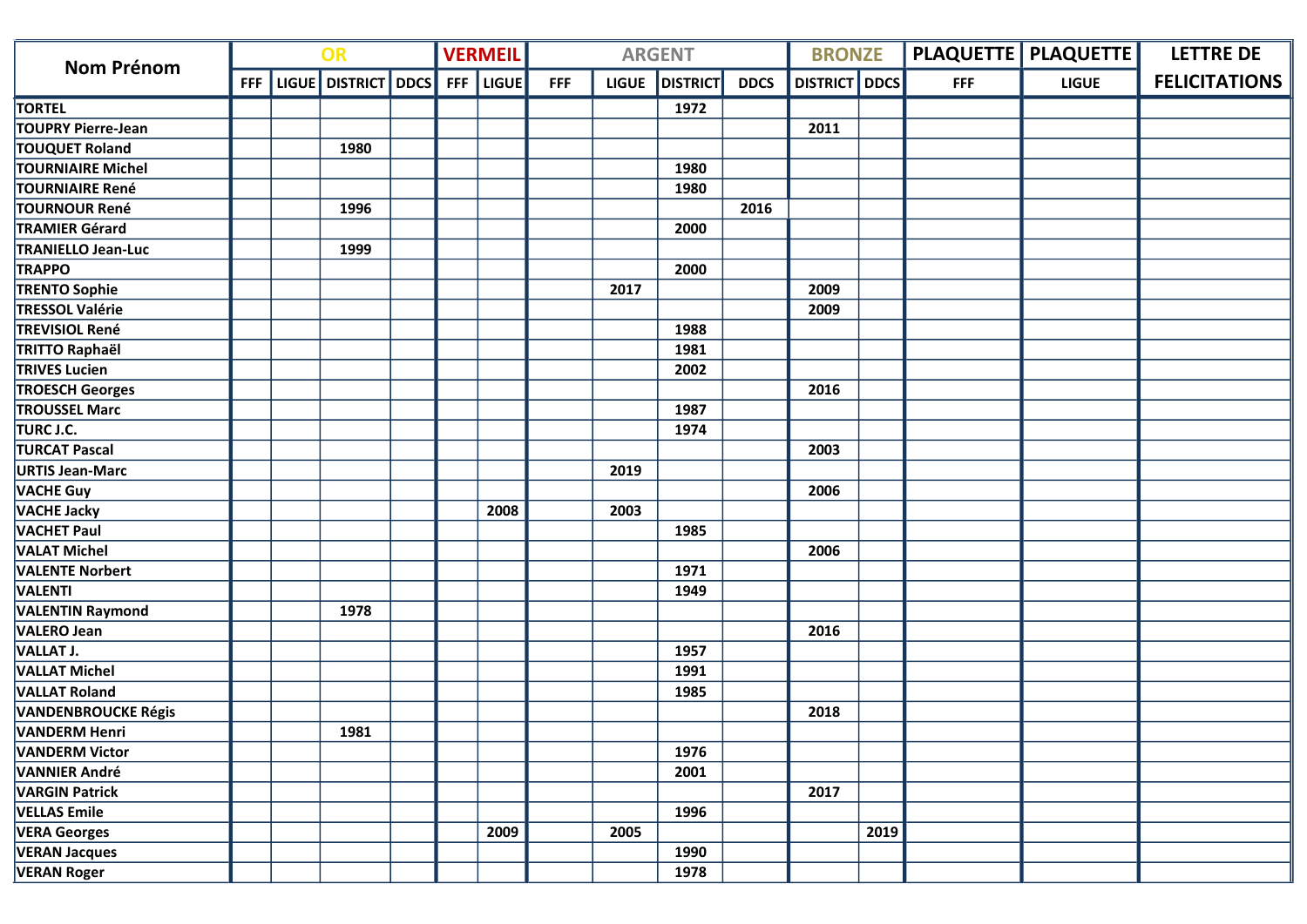| Nom Prénom                      | OR         |  |                     |  |            | <b>VERMEIL</b> |            |              | <b>ARGENT</b>   | <b>BRONZE</b> |                      |      | <b>PLAQUETTE   PLAQUETTE  </b> | <b>LETTRE DE</b> |                      |
|---------------------------------|------------|--|---------------------|--|------------|----------------|------------|--------------|-----------------|---------------|----------------------|------|--------------------------------|------------------|----------------------|
|                                 | <b>FFF</b> |  | LIGUE DISTRICT DDCS |  | <b>FFF</b> | <b>LIGUE</b>   | <b>FFF</b> | <b>LIGUE</b> | <b>DISTRICT</b> | <b>DDCS</b>   | <b>DISTRICT</b> DDCS |      | <b>FFF</b>                     | <b>LIGUE</b>     | <b>FELICITATIONS</b> |
| <b>VERGER Claude</b>            |            |  |                     |  |            |                |            |              | 1990            |               | 2006                 |      |                                |                  |                      |
| <b>VERGNOUX Pierre</b>          |            |  | 1988                |  |            |                |            |              | 1987            |               |                      |      |                                |                  |                      |
| <b>VERNET Francis</b>           |            |  |                     |  |            |                |            |              | 1991            |               |                      |      |                                |                  |                      |
| <b>VERNET Raoul</b>             |            |  |                     |  |            |                |            |              | 1966            |               |                      |      |                                |                  |                      |
| VERT Gérard                     |            |  |                     |  |            |                |            |              | 1976            |               |                      |      |                                |                  |                      |
| <b>VEY Dominique</b>            |            |  |                     |  |            |                |            |              |                 |               | 2010                 |      |                                |                  |                      |
| <b>VEYRON Bernard</b>           |            |  |                     |  |            |                |            |              | 1979/82         |               |                      |      |                                |                  |                      |
| <b>VIAL Maurice</b>             |            |  |                     |  |            |                |            |              | 1986            |               |                      |      |                                |                  |                      |
| <b>VIAL Robert</b>              |            |  |                     |  |            |                |            |              | 1991            |               |                      |      |                                |                  |                      |
| <b>VIAU Raymond</b>             |            |  | 1984                |  |            |                |            |              | 1984            |               |                      |      |                                |                  |                      |
| <b>VIAUD Stéphane</b>           |            |  |                     |  |            |                |            | 2021         |                 |               | 2011                 |      |                                |                  |                      |
| <b>VIDAL Joseph</b>             |            |  |                     |  |            |                |            |              | 1956            |               |                      |      |                                |                  |                      |
| <b>VIENS Georges</b>            |            |  | 2007                |  |            |                |            | 2007         | 1995/07         |               |                      |      |                                |                  |                      |
| <b>VIENS Patric</b>             |            |  |                     |  |            |                |            |              |                 |               | 2017                 |      |                                |                  |                      |
| <b>VIERIA Franky</b>            |            |  |                     |  |            |                |            |              |                 |               | 2019                 |      |                                |                  |                      |
| <b>VIGNES Jean-Claude</b>       |            |  |                     |  |            |                |            |              |                 |               | 2008                 |      |                                |                  |                      |
| <b>VIGNES Pascale</b>           |            |  |                     |  |            |                |            |              |                 |               | 2008                 |      |                                |                  |                      |
| <b>VIGOUROUX Franck</b>         |            |  |                     |  |            |                |            |              |                 |               | 2007                 |      |                                |                  |                      |
| <b>VIGOUROUX Robert</b>         |            |  |                     |  |            |                |            |              | 1983            |               |                      |      |                                |                  |                      |
| <b>VILLARD</b>                  |            |  |                     |  |            |                |            |              | 1970            |               |                      |      |                                |                  |                      |
| <b>VILLEDIEU Armand</b>         |            |  |                     |  |            |                |            | 1993         | 1985            |               |                      | 1997 |                                |                  |                      |
| <b>VILLON Gérard</b>            |            |  |                     |  |            |                |            |              | 1993/94         |               |                      |      |                                |                  |                      |
| <b>VILMER Jean-Paul</b>         |            |  |                     |  |            |                |            | 2011         |                 |               |                      |      |                                |                  |                      |
| <b>VIRET Henri</b>              |            |  | 1980                |  |            |                |            |              |                 |               |                      |      |                                |                  |                      |
| <b>VOLPI Richard</b>            |            |  |                     |  |            |                |            |              | 1994            |               |                      |      |                                |                  |                      |
| <b>VOSSIER Fernand</b>          |            |  |                     |  |            |                |            |              | 1992            |               |                      |      |                                |                  |                      |
| VOULAND Gérard                  |            |  |                     |  |            |                |            |              | 1988            |               |                      |      |                                |                  |                      |
| <b>VOULET Jean-Claude</b>       |            |  |                     |  |            |                |            |              |                 |               | 2014                 |      |                                |                  |                      |
| <b>VOULET Lionel</b>            |            |  |                     |  |            |                |            |              |                 |               | 2018                 |      |                                |                  |                      |
| <b>WIGHT Maurice</b>            |            |  |                     |  |            |                |            |              | 1983            |               |                      |      |                                |                  |                      |
| <b>WOLFF Benoît</b>             |            |  |                     |  |            | 2014           |            | 2008         |                 |               |                      |      |                                |                  |                      |
| <b>XUEREB Xavier</b>            |            |  |                     |  |            |                |            |              |                 | 2010          |                      | 2010 |                                |                  |                      |
| <b>YAGUE VALVERDE Alexandre</b> |            |  |                     |  |            |                |            |              |                 |               | 2015                 |      |                                |                  |                      |
| YUSTE Amédée                    |            |  |                     |  |            |                |            |              |                 |               | 2000                 |      |                                |                  |                      |
| <b>YVAN Marcel</b>              |            |  |                     |  |            |                |            |              | 1967            |               |                      |      |                                |                  |                      |
| <b>ZACCHARELLI Pierre</b>       |            |  | 1978                |  |            | 1961           |            | 1954         | 1958            |               |                      |      |                                |                  |                      |
| <b>ZAHIRI Abdel</b>             |            |  |                     |  |            |                |            |              |                 |               | 2012                 |      |                                |                  |                      |
| <b>ZANDOMENEGHI Oscar</b>       |            |  |                     |  |            |                |            | 2012         |                 |               |                      | 2016 |                                |                  |                      |
| <b>ZARAGAJA</b>                 |            |  |                     |  |            |                |            |              | 1979            |               |                      |      |                                |                  |                      |